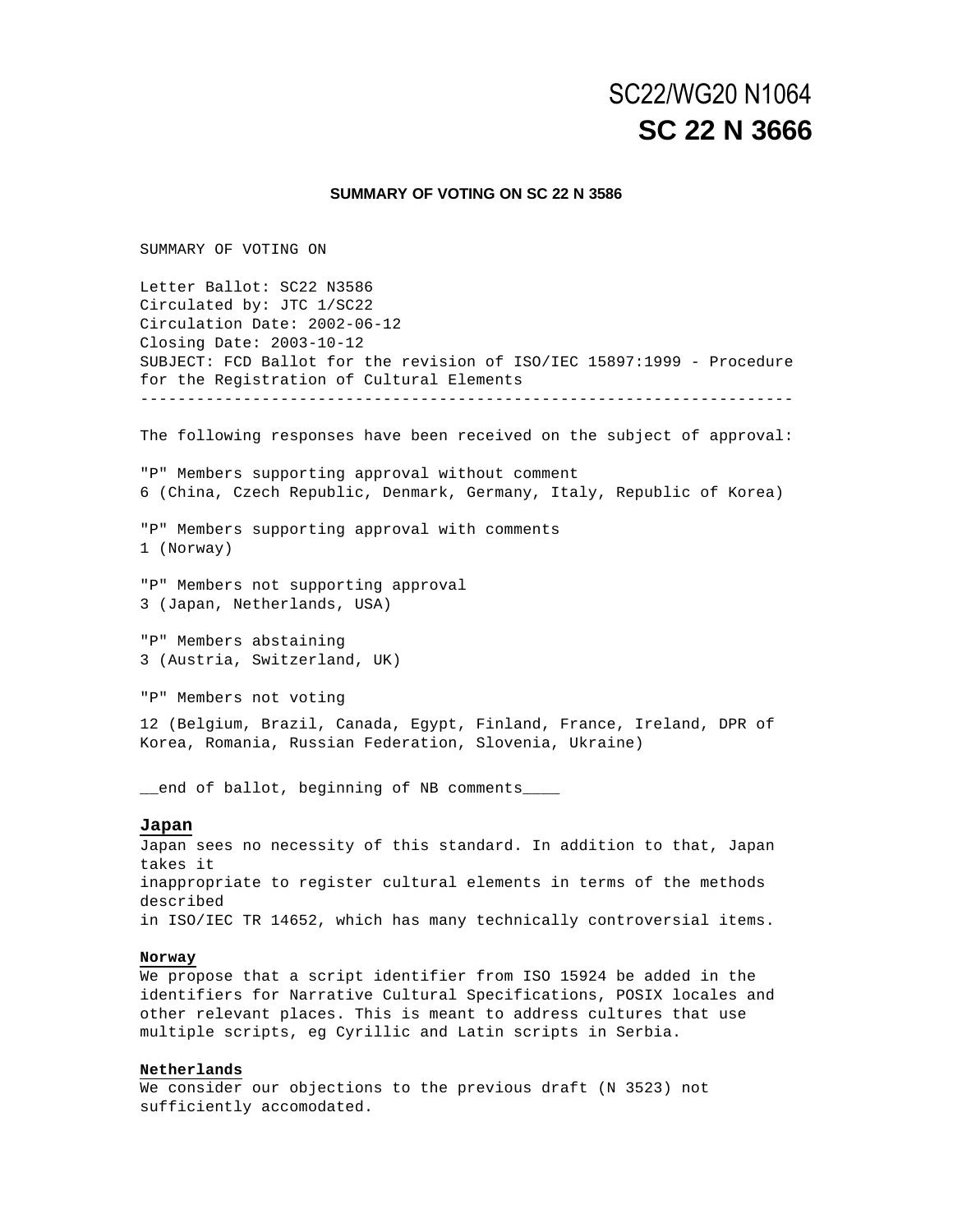# **United States**

### **References:**

# **SC 22/WG 20 documents**

- N 893, Summary of voting on CD registration and CD ballot for ISO/IEC CD 15897. – Registration of cultural elements
- N 957, Disposition of comments on CD of 15897
- N 987, Information technology Procedures for registration of cultural elements (ISO/IEC CD2 15987:2002(E))
- N1010 US comments on the CD2 ballot of ISO/IEC 15897 2003-01-29
- N1020, Final Disposition of Comments, 15897 CD2, dated 2003-03-03
- N1021, Text of ISO/IEC 15897 for FCD ballot, dated 2003-05-27

### **ISO/IEC documents**

ISO/IEC Directives, Part 2, Rules for the structure and drafting of International Standards, 4<sup>th</sup>.ed. 2001.

JTC 1 Directives: ISO/IEC JTC 1. Procedures for the technical work of ISO/IEC JTC 1. Last Modified: 02/24/2000 07:43:19. http://www.jtc1.org/directives/main.htm

# **Notation:**

A substantial number of the US comments on the first and second CDs were not accepted, for reasons that the US does not agree with. In addition, other US comments that were accepted (either in actuality or in principle) have not been adequately incorporated into the text of N1021. If text from an earlier comment is quoted, the original number of the comment (as it appeared in the relevant WG20 document) is shown, with the prefix "CD1" or "CD2" to distinguish it from comments on the text of the FCD.

# **Organization:**

US comments on the FCD consist of:

- general comments on technical issues and on editorial issues;
- technical comments on specific clauses; and,
- editorial comments on specific clauses

Numbering of US comments on the FCD is continuous.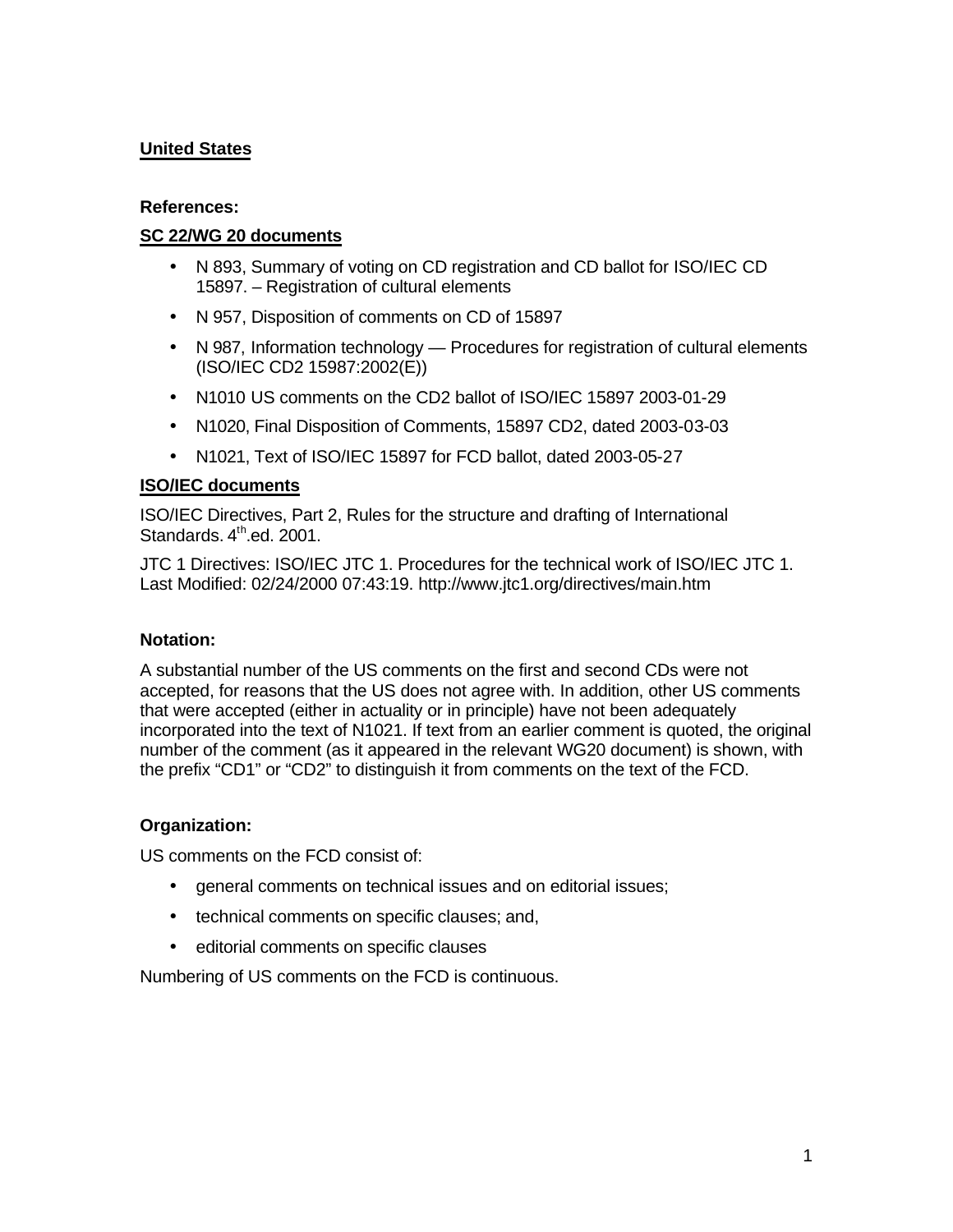### **GENERAL COMMENTS ON TECHNICAL ISSUES**

#### **FCD General Comment #1 – Technical issue: On use of TR 14652**

In the DoC on [CD2] General Comment #1, the Editor wrote: Partially accepted. It is not the intention to reference TR 14652 normatively in 15897. However, agreement was reached in JTC1 to publish TR 14652 as a TR type 1. Controversies have been resolved as documented in TR 14652, but it is noted that there were issues with a number of specifications. The publication of 14652 has as a Type 1 TR is for JTC 1 to gather experience with the specification and possibly at a later time determine whether a specification based on the TR can be published as an International Standard. Non-normative reference of TR 14652 in 15897 thus enables JTC 1 to collect experience with it. 15897 even allows specifications in freeform notation and nonstandard machine readable formats, so it should also allow something that has been approved in JTC 1 as a TR type 1.

Reference to TR 14652 "controversial" clauses will only be mentioned alongside other non-normative machine readable formats.

The US notes that TR14652 will not be referenced normatively in 15897, and that references to clauses of TR 14652 that are labeled "controversial" will only be included alongside other non-normative machine-readable formats. Examples of such other formats are SGML and XML.

### **FCD General Comment #2 – Technical issue: On specification of procedures**

The US commented on CD1 clause 4 (now clause 7 in the CD2) as follows;

CD1 OBJECTION #10

Section: 4 REGISTRATION AUTHORITY

Problem and Action:

It is vital that cultural specifications be reviewed by those who represent varying viewpoints. Existing cultural specifications registered under ISO/IEC 15897 have often been written by the editor of this IS, and often accepted into the registry by the same person. This is a serious conflict of interest. The rules of the registry must be written such that a person who writes or proposes a cultural specification is not also the person who decides whether it is accepted. Further, the registration authority must be made up of representatives from different geographic areas and representing different interests (for example, industry, standards committees, government agencies). Although DKUUG is to be congratulated for volunteering to be the Registration Authority, a group with more varied backgrounds and expertise must take on this task for the registry to be successful.

The Editor responded in the DoC (N 957):

**10. Accepted in principle.** The proposed RAC will address this problem, as well as the N 945R contribution, which will be taken into account when writing the next draft.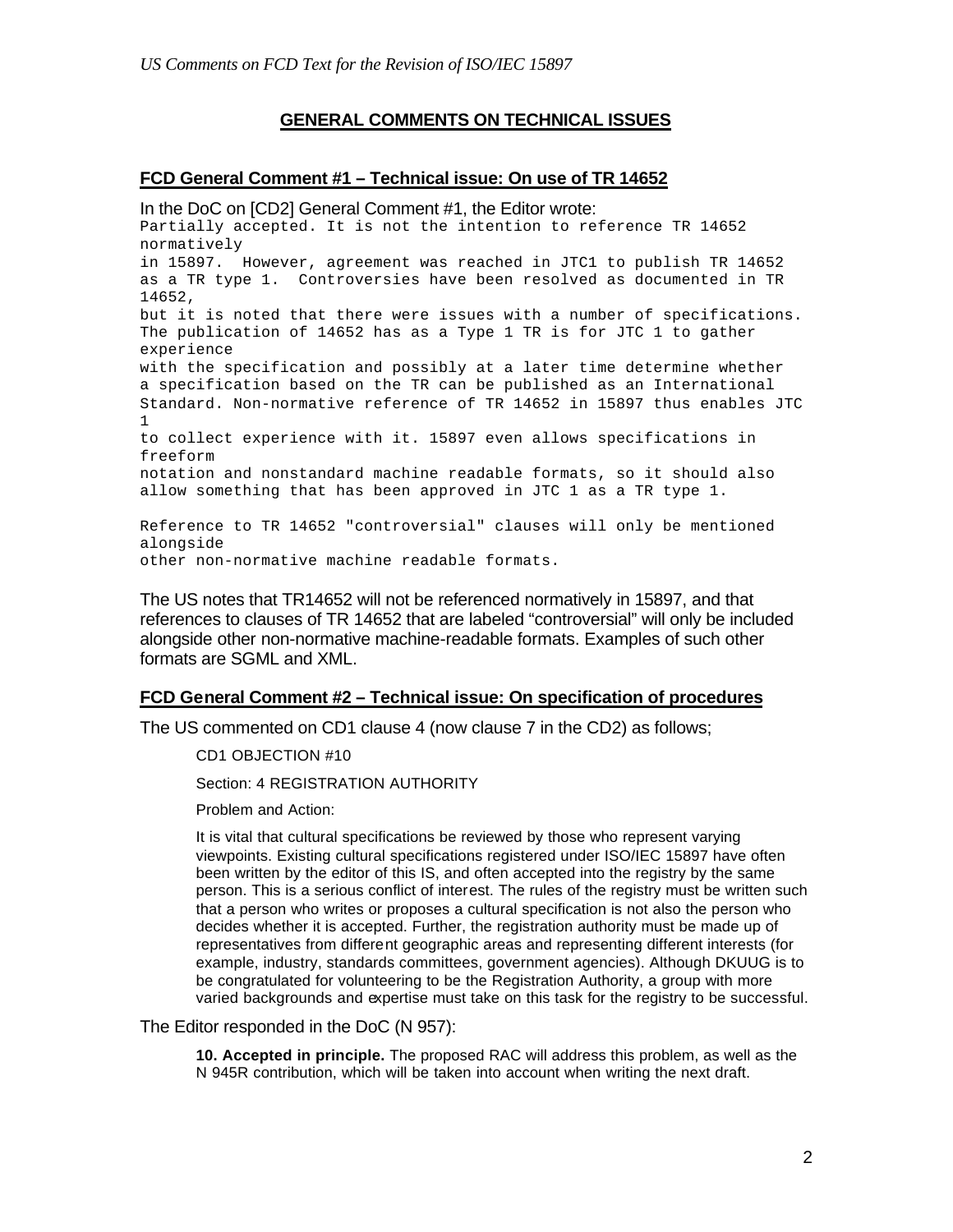The clauses in N 945R describing the procedures in detail have not been incorporated into the CD2. (See also specific technical comments between US comments on clauses 9 and 10.) The US is concerned about the lack of detailed information on procedures for the reasons given above.

JTC 1 Procedures (Annex E, Clause E2.6) require:

The procedure standard shall define the process for the JTC 1 Registration Authority to review and respond to applications to ensure fairness and shall define the maximum time intervals between steps of the process.

The requirement for fairness means that it is incumbent upon the Registration Authority to evaluate an application fully. The administrative material in an application can be checked by a single person, but when it comes to the technical aspects, no one person can be expected to be able to see all the technical ramifications of information in the application. This is particularly true when the Registration Authority is unfamiliar with the culture being specified. The Joint Advisory Committee must therefore be involved in the technical evaluation of each application. This parallels ISO/IEC 2375, where the Joint Advisory Committee is charged with the technical evaluation of all mappings to ISO/IEC 10646 characters included with applications for registration.

Clause E.2.6 also states:

Where the JTC 1 Registration Authority is expected to perform a technical role in determining conformance of the object to be registered to the technical standard, this role shall be defined in the procedure standard. The response to the applicant shall include information pertaining to the results of the technical review.

There is no question that a Cultural Specification registration is a technical document (particularly those that conform to POSIX requirements). Therefore, a technical review of each new or revised application is mandatory, and the complete process must be defined in the procedure standard.

The above comments also apply to revisions or replacements of existing registrations.

### DoC on CD2 N1020

Accepted in principle. There is a review and comment process in the registration standard, that ensures a fair process, and this is being enhanced as described elsewhere in these Disposition of Comments. The US should note that the Disposition of Comments was produced by the WG20, and not solely by the editor.

See FCD TECHNICAL COMMENTS #97, and #102 to #106.

### **FCD General Comment #3 – Technical issue: Technical changes must be justified**

The US has noticed a number of significant technical differences between the CD2 and FCD texts, without corresponding NSB comments or WG resolutions to justify them. Such changes are unacceptable, and must be removed. For specifics, see these Technical Comments: 13a, 24, 35, 36, 40, 43, 48, 52, 53, 58, 67, 74, 82, 85, 88, 91, 92, 93, 102, 103, 104, 122.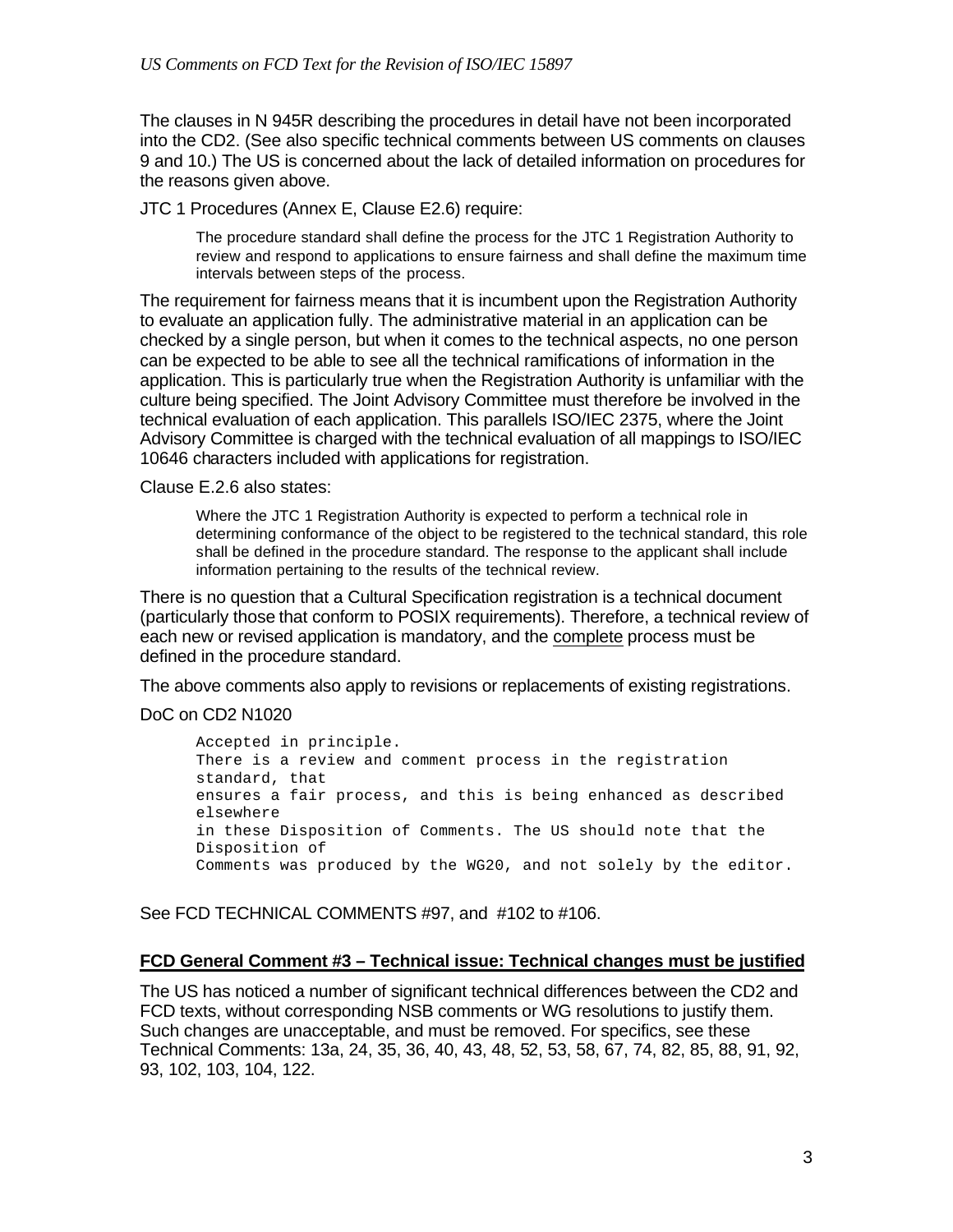### **GENERAL COMMENTS ON EDITORIAL ISSUES**

### **FCD General Comment #4 – Editorial issue: Lack of Change Markers**

The unsubstantiated changes to the FCD text (see FCD General Comment #3) were not apparent to reviewers because the Editor chose not to indicate where changes to the text were made. Detecting the differences between the CD2 and FCD texts required very careful comparison of the two texts, which was extremely time-consuming.

### **FCD General Comment #5 – Editorial Issue: Poor Organization**

In the DoC on [CD2] General Comment #3 summarizing the need for improved organization, the Editor wrote:

Accepted in principle. CD2 did a lot of restructuring based on the input in WG20 N945R, but not all changes suggested. As this point will be dealt with in the US comments below, the reponse will be noted there, and not be dealt with further here.

It is unfortunate that the reorganization suggested in Appendix 2 has not been incorporated into the FCD (except for the addition of various headings suggested there).

### **FCD General Comment US#6 – Editorial Issue: Uncaught errors**

CD2 General Comment US#4 commented on the need to use the spell-checking and grammar-checking features of modern word-processing software in preparing ballot documents. The Editor accepted this recommendation. However, N1020 contains a number of uncaught errors that suggest failure to spell-check the document before it was submitted for distribution.

The Editor also failed to verify all the URLs in the FCD (see the specific technical comment on the Introduction for details).

### **FCD General Comment US #7 – Editorial: Titles of clauses**

The titles of all clauses should follow the practice used in the ISO/IEC Directives, Part 2. That is, they should be in lower case, except for the first letter and any terms that are capitalized in the text of the standard (for example, "Registration Authority").

The ISO/IEC Directives, Part 2, do not appear to have specific instructions on capitalization of the titles of clauses (the relevant clause, 5.2.2 states only: "Each clause shall have a title, placed immediately after its number, on a line separate from the text that follows it.)."

DoC on CD2 N1020

Accepted: It was clarified that this applies to the ISO clauses, and not to the narrative sepecifications.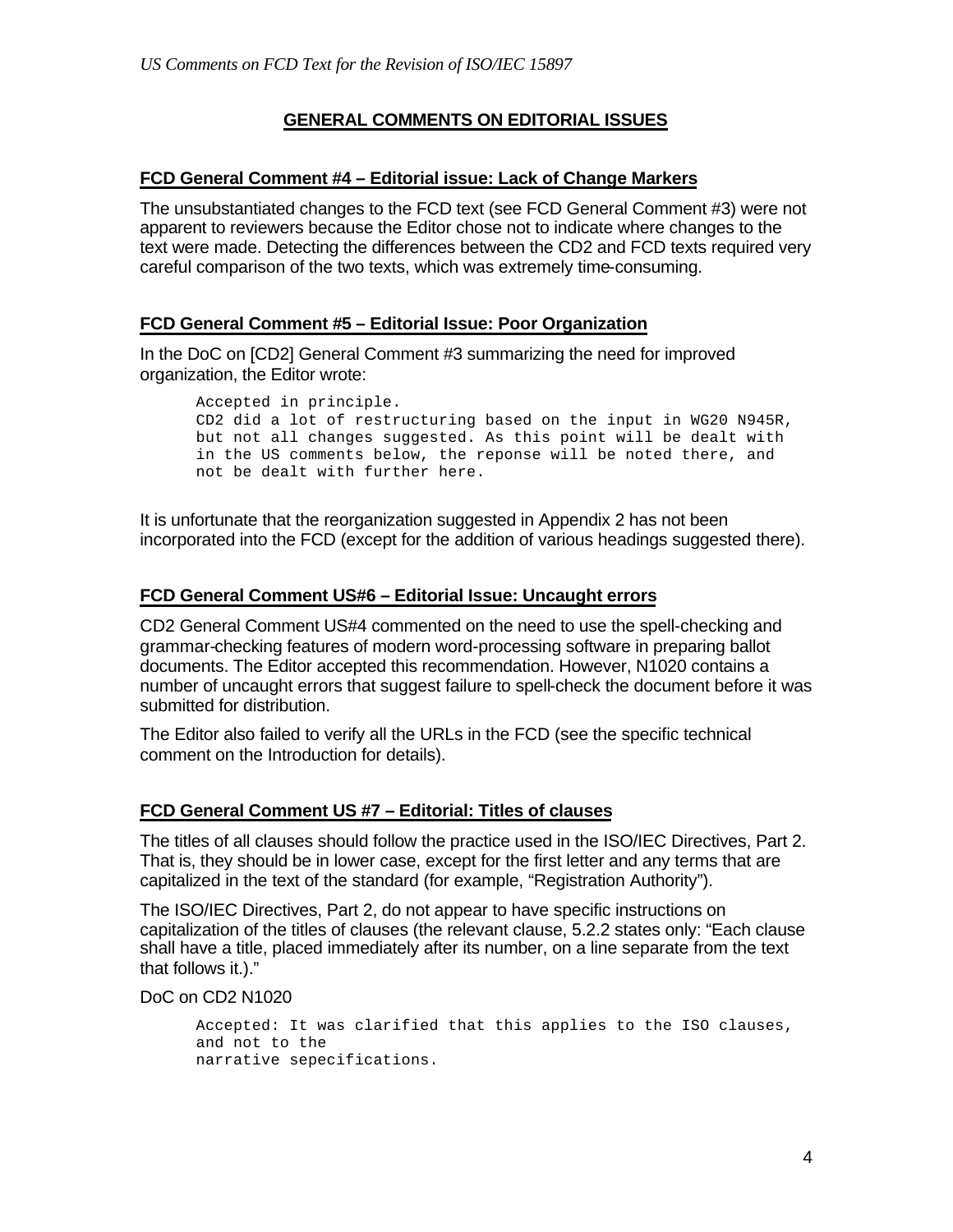Any errors in capitalization of clause titles in the FCD will appear as editorial comments on the individual clauses.

### **End of General Comments**

# **SPECIFIC TECHNICAL COMMENTS**

### **Title**

### FCD TECHNICAL #8

The title of this standard is

Information technology - Procedures for registration of cultural elements but in clause 3 *Terms and definitions* "cultural element:" is defined as a synonym for "cultural convention".

Shouldn't the preferred term be used in the title?

Note: There are 16 occurrences of "cultural convention" in the FCD, but only 5 occurrences of "cultural element" (ignoring use in titles of referenced documents).

### **Foreword**

### FCD TECHNICAL:#9

Second paragraph:

International Standards are drafted in accordance with the rules given in the ISO/IEC Directives, Part 3.

Change "3" to "2".

Rationale: Part 3, published in 1997, has been superseded by Part 2, published in 2001.

### FCD TECHNICAL #10 **Critical issue: Must be resolved to the satisfaction of the US to reverse vote**

DoC on US CD2 TECHNICAL #5 which requested deletion of "and repertoiremaps".

Accepted in principle. However, repertoiremaps are a normative part of 15897 itself and will be registerable as such. The sentence will be reworded to:

This International Standard registers amongst other items Narrative Cultural Specifications and repertoiremaps as defined in this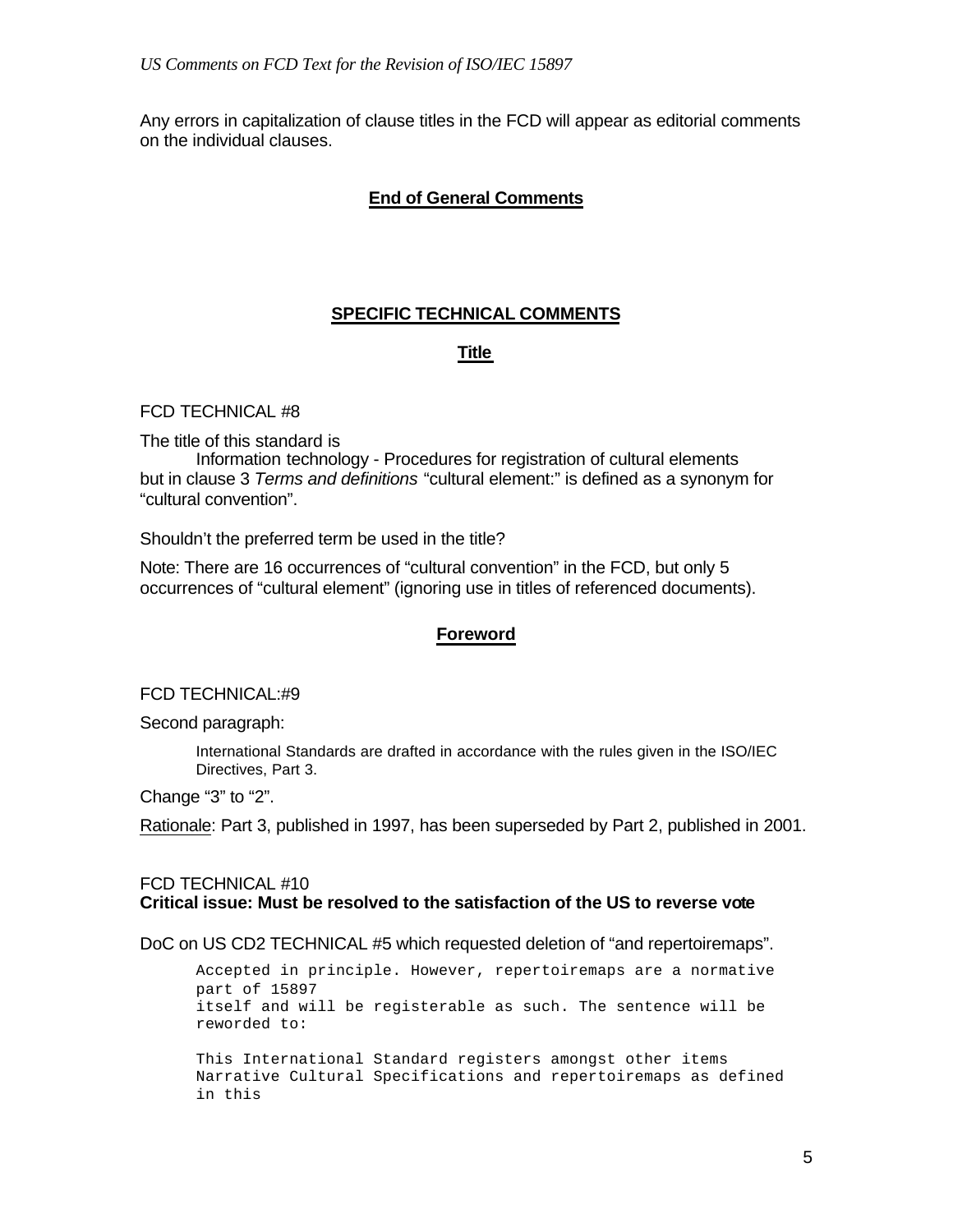International Standard, POSIX Locales and POSIX Charmaps as defined in ISO/IEC 9945 "POSIX", and other machine parsable cultural specifications such as ISO/IEC TR 14652 FDCC-sets, charmaps and repertoiremaps, and cultural specifications in SGML.

The second-last paragraph of the Foreword in the FCD conforms to the wording given in the DoC on the US comment CD2 TECHNICAL #5, augmented by text in response to a comment from Germany. It reads:

This International Standard registers amongst other items Narrative Cultural Specifications and repertoiremaps as defined in this International Standard, POSIX Locales and POSIX Charmaps as defined in ISO/IEC 9945 "POSIX", and other machine parsable cultural specifications such as ISO/IEC TR 14652 FDCC-sets, charmaps and repertoiremaps, and cultural specifications in SGML or XML.

### Change

repertoiremaps as defined in this International Standard,

#### to

repertoiremaps,

### Rationale:

- (a) This FCD is for a procedural standard not a technical standard (as differentiated in *JTC 1 Directives*, clause 17.4.1);
- (b) This FCD does contain a detailed description (in clause 11.1) of the layout and content of the Narrative Cultural Specification, The content of the Narrative Cultural Specification is free text, so no technical specification is needed for the Narrative Cultural Specification.
- (c) The technical specifications for the content of the repertoiremap are defined by a separate national, regional, or international standard. This FCD contains only information on how a repertoiremap that is included in an application for registration must be formatted (clause 12).

### **Introduction**

### FCD TECHNICAL #11

# **Critical issue (ISO requirement): Must be met to satisfy the US and to reverse vote**

There is a conflict between DoC on US CD2 TECHNICAL #7 and resulting text in FCD.

The DoC on US CD2 TECHNICAL #7 was "Partly accepted", but no change to the text was made to address the concern expressed in US CD2 TECHNICAL #7:

The CD2 text now implies that the "registered cultural elements" are available at both URLs. This is incorrect. The ISO "mara" URL yields a list of registration agencies, not "registered cultural elements".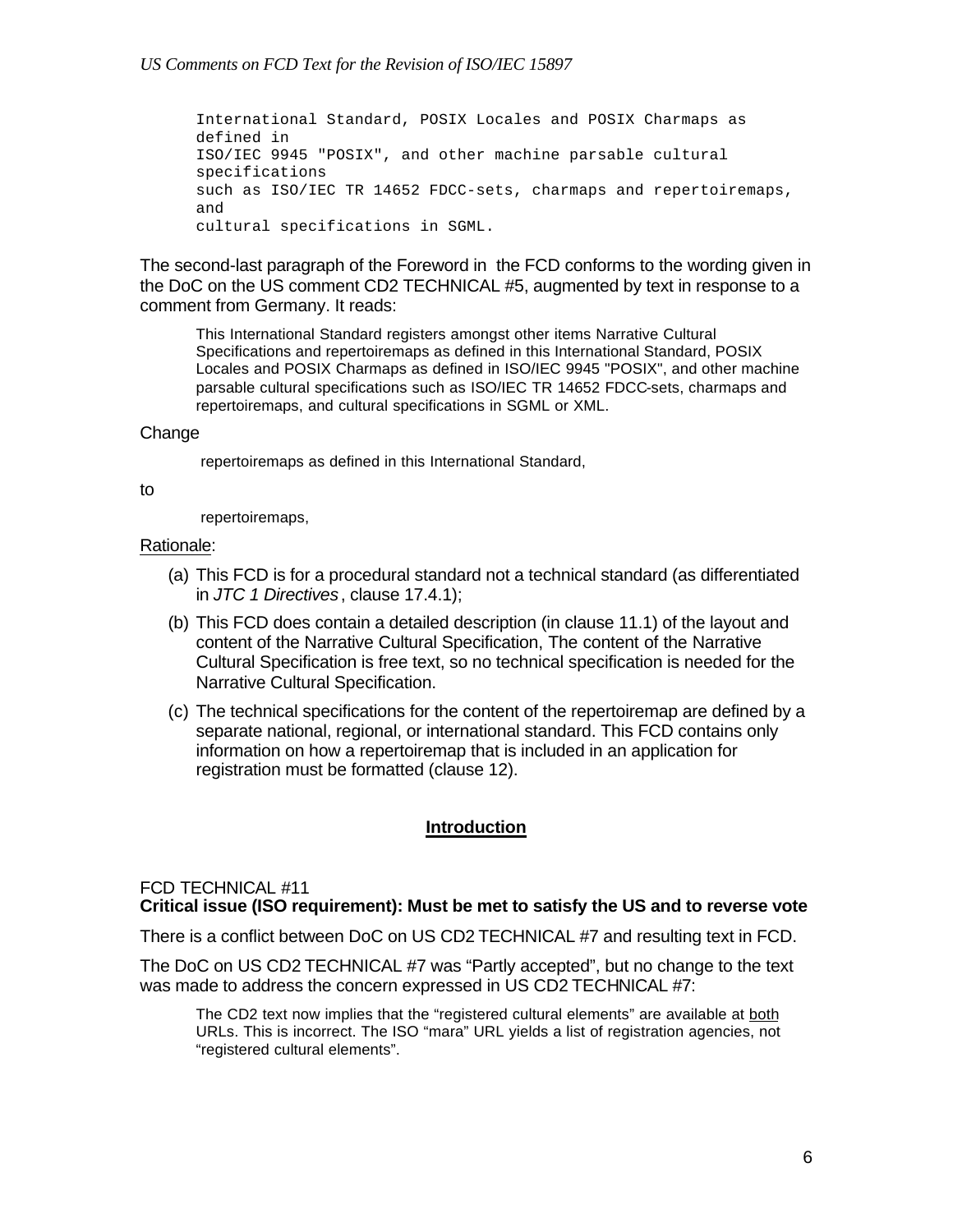The only difference between the CD2 text:

The registration will be free-of-charge and the registered cultural elements will also be freely available on the network at the address http://www.iso.org/mara/ (and initially at http://www.dkuug.dk/cultreg/).

and the FCD text:

The registration will be free-of-charge and the registered cultural elements will also be freely available on the Internet, via the address http://www.iso.org/mara/ (the registry will initially be at http://www.dkuug.dk/cultreg/).

is that "network, at" has been changed to "Internet, via", but this was in response to an entirely different comment, US CD2 EDITORIAL #80.

Furthermore, the ISO URL http://www.iso.org/mara/ specified in the FCD text produces the error message: Sorry, the URL you've requested doesn't exist on this server.

Delete both URLs as was recommended in CD2 TECHNICAL #7.

Rationale:

- (a) ISO has decreed that the actual URLs of registration agencies shall NOT be included in International Standards. This decision was made when ISO/IEC 2375 was under development. Therefore, http://www.dkuug.dk/cultreg/) must be deleted to conform to ISO's decision.
- (b) Preference is being given to the English language list. ISO maintains equivalent lists in English and French.
- (c) Unnecessary repetition of information available elsewhere in the FCD can result in errors as in this case;

### FCD TECHNICAL #12 **Critical issue (ISO requirement): Must be met to satisfy the US and to reverse vote**

In the DoC on US CD2 TECHNICAL #7, the Editor asserted that the dkuug.dk URL should be mentioned here because "The ISO URLs are hard to browse as they produce some big lists."

This is a specious argument. Only a totally naïve browser user would scroll down through the list of maintenance agencies and registration authorities. Using the browser's "find" capability to search for "15897" takes one straight to the entry for the 15897 Registration Authority.

### **1 Scope**

#### FCD TECHNICAL #13a **Unsubstantiated change: Must be resolved to the satisfaction of the US to reverse vote**

CD2, First paragraph, middle sentence:

The cultural specifications may include freeform narrative cultural conventions specifications, POSIX Locales and Charmaps conforming to ISO/IEC 9945-2, FDCC-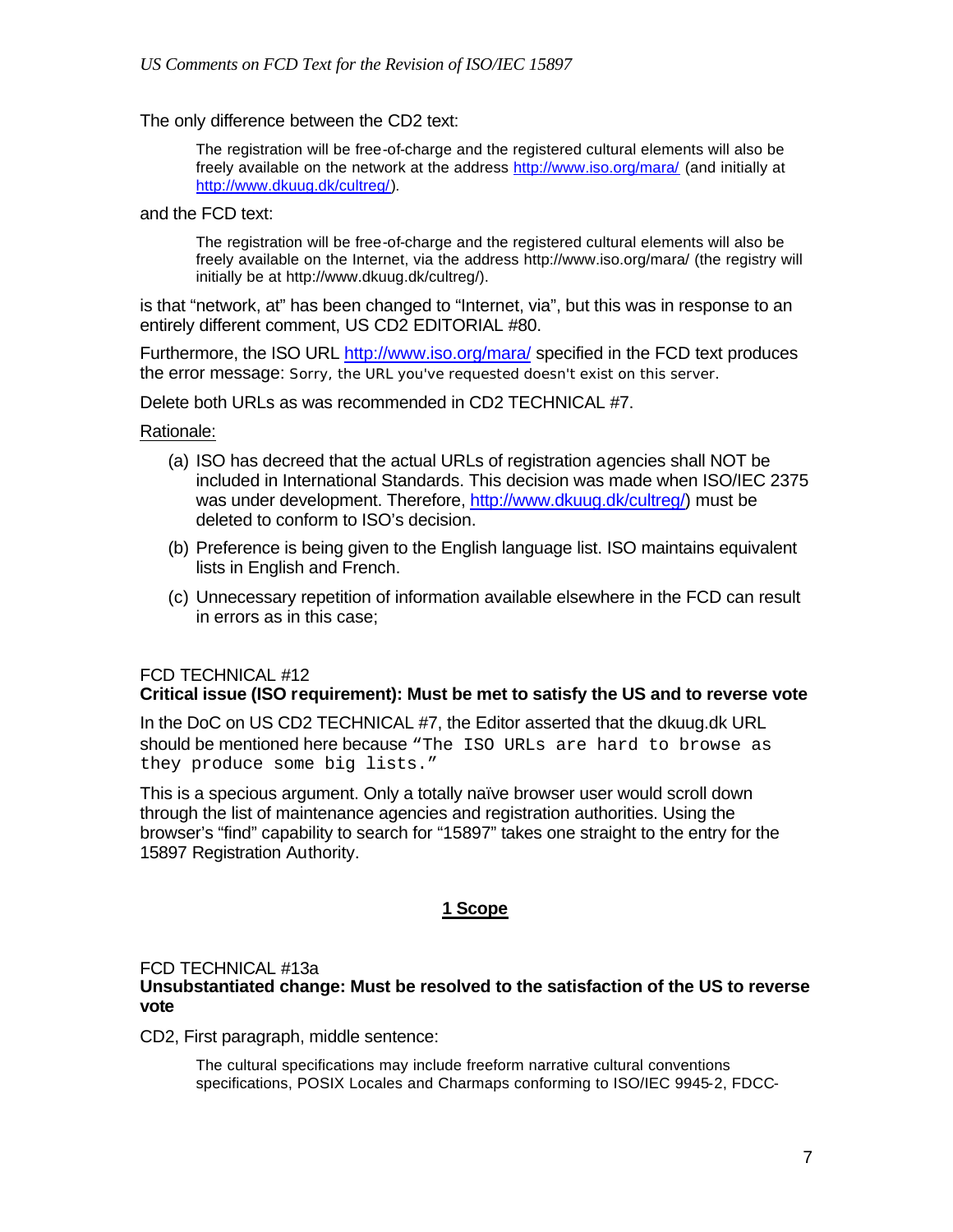sets, repertoiremaps and charmaps following the recommendations of ISO/IEC TR 14652, and SGML.

FCD, First paragraph, middle sentence:

The cultural specifications may include freeform Narrative Cultural Specifications as defined in the International Standard, Repertoiremaps as defined in this International Standard, POSIX Locales and Charmaps conforming to ISO/IEC 9945, and other machine-parsable specifications such as FDCC-sets, repertoiremaps and charmaps following the recommendations of ISO/IEC TR 14652, and cultural specifications in SGML and XML.

Changes between CD2 and FCD and sources for the changes are:

1. "narrative cultural specifications" capitalized, "conventions" dropped. (Source: None, but required for consistency)

2. "as defined in the International Standard" added. (Source: None)

3. "Repertoiremaps as defined in this International Standard" added. (Source: DoC on US TECHNICAL #9, but it conflicts with DoC on US GENERAL TECHNICAL #1)

4. "9945-2" changed to "9945" (Source: US CD2 TECHNICAL #8. DoC: Accepted.)

- 5. "other machine-parsable specifications such as" added. (Source: None)
- 6. "cultural specifications in" added. (Source: None)
- 7. "and XML" added. (Source: Germany, Technical Comments, 1<sup>st</sup> Accepted.)

### FCD TECHNICAL #13b

Change "as defined in the International Standard" to "as described in this International Standard"

Rationale: As given in FCD TECHNICAL #10 above.

### FCD TECHNICAL #14 **Critical issue: Must be resolved to the satisfaction of the US to reverse vote**

Delete "Repertoiremaps as defined in this International Standard,"

Rationale:

- 1. Reason for addition given in DoC on US TECHNICAL #9 "Repertoiremaps are defined normatively in IS 15897" conflicts with statement in DoC on US GENERAL TECHNICAL #1. The general statement should be generally applicable.
- 2. As given in FCD TECHNICAL #10 on "and repertoiremaps as defined" above.

### FCD TECHNICAL #15

### **Critical issue: Must be resolved to the satisfaction of the US to reverse vote**

**Delete** 

other machine-parsable specifications such as FDCC-sets, repertoiremaps and charmaps following the recommendations of ISO/IEC TR 14652, and cultural specifications in SGML and XML.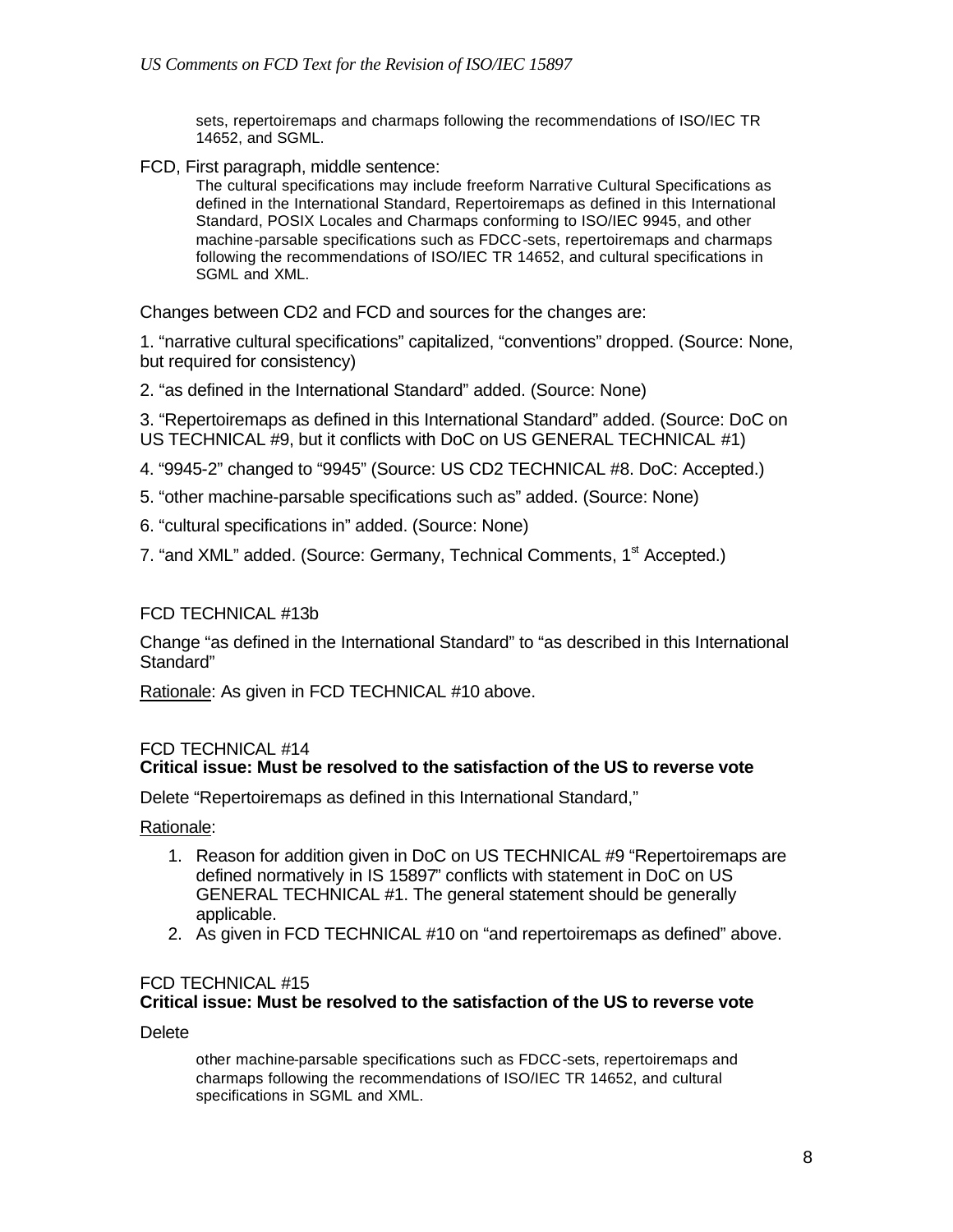### and substitute:

other machine processable specifications following the recommendations of ISO/IEC TR 14652, SGML or XML.

#### Rationale:

- 1. Portions of FCD text not justified by NSB comments or DoC. Substitute text is modeled on DoC on US CD2 TECHNICAL #6.
- 2. Distinction made between ISO/IEC TR 14652 and SGML and XML conflicts with DoC on US GENERAL COMMENT #1.

### **2 Normative references**

#### CD2 TECHNICAL #14

All references in this standard must be up-to-date at each stage of the technical work.

Rationale: ISO mandates (in the text introducing the normative references of a standard): "For dated references, only the edition cited applies." The most current version of standards and other normative references must be cited at each stage, to avoid any oversights later. The result will be up-to-date information in cultural specifications created according to this standard.

#### DoC on CD2 TECHNICAL #14

Aceepted in principle. The newest standards will be cited, but some older standards will be cited also, as some registrations refer to the old standards.

See FCD TECHNICAL comment on Clause 12 *Format of a Repertoiremap.*

### FCD TECHNICAL #16

ISO 3166 (all parts), *Codes for the representation of names of countries*.

Cited title does not match the title of this standard now shown in the online ISO Catalogue:

Codes for the representation of names of countries and their subdivisions.

#### FCD TECHNICAL #17

#### ISO/IEC 8824:1990.

N1021 includes these citations:

ISO/IEC 8824:1990, *Information technology - Open Systems Interconnection - Specification of Abstract Syntax Notation One (ASN.1)*.

ISO/IEC 8825:1990, *Information technology - Open System Interconnection - Specification of Basic Encoding Rules for Abstract Syntax Notation One (ASN.1)*.

Update these two citations to agree with the relevant parts of the 1998 editions of these ASN.1 standards.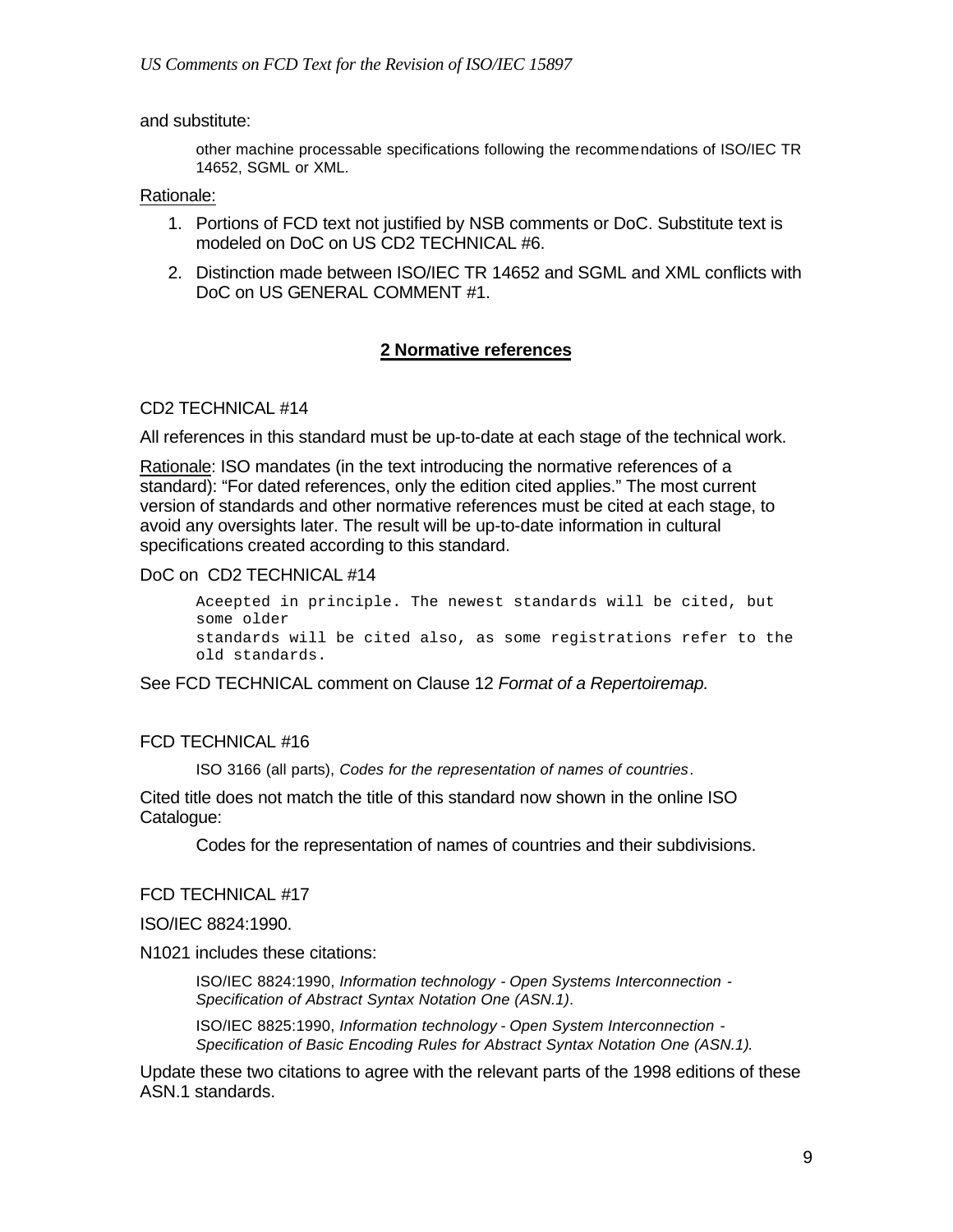Rationale: See entries for these standards in the ISO Catalogue.

Note that *Open Systems Interconnection* is no longer in the titles.

# **3 Terms and definitions**

# FCD TECHNICAL #18 **Critical issue: Must be resolved to the satisfaction of the US to reverse vote**

### **Inadequate application of Accepted CD2 comments:**

In CD2 comments on clauses 3.1 and 3.3 (CD2 TECHNICAL #15 AND #16), the US requested that the references to clauses in the superseded edition of ISO/IEC 9945 be replaced with those from the 2003 edition. Instead of supplying the relevant clauses, the Editor substituted the descriptive phrase from the comment for the (now obsolete) reference to a clause of the POSIX standard.

It is hard to understand how the Editor could have so severely misinterpreted what should be done. Throughout its comments, the US explicitly identifies replacement text by the instructions "Delete … and substitute …" or "Change … to …" This pattern of wording was not used in CD2 TECHNICAL #15 AND #16.

The US did not have access to the 2003 edition of the POSIX standard, only to the version on The Open Group's Web site (which does not show clause numbering). Had we been able to identify the specific clause number to be substituted, we would have given the precise replacement text in each of our comments.

A definition must be as precise as possible, and all definitions must be mutually consistent. Rather than substituting "the locale section" for "clause 2.5" and "the Character Set section" for "clause 2.4", the Editor should have demonstrated due diligence by determining the proper clause to cite in each case. We assumed that the Editor (who is also the WG20 liaison to SC 22/WG 15) would be able to identify the appropriate clauses. If in doubt as to the intent of these comments, he should have consulted the US National Body for guidance.

# FCD TECHNICAL #19

# **Critical issue: Must be resolved to the satisfaction of the US to reverse vote**

# **3.1 locale**

CD2 TECHNICAL #15

CD2 text:

### **locale**

The definition of the subset of a user's information technology environment …See clause 2.5 of the POSIX-2 standard for a specification of the locale file format.

### Problem and Action:

This reference is obsolete. Update the text to refer to the Locale section in ISO/IEC 9945-1:2002.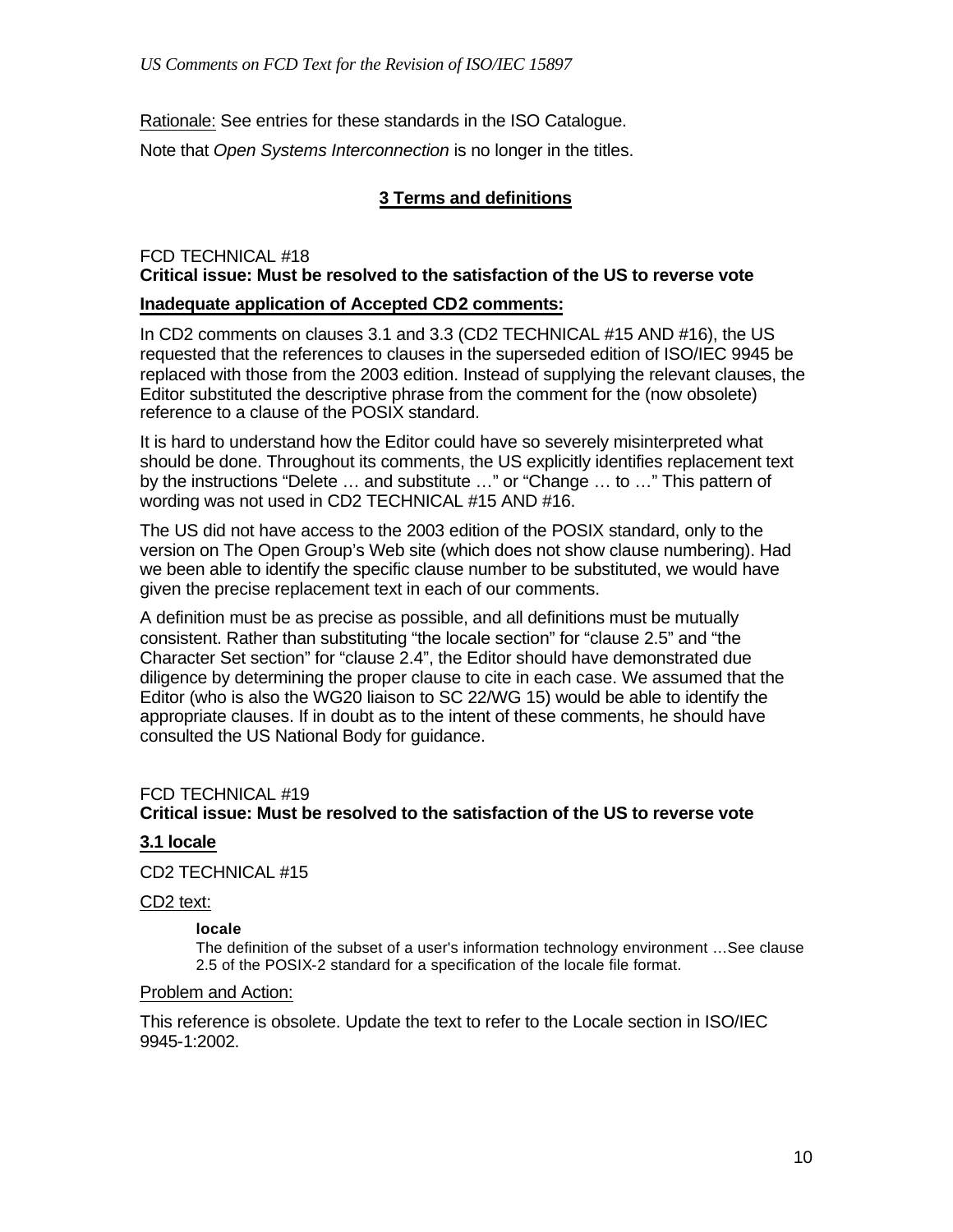### FCD text reads:

The definition of the subset of a user's information technology environment that depends on language, territory, or other cultural customs. See the locale section of the ISO/IEC 9945-1:2002 POSIX standard for a specification of the locale file format.

Cite the exact clause or clauses of ISO/IEC 9945 where the locale file format is specified.

Rationale: For consistency with other definitions.

### FCD TECHNICAL #20 **Critical issue: Must be resolved to the satisfaction of the US to reverse vote**

### **3.3 charmap**

The definition of charmap in the FCD says:

See the Character Set section of the ISO/IEC 9945-1:2002 POSIX standard for a description of the POSIX Charmap file format, …

as a result of the application of US comment CD2 TECHNICAL #16:

This reference is obsolete. Update the text to refer to the Character Set section in ISO/IEC 9945-1:2002.

In implementing the DoC, the Editor substituted the phrase "the Character Set section" for the obsolete reference "clause 2.4.":

Restated comment: Cite the exact clause or clauses of the 2003 edition of ISO/IEC 9945 where the POSIX charmap file format is specified.

Rationale: For consistency with other definitions.

### FCD TECHNICAL #21

The definition of charmap in the FCD reads:

A text file describing a coded character set. See the Character Set section of the ISO/IEC 9945-1:2002 POSIX standard for a description of the POSIX Charmap file format, and clause 5 of ISO/IEC TR 14652 for the description of an enhanced charmap.

Delete the second clause of the second sentence:

, and clause 5 of ISO/IEC TR 14652 for the description of an enhanced charmap.

so that the definition reads:

A text file describing a coded character set. See clause [number of the clause for the Character Set section] of the ISO/IEC 9945-1:2002 POSIX standard for a description of the POSIX Charmap file format.

Number of the clause of ISO/IEC 9945-1:2002 that deals with Character Sets to be supplied by the Editor (See the comments FCD TECHNICAL #18 and #20).

### Rationale:

The element *Terms and definitions* is one of the technical normative elements of a standard (*ISO/IEC Directives: Part 2,* clause 6.3). Because this is normative text, items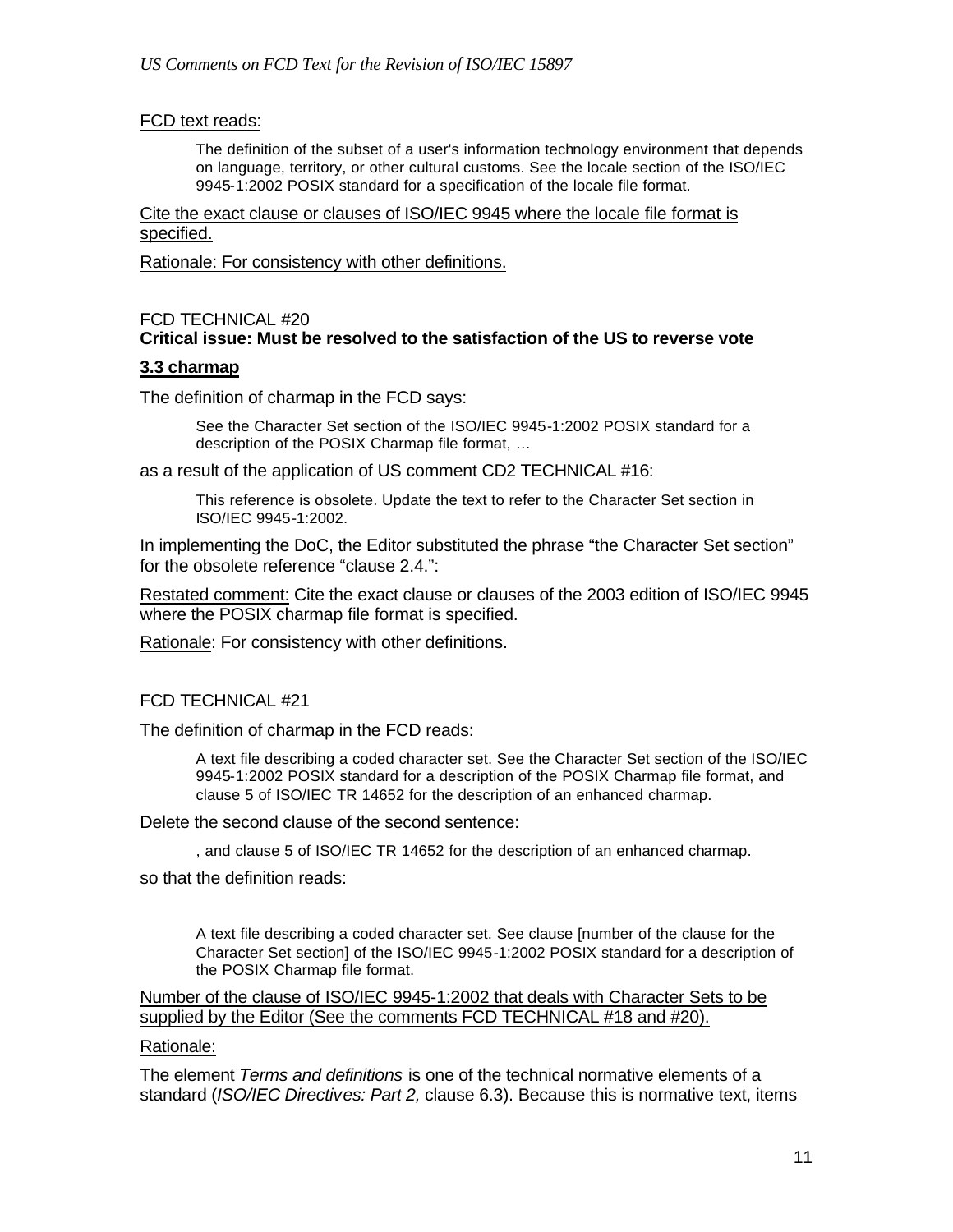in the bibliography, which is a supplementary informative element (*ibid*, clause 6.4), cannot be included. The text referring to "ISO/IEC TR 14652" must be deleted.

### **3.6 cultural element**

### FCD TECHNICAL #22

DoC on US CD2 TECHNICAL #18:

Accepted. It [cultural element] will be defined as a synonym for "cultural convention".

Text of clause 3.6 in FCD:

**3.6 cultural element** A synonym for a cultural convention.

Delete clause 3.6, and renumber the following clauses 3.7 to 3.11 as 3.6 to 3.10.

In clause 3.6, add "cultural element" (in regular typeface) on a separate line between the preferred term "cultural convention" and the definition.

Rationale: See example in *ISO/IEC Directives: Part 2,* clause C.3.3. This clause dictates that synonyms are not treated as independent terms, but are included in the clause that defines the preferred term.

### **3.7 cultural specification**

CD2 TECHNICAL #17

Insert the following text between "Repertoiremap" and the comma which follows it:(except an ISO/IEC TR 14652 Repertoiremap)

### DoC on CD2 TECHNICAL #17 states:

Partially accpeted, as in the response to US comment 9.

### CD2 TECHNICAL #9

Delete "repertoiremaps" and the comma and space preceding it. Rationale: As noted above, repertoiremaps are identified in ISO/IEC TR 14652 as"controversial." Therefore, this International Standard cannot register "repertoire maps as defined in ISO/IEC TR 14652" because there is no agreed-upon definition.

Text of DoC on US comment #9 reads:

```
Partially accepted, as noted in the response to US comment 1. 
Repertoiremaps
are defined normatively in IS 15897 so they will be mentioned 
after the
Narrative cultural specifications, and once more with 14652, but 
the
text will indicate that the 14652 registration is with the same 
status
as SGML and XML specifications, as other machine prossesble 
specifications.
```
Definition of cultural specification in FCD reads: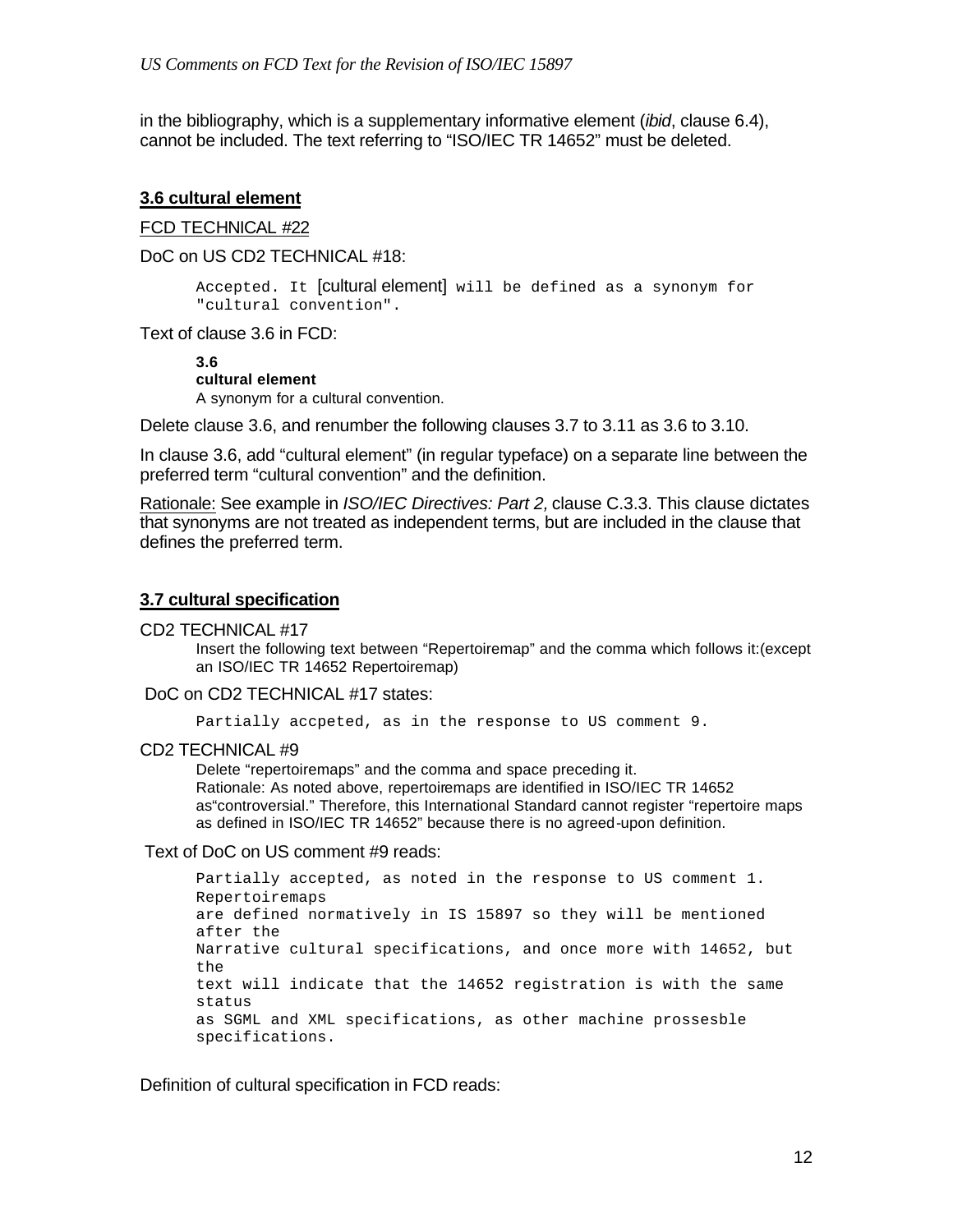Either a Narrative Cultural Specification, a POSIX Locale, a FDCC-set, a POSIX Charmap, an ISO/IEC 15897 Repertoiremap, an ISO/IEC TR 14652 Repertoiremap, or other machine-processable description of cultural conventions such as ISO/IEC TR 14652 FDCC-sets, Charmaps or Repertoiremaps, or cultural specifications in SGML or XML.

### FCD TECHNICAL #23 **Critical issue: Must be resolved to the satisfaction of the US to reverse vote**

Delete "an ISO/IEC 15897 Repertoiremap"

### Rationale:

- 1. This FCD does not include a specification for a repertoiremap. Clause 12 merely defines the format of a repertoiremap. ISO/IEC 15897 is a procedural standard; the specification of a repertoiremap must come from a technical standard.
- 2. See also US comments on Foreword and Introduction.

### FCD TECHNICAL #24

### **Unsubstantiated change: Must be resolved to the satisfaction of the US to reverse vote**

Insert "Charmap, a" between "14652" and "Repertoiremap"

Rationale: Restores text of CD2. (Removal of this normative text was not proposed in any NSB comment.)

# **6.3 Identity [of the Registration Authority]**

### FCD TECHNICAL #25 **Critical issue (ISO requirement): Must be met to satisfy the US and to reverse vote**

### CD2 TECHNICAL #21

Delete the note about the "initial Registration Authority", including the URL for the cultural register.

#### Rationale:

- 1) ISO's designated site for this information is its online database of maintenance agencies and registration authorities (available in both English and French). ISO set up this site with the specific purpose of avoiding the need to revise a standard whenever a Registration Authority changed.
- 2) Should DKUUG ever have to give up its duties as Registration Authority, this information would then be misleading and the standard would have to be revised. The whole purpose of giving the URL for the online database of maintenance agencies and registration authorities in the standard was to avoid revision.
- 3) By referring only to a URL instead of providing the name and address of the currently-designated Registration Authority, this standard is consistent with JTC1 recommendations on use of the World Wide Web.

### DoC on US CD2 TECHNICAL #21

Not accepted. See response to US comment 7.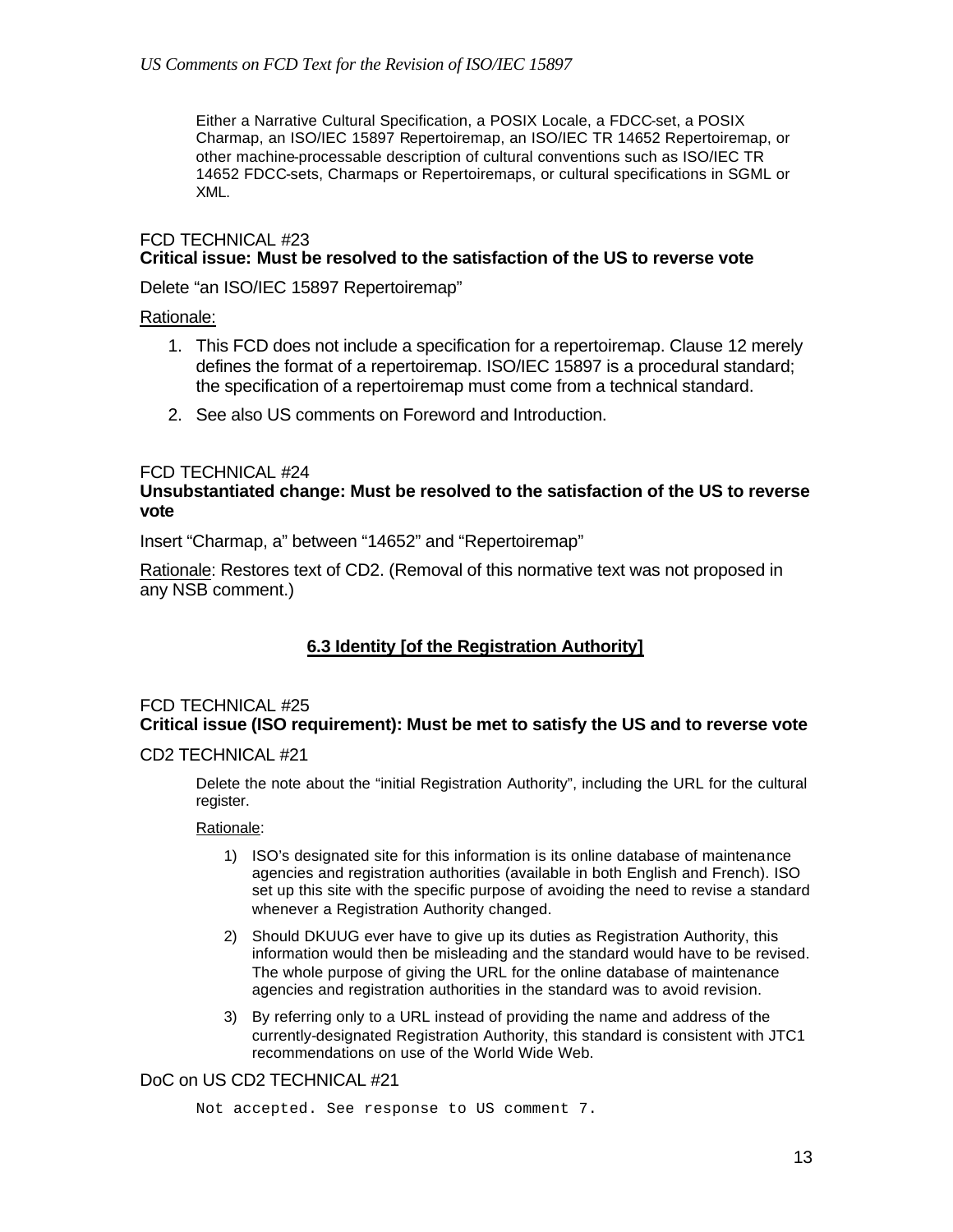### DoC on US CD2 TECHNICAL #7 states:

Partly accepted. It does not hurt, and helps the reader that the dkuug.dk URL is mentioned in the specification. The ISO URLs are hard to browse as they produce some big lists.

The US reiterates CD2 TECHNICAL #21.

Rationale: See FCD TECHNICAL #11 comment on Introduction. The Editor is refusing to obey an editorial decision of ISO.

### **7.1 Identity [of the Sponsoring Authority]**

List of who may submit applications for registration now is:

a) Any Member Body of ISO/IEC JTC1, for applications limited to the territory or territories for which they have authority;

b) Any Member Body or Associated Member Body of CEN, for applications limited to the territory or territories for which they have authority;

b) CEN/TC304 for applications related to the region of Europe;

c) ISO/IEC JTC 1 and its Subcommittees and Working Groups, for any applications;

### FCD TECHNICAL #26

 CD2 TECHNICAL #24 proposed the inclusion of liaisons in the equivalent of item (a). The DoC on CD2 TECHNICAL #24 stated: Liaisons do not have any authority, and will not be included.

This disposition conflicts with the provisions of clause 3.3.4.2 of the *JTC 1 Directives*, where Category A liaisons are defined as:

Organizations which make an effective contribution to and participate actively in the work of JTC 1 or its SCs for most of the questions dealt with by the committee.

#### and Category C liaisons are defined as:

Organizations which make an effective technical contribution and participate actively at the WG or project level of JTC 1 or its SCs.

#### FCD TECHNICAL #27

b) Any Member Body or Associated Member Body of CEN, for applications limited to the territory or territories for which they have authority;

The wording of item b does not agree with CEN's categories for membership and participation in technical work:

• *CEN National Members* are "the national standards bodies of <list>". …" The Members develop and vote for the ratification of European Standards." Source: http://www.cenorm.be/aboutcen/whatis/membership/members.htm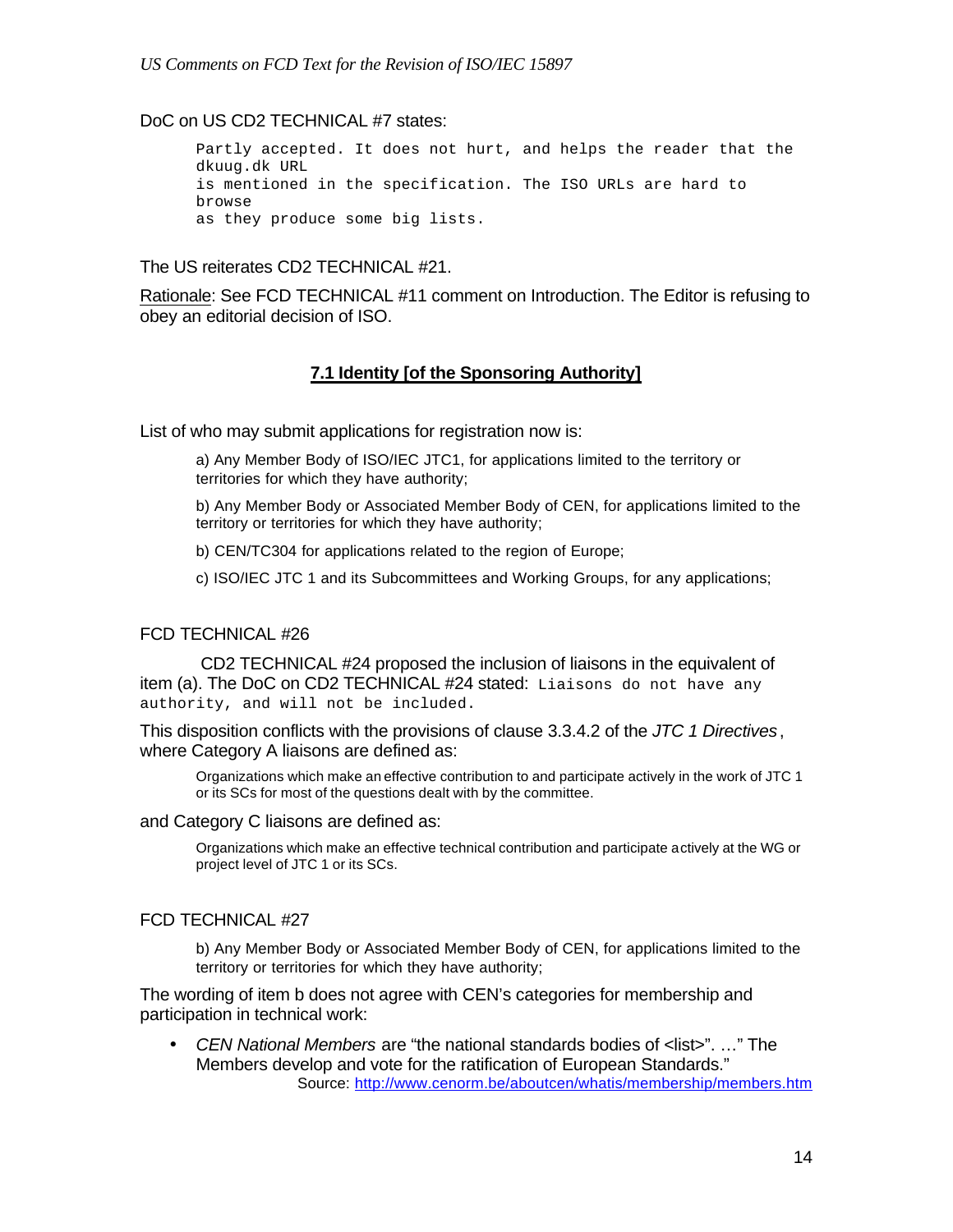• *Associates* are "broad-based European organizations representing particular sectors of industry as well as consumers, workers, and small and medium-sized enterprises. … They participate in the General Assembly (without voting rights), the Administrative Board when policy matters are being discussed, the Technical Board and any other technical body."

Source: http://www.cenorm.be/aboutcen/whatis/membership/associates.htm

• *Affiliates* are "the national standards bodies of Central and Eastern European countries which can in principle become members of the Union or EFTA, and which therefore can become full National Members of CEN on fulfilment of certain criteria, most importantly the adoption of European Standards as national standards.

They may participate in the General Assembly and in technical bodies. " Source: http://www.cenorm.be/aboutcen/whatis/membership/affiliates.htm

Make the following changes to item (b):

Delete:

Any Member Body or Associated Member Body

and substitute:

Any National Member, Associate, or Affiliate

Rationale: To agree with current CEN terminology. The US assumes that "Associate" is meant by "Associated Member Body". The US sees no reason to exclude CEN Affiliates, which are national standards bodies and would therefore be eligible under item (a) in any case.

### FCD TECHNICAL #28

The Netherlands commented on CD2:

> 2 - The reference to CEN TC304 (see clause 8.1) should be removed.

and the Editor replied in the DoC (N 1020):

Noted. No acction taken, pending the determination of the future status of TC304.

As of June 2002, CEN TC304 was declared dormant by BT/TCMG on behalf of BT except for 3 specific work items. For details, see http://www.cenorm.be/isss/Projects/CDSG/docs/CDSG03\_03BTres12\_2002.pdf

The 3 specific work items were described in *Programming for Cultural Diversity Consensus-Building* (dated 2002-08-14 and available as SC22/WG20 N974), page 49:

As it stands, the only definite ongoing work would be the three following work items, and their remaining life cycle is very short, as they are near their completion stages:

1. European Fallback Rules (ch. to TR) 26.10.2

2. European extension to ISO repertoire of OCR-B (EN) (built on Test results) 26.15

3. Revision work on EN 1923 (Inclusion of euro sign and missing European letters in new TS 1923)

TC 304 no longer appears in the CEN pull-down lists of Technical Committees. (http://www.cenorm.be/standardization/tech\_bodies/cen\_tcs.htm , last updated 2003-05- 12). All of the other CEN/ISSS Technical Committees (as listed at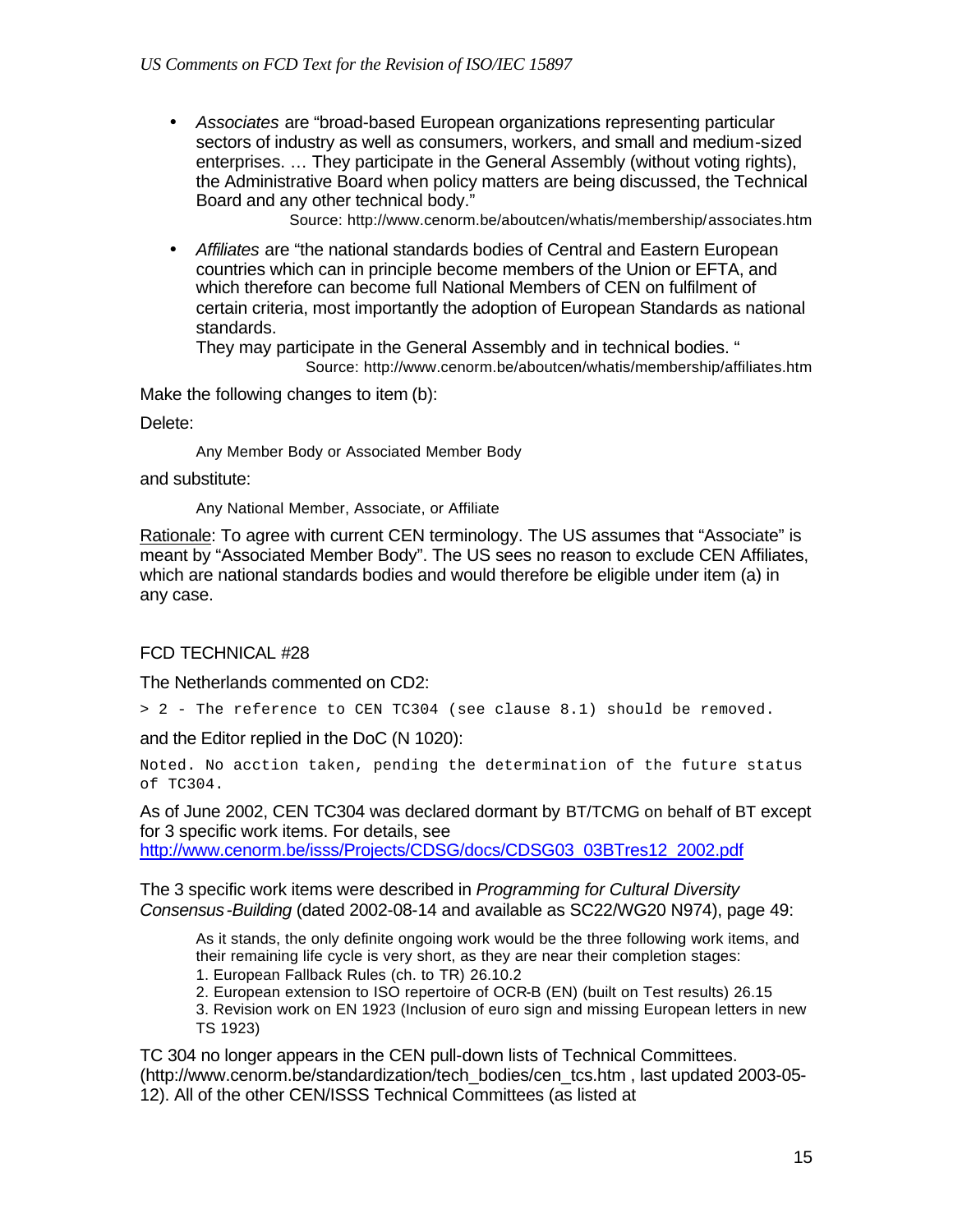http://www.cenorm.be/isss/TC/Default.htm, last update 2003-07-04) appear on the pulldown lists.

Given these developments, the US supports the comment of the Netherlands.

# **7.2 Responsibilities [of the Sponsoring Authority]**

### **Item c**

FCD TECHNICAL #29

c) in the case of a POSIX Locale or Narrative Cultural Specification, to ensure that Narrative Cultural Specification and the derived POSIX Locale are not in contradiction.

Relocate this item in clause 13 Rules for Cultural Specifications as follows:

Delete item c) of clause 7.2 and redesignate remaining items of clause 7.2 as c) through g).

Insert a new clause between clauses 13.3 and 13.4. The new clause is designated 13.4; existing clauses 13.4 to 13.7 are redesignated 13.5 to 13.8. Text of the new clause:

If an application for registration includes a POSIX Locale as well as a Narrative Cultural Specification, the POSIX Locale shall not contradict the Narrative Cultural Specification.

Rationale: This is a rule for the Cultural Specification, so it belongs in clause 13. Three bodies have responsibility for seeing that the rules for Cultural Specifications are obeyed: (1) the Sponsoring Authority which submits the application for registration, and (2) the Registration Authority and (3) the RA-JAC which both review applications.

- The responsibility of the Sponsoring Authority is specified in item b which references clause 13.
- The requirements for review by the Registration Authority is specified in clause 15.5 which references various parts of clause 13.
- The requirements for review by the RA-JAC are specified in clause 15.6.

Note: Relocating item c to clause 13 will satisfy the US concerns expressed in CD1 TECHNICAL #113.

# **Item d**

FCD TECHNICAL #30

DoC ON CD2 TECHNICAL #26

```
Accepted in principle. The copyright may be retained, but the 
rights on copying
and modification needs to be relinguished. See also German 
comments.
```
Item (d) in the FCD now is:

d) if any material in an application is under copyright, to assure that free distribution of the Cultural Specification is permitted.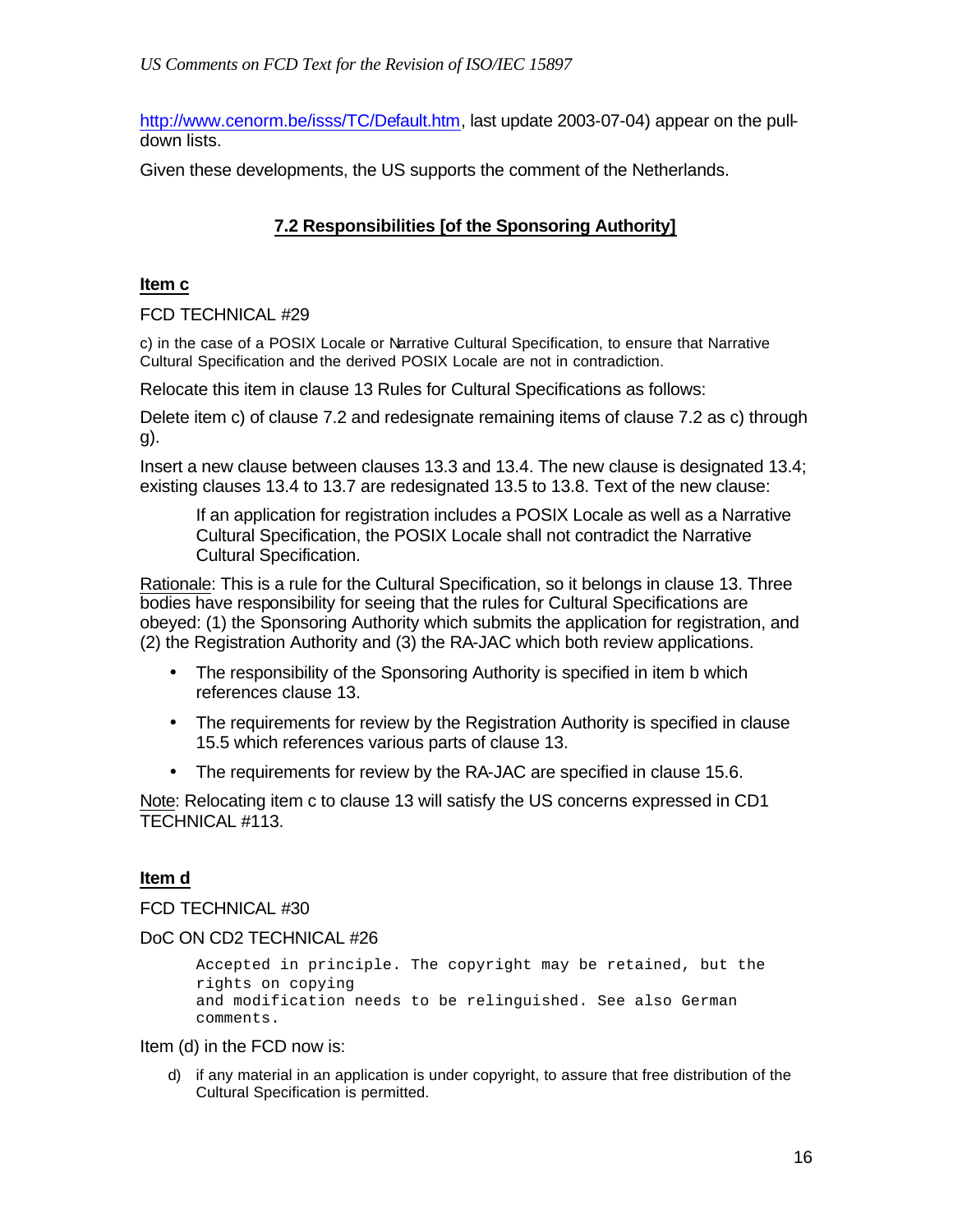Unacceptable wording. The Sponsoring Authority must supply a document in which the copyright holder grants permission for the inclusion of its copyrighted material in the Cultural Specification and the distribution of the copyrighted material as part of the Cultural Specification. Furthermore (in accordance with the German comment), there should be no payment due to the copyright holder when the material under copyright is distributed.

### Rationale:

- 1. Agreement with ISO/IEC 2375:2003.
- 2. To protect JTC 1 from accusations of copyright infringement, there must always be documented permission from the copyright holder for the use and distribution of copyrighted material included in a registered cultural specification.

Note: Some of the registrations in http://anubis.dkuug.dk/cultreg/registrations/chreg.htm appear to come from copyrighted sources.

#### German comment from N 1020

```
> Annex A:
> 
> The statement on copyright here conflicts with 9.3.6. Please 
clarifiy 
> (what is really needed is not a faiver of copyright but a license to 
use 
> the registrations without charge)
Accepted, will be changed to allow the free distribution of the
```
specification, with words as in annex A.

Both are needed. (a) Written permission to redistribute copyrighted material. (b) Ability to redistribute the copyrighted material without having to pay a fee to the copyright holder.

### **8.2 Responsibilities**

FCD TECHNICAL #31

Text of item (b):

b) if any material in a Cultural Specification is under copyright, to assure that free distribution of the Cultural Specification is permitted;

Inadequate wording. See also CD2 TECHNICAL #26

### **# Copyright clearance**

Dealt with in new item added to clause 8.2 that makes the Sponsoring Authority responsible for obtaining copyright clearance.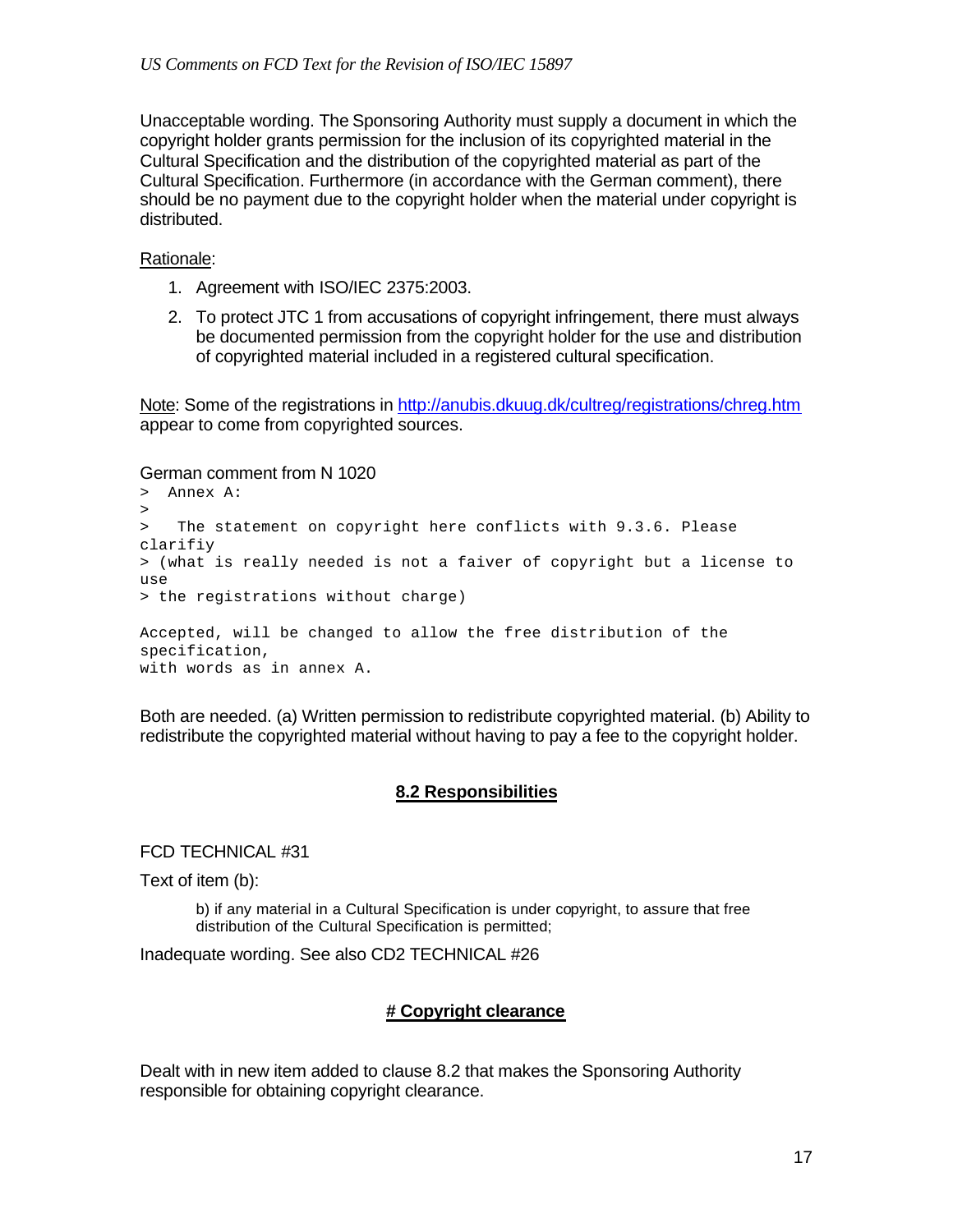Weakened in Editor's rewording. Source of Information is now responsible for obtaining the copyright clearance. Sponsoring Authority is responsible for making sure that any copyrighted material in an application is accompanied by documented clearance for use and reproduction.

### **CD2 clause 9 Rules for applications**

### FCD TECHNICAL #32 **Critical issue: Must be resolved to the satisfaction of the US to reverse vote**

#### CD2 TECHNICAL #28

The US strongly recommends that this clause be restructured as shown in Appendix 2.

Additional US comments on the text of clause 9 (below) refer to individual clauses by their CD2 numbers.

### DoC on CD2 N1020

The response to this is recorded in Appendix 2.

The DoC on Appendix 2 (in N 1020) was only:

Accepted in principle. Headings will be added.

The US considers this to be an inadequate response. Appendix 2 should have been "Accepted" (not ignored via "Accepted in Principle") because it is better organized than the existing clauses.

# **FCD clause 9 The Registration Authority's Joint Advisory Committee Clause 9.1 Membership**

### FCD TECHNICAL #33 **Critical issue: Must be resolved to the satisfaction of the US to reverse vote**

Was CD2 TECHNICAL #58, item 2

2) Delete the last paragraph:

The Registration Authority may request the RA-JAC to provide expert technical advice on comments.

Rationale: Does not belong in a clause specifying the composition of the RA-JAC. The responsibilities of the RA-JAC are listed in clause 11.3.

### DoC on CD2 TECHNICAL #58

Accepted in principle. The title will be changed. The obligation of the JAC to respond to RA will be worded in another way to emphasis this as an obligation of the JAC.

#### FCD text:

The Registration Authority may request the RA-JAC to provide expert technical advice on comments.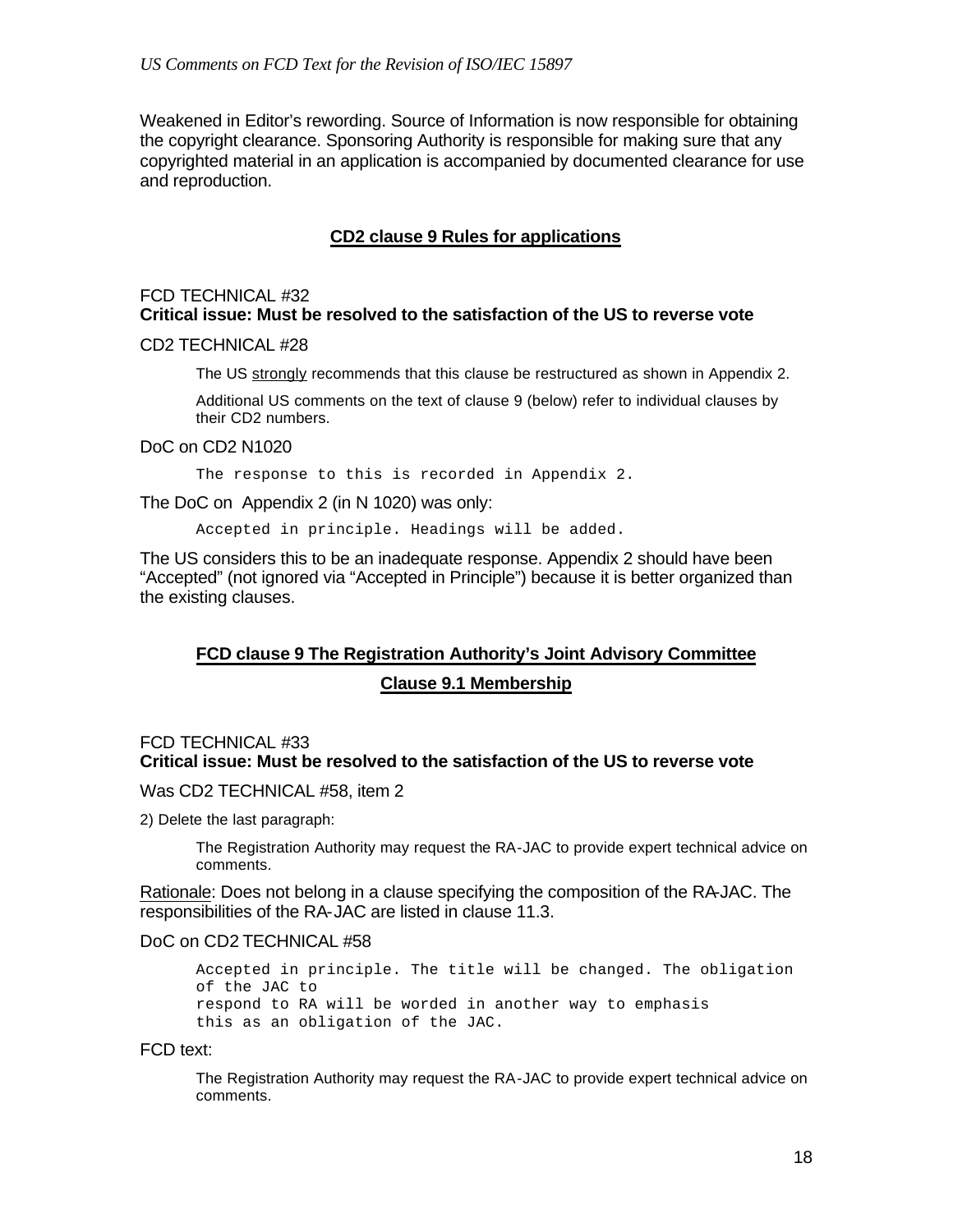Delete this text (last paragraph of clause 9.1).

Rationale:

- 1. The paragraph is in the wrong place. Rewording it does not correct the error.
- 2. The information also appears in clause 15.13 (which is the correct place for it).

# **Clause 9.2 Appointment**

### **Clause 9.2, first paragraph**

### FCD TECHNICAL #34 **Critical issue: Must be resolved to the satisfaction of the US to reverse vote**

### FCD text: (unchanged from CD2):

The subcommittee responsible for maintaining this standard shall appoint the members of the RA-JAC, except for the RA representative, which is appointed by the RA.

US request in CD2 TECHNICAL #60 to delete "except for the RA representative, which is appointed by the RA" was rejected.

Not accepted. It is normal that an organization, such as the RA, appoints its own representative. "except for the representative of the RA" will be added to the second sentence.

The text in the first paragraph of clause 9.2 of the FCD is unacceptable to the US unless "except for the RA representative, which is appointed by the RA" is deleted.

Rationale: It is unclear whether the representative of the Registration Authority (RA) is appointed by SC22 (based on a nomination by the RA), or whether the person responsible for the maintenance of the Registry is *ex officio* the representative of the RA.

This issue should be clarified, so that the text can reflect the decisions of JTC 1 and SC22.

In the absence of authoritative information, the phrase "except for the RA representative, which is appointed by the RA." should be deleted.

Since the text is unchanged from the CD2, these additional reasons still apply:

a) It conflicts with the provisions of the second paragraph of this clause, which clearly states that the subcommittee (i.e., SC22) determines the members of the Joint Advisory Committee:

> The subcommitee shall appoint or confirm the members of the RA-JAC at its plenary meetings.

- b) It conflicts with the provisions of ISO/IEC 2375:2003. It was WG20's intent to model the administrative aspects of this revision of ISO/IEC 15897 on the thoroughly reviewed text of ISO/IEC 2375:200x.
- c) It is unnecessary. The wording "representative of the Registration Authority" was used in clause 11.1 to provide flexibility in case it is not possible for the person carrying out the duties of the Registration Authority to attend meetings of the Joint Advisory Committee. It is essential for the Registration Authority to be represented at these meetings. The expectation is that the person carrying out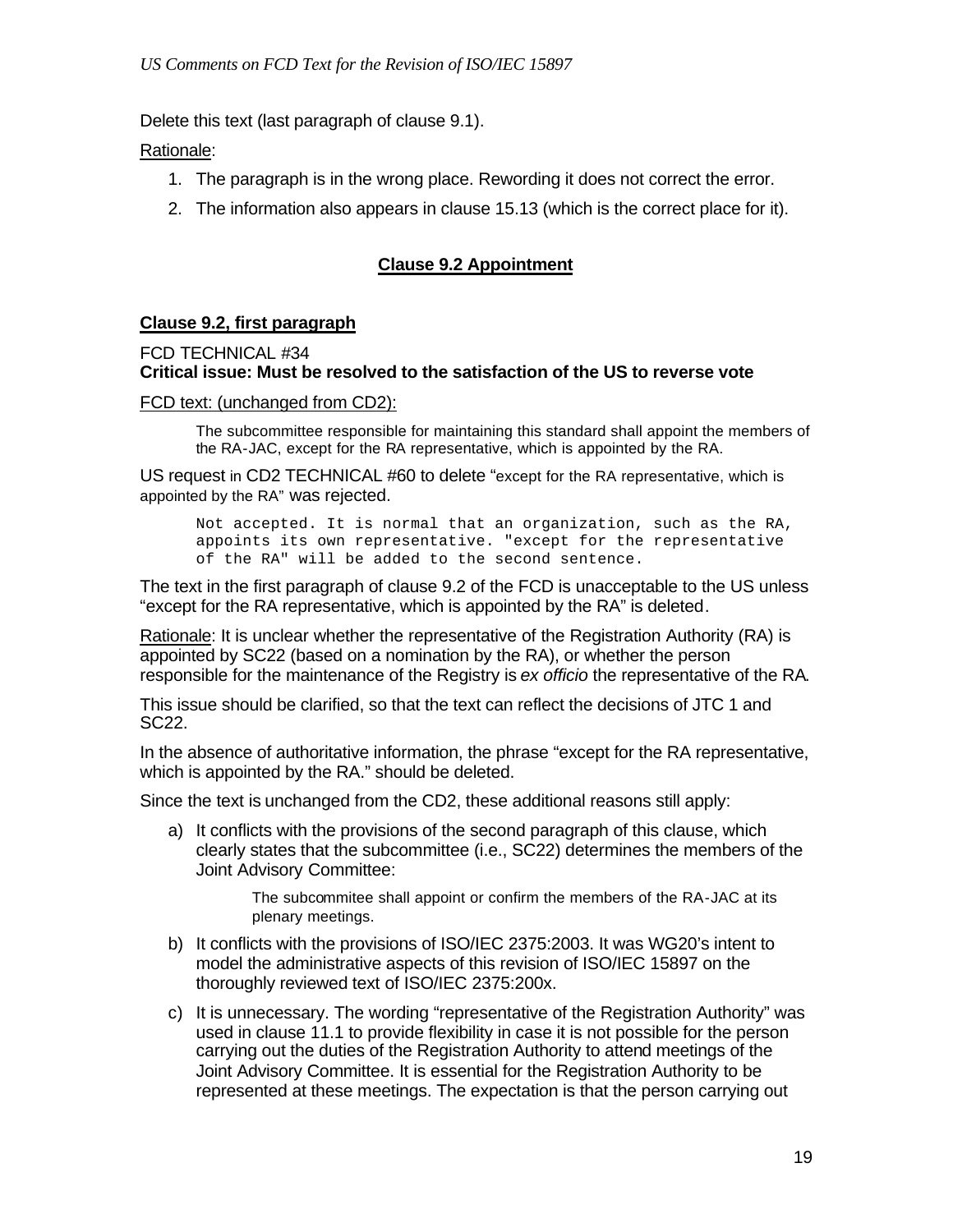the duties of the Registration Authority would normally be chosen by the supervisory body for this standard (i.e., SC22) for appointment as the "representative of the Registration Authority".

### **Clause 9.2, second paragraph**

### FCD TECHNICAL #35

**Unsubstantiated change: Must be resolved to the satisfaction of the US to reverse vote**

FCD text:

The subcommittee responsible for maintaining this standard shall appoint or confirm the members of the RA-JAC at its plenary meetings, except for the representative of the RA.

Delete the comma following "meetings" and the final clause of the paragraph:

except for the representative of the RA

Rationale: Addition of the final clause not supported by a NB comment.

Note: The US notes that the Editor also changed "meeting" to "meetings". The US has no objection to this editorial change (although singular is also permissible English usage here, implying "each of" its plenary meetings).

# **Clause 9.3 Responsibilities**

### FCD TECHNICAL #36

### **Unsubstantiated change: Must be resolved to the satisfaction of the US to reverse vote**

In CD2 TECHNICAL #63, the US proposed substitution of the following text, which was Accepted:

Keep this introductory text "The responsibilities of the RA-JAC shall be as follows:" and substitute the following text (based on #.4 in N 945R and clauses 11.1 and 11.3 of CD2) for the remainder of the clause.

<begin text>

- to determine whether an application for registration meets the technical requirements of clause 9;
- to provide expert technical advice on comments if requested by the Registration Authority;
- to consider and vote on appeals received by the Registration Authority;
- to act as a mediator between the Registration Authority and the appealing party, or parties.

In addition, the RA-JAC may added comments to a registration.

<end text>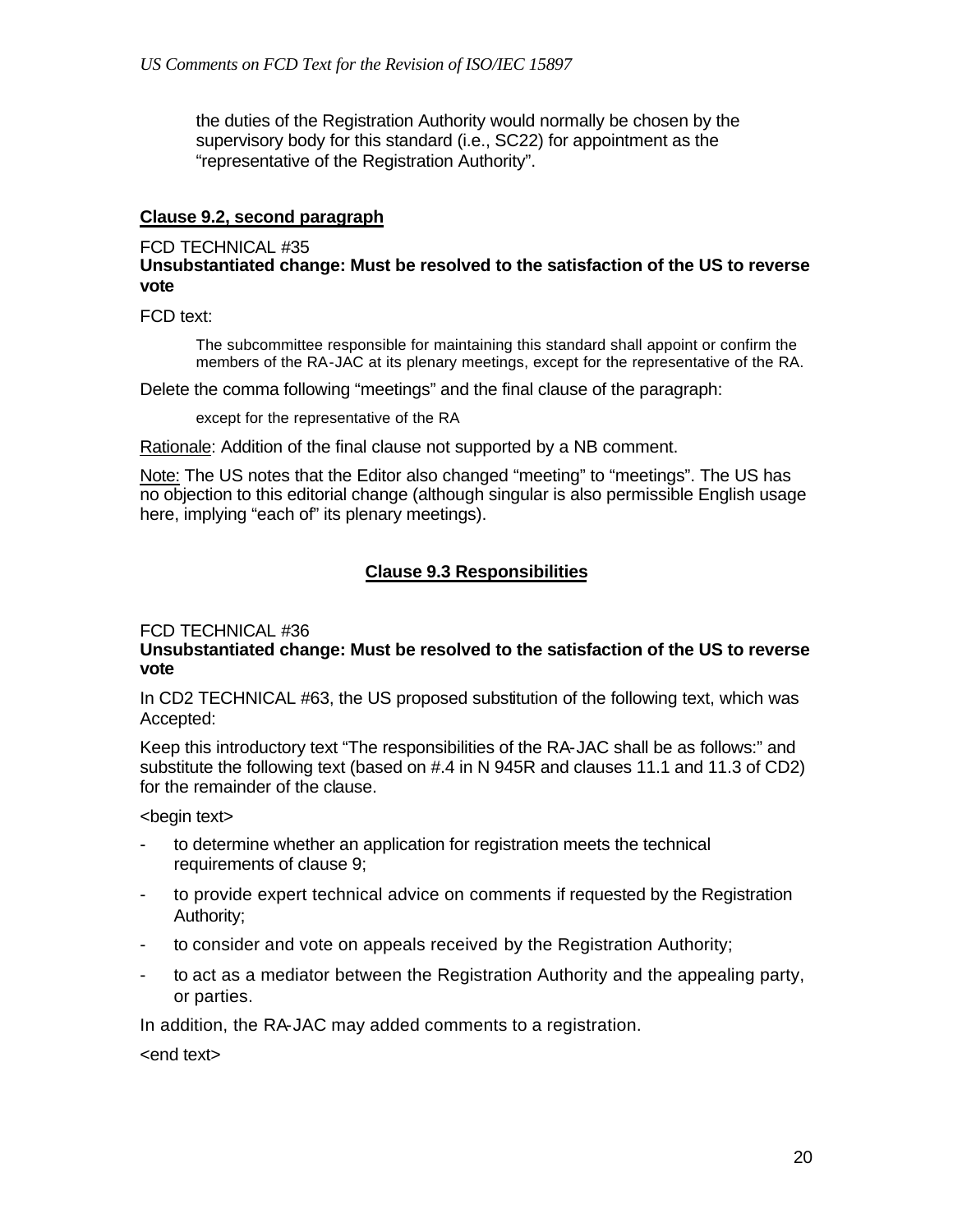Although the text supplied by the US was "Accepted" the Editor made the following changes:

1. Omitted the final sentence:

In addition, the RA-JAC may added comments to a registration.

2. Added another item (not justified by NSB comment nor WG 20 resolution):

to submit comments, that four fifths of the RA-JAC agree upon, to a registration for publication together with the registration

The final sentence in the text proposed in CD2 TECHNICAL #63 has a grammatical error, and should have been:

In addition, the RA-JAC may add comments to a registration.

### **Clause 10.1 Types of Cultural Specifications**

### **first paragraph:**

FCD TECHNICAL #37

Item 4 in the list reads:

4. POSIX Repertoiremap

Delete "POSIX"

Rationale: POSIX has never defined repertoiremaps, so wording is incorrect.

### FCD TECHNICAL #38 -- #40

CD2 TECHNICAL #29

Current text:

Type 4 is for Repertoiremaps defined in this International Standard (clause 9.3.9) and in ISO/IEC TR 14652.

Change this reference to:

Type 4 is for Repertoiremaps as defined in ISO/IEC TR 14652.

Rationale: Repertoiremaps are listed as controversial in TR 14652 and shall not be elevated to normative status in this standard.

DoC on CD2 N1020

Not accepted. See response to US comment 1. The reference to 14652 repertoiremaps will be put in a note, saying that this format is equivalent to 15897 repertoiremaps.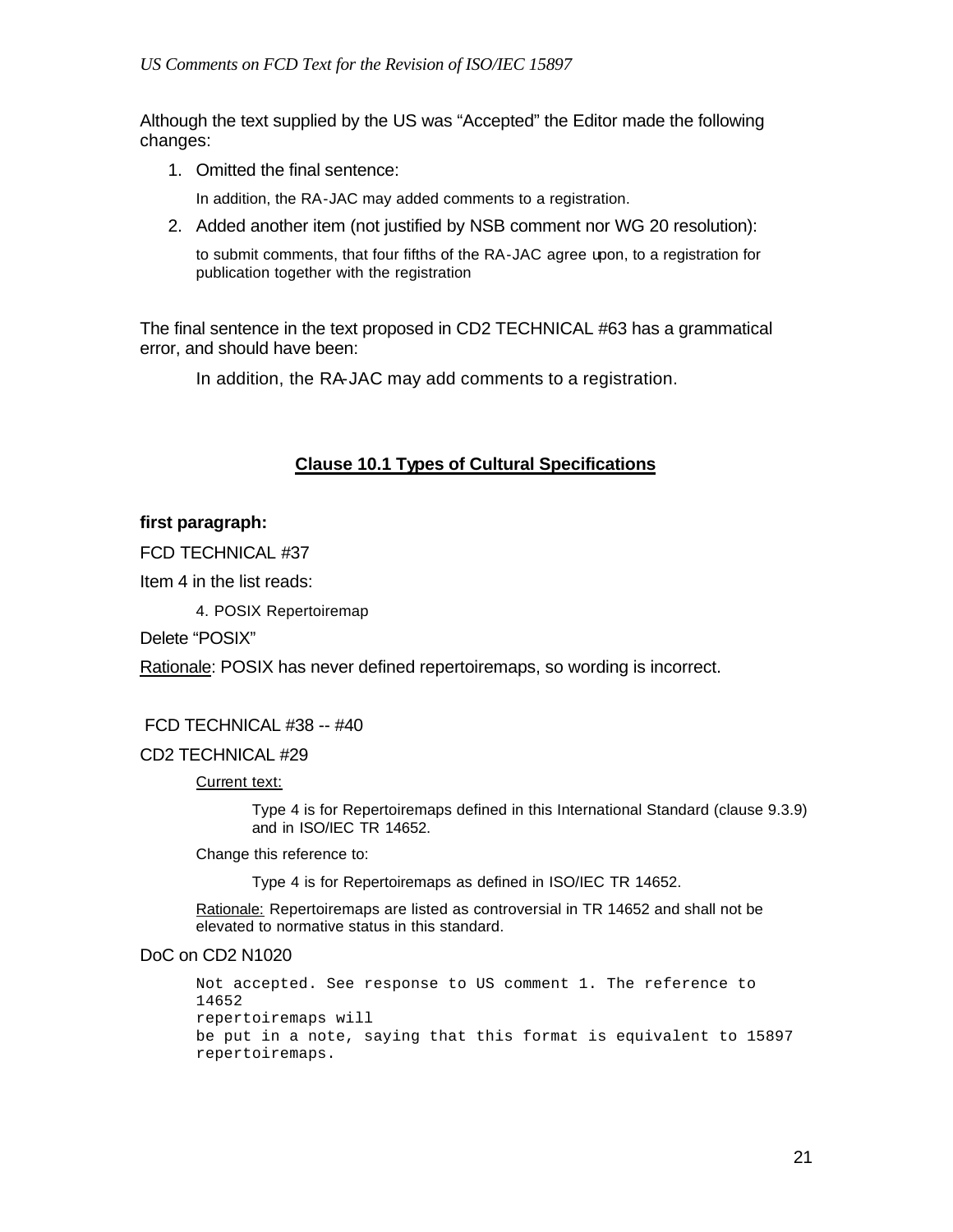Corresponding text in FCD (clause 10.1, paragraph 4 and accompanying note) reads:

Type 4 is for Repertoiremaps defined in this International Standard (clause 12).

Note: As far as Repertoiremaps according to ISO/IEC TR 14652 is also in accordance with clause 12, these can also be registered as Type 4.

### FCD TECHNICAL #39 **Critical issue: Must be resolved to the satisfaction of the US to reverse vote**

#### **Delete**

defined in this International Standard (clause 12)

and add a second sentence:

Clause 12 defines the format of a repertoiremap included in an application for cultural registration.

Rationale: This FCD is for a procedural standard, which cannot define technical specifications for a repertoiremap.

### FCD TECHNICAL #40 **Unsubstantiated change: Must be resolved to the satisfaction of the US to reverse vote**

Remove the note.

Rationale:

- 1. The note is redundant because any repertoiremap that is part of an application for registration, whether it is created according to ISO/IEC TR 14562 or not, must conform to clause 12.
- 2. The note is unsubstantiated as it was not specified in US comment CD2 TECHNICAL #29.

Note: The layout of the note does not conform to *ISO/IEC Directives: Part 2,* clause  $6.5.1.$ 

### **Clause 10.2 Relations between registration types**

### FCD TECHNICAL #41 **Critical issue: Must be resolved to the satisfaction of the US to reverse vote**

### CD2 TECHNICAL #30

CD2 text:

9.2.2. The POSIX Locale shall specify appropiate aspects of a Narrative Cultural Specification in formal POSIX syntax. The POSIX Locale shall refer to the Repertoiremap being used, and should also list a number of POSIX Charmaps that it can use.

#### Revise the second sentence as follows:

The POSIX Locale should list one or more POSIX Charmaps it can use.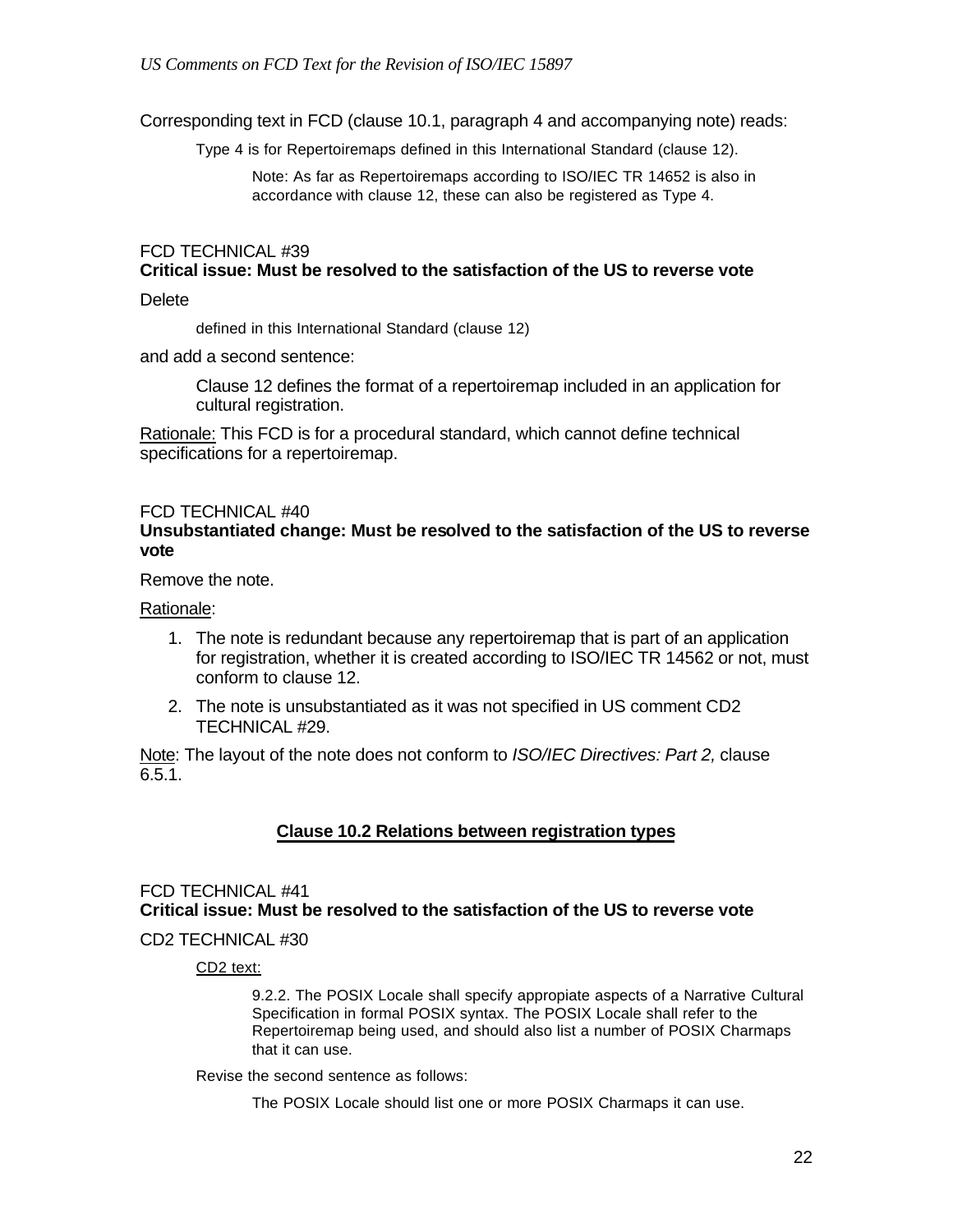#### Rationale:

Since Repertoiremaps are a controversial part of TR 14652, it is inappropriate for this standard to say that they "shall" be used, thus elevating them to normative status.

Also, while this text says one should list "a number of POSIX Charmaps", the examples in Annex G only list one each; if the examples don't even bother to list "a number," that shouldn't be the recommendation here.

#### DoC on CD2 N1020

Partially accepted. Repertoiremaps ar a part of this standard. See also response to US comment 1. Wording of "one or more" will be added.

Corresponding text in FCD (clause 10.2.2) reads:

The POSIX locale hall specify appropriate aspects of a Narrative Cultural Specification in formal POSIX syntax. The POSIX Locale shall refer to the ISO/IEC 15897 Repertoiremap being used, and should also list one or more POSIX Charmaps that it can use. Revise the second sentence as follows:

The POSIX Locale should list one or more POSIX Charmaps that it can use.

### Rationale:

ISO/IEC 15897 is a procedural standard, so cannot specify the technical details of a repertoiremap. (Clause 12 describes only the layout for a repertoiremap included in an application for registration.)Note: The typographical error in clause 10.2.2 is addressed in a separate editorial comment.

### **Clause 10.2.3**

FCD TECHNICAL #42

Delete:

A POSIX Charmap shall refer to the Repertoiremap being used, but need not refer to the POSIX Locales nor the Narrative Cultural Specifications using it.

#### and substitute:

A POSIX Charmap may refer to POSIX locales, Narrative Cultural specifications, or Repertoiremaps that it uses, but such references are not required."

### Rationale:

The second sentence in the current FCD text requires that a repertoiremap be identified in a POSIX charmap registration. This is incorrect, since (a) POSIX does not define repertoiremaps, and (b) this procedural standard can only describe the format of repertoiremaps.

### **Clause 10.2.4**

FCD TECHNICAL #43 **Critical issue: Must be resolved to the satisfaction of the US to reverse vote**

Current text: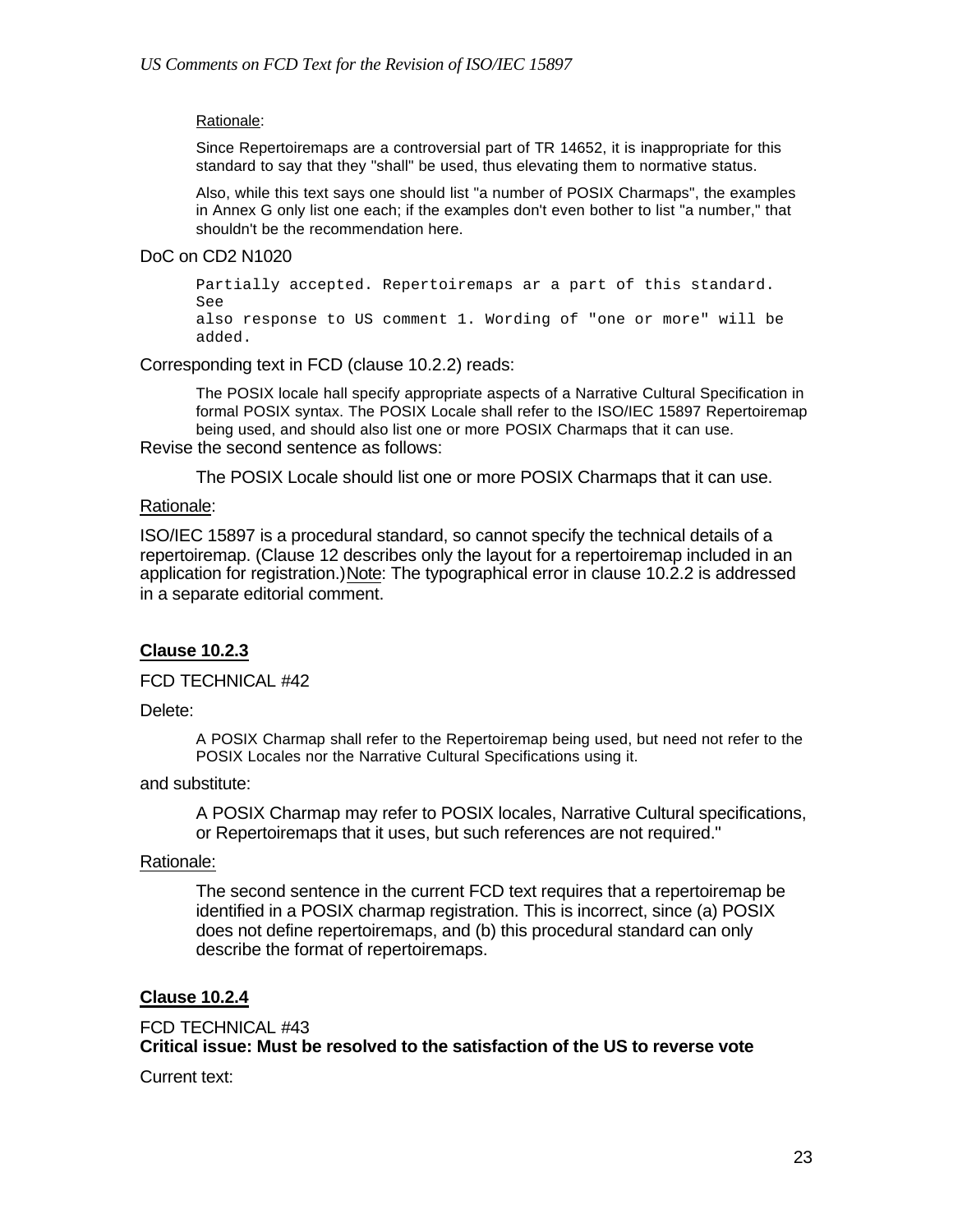The ISO/IEC 15897 Repertoiremap is used as a tool to enable a POSIX Locale or a Narrative Cultural Specification to be independent of coded character sets, and to remove the requirement for POSIX Charmaps when registering a POSIX locale. It need not refer to other Cultural Specifications.

Corresponding text in CD2:

The Repertoiremap is used as a tool to enable a POSIX Locale or a Narrative Cultural Specification to be independent of coded character sets, and to remove the requirement for POSIX Charmaps when registering a POSIX locale. It need not refer to other Cultural Specifications.

Remove "ISO/IEC 15897"Rationale:

- 1. This standard is a procedural standard and so cannot specify the technical details for a repertoiremap.
- 2. The addition of "ISO/IEC 15897" is unsubstantiated by any NB comment. The WG 20 decision on the disposition of CD2 General Comment #1 does not apply here because this clause deals only with repertoiremaps.

### **Clause 10.2.5**

FCD TECHNICAL #44 -- #45

DoC on CD2 TECHNICAL #31

Partially accepted. See response to US comment 1. The reference for repertoiremaps will be clarified to mean the 15897 repertoiremap. The first "shall" will be changed to "may".

Corresponding text in FCD (clause 10.2.5) reads:

In the case of a TR 14652 FDCC-set, or other machine-parsable cultural specification, it shall specify in formal syntax some aspects of a Narrative Cultural Specification, and may refer to a corresponding Narrative Cultural Specification. In case of a TR 14652 FDCC-set it shall refer to the ISO/IEC 15897 Repertoiremap being used, and should also list one or more Charmaps that can be used.

### FCD TECHNICAL #44 **Critical issue: Must be resolved to the satisfaction of the US to reverse vote**

Delete the sentence:

In case of a TR 14652 FDCC-set it shall refer to the ISO/IEC 15897 Repertoiremap being used, and should also list one or more Charmaps that can be used.

and substitute:

A TR 14652 FDCC-set may refer to the Repertoiremap being used, and should also list one or more Charmaps that can be used.

### Rationale:

- 1. ISO/IEC 15897 is a procedural standard, so cannot specify the technical details of a repertoiremap.
- 2. Stylistic improvements to clarify instruction.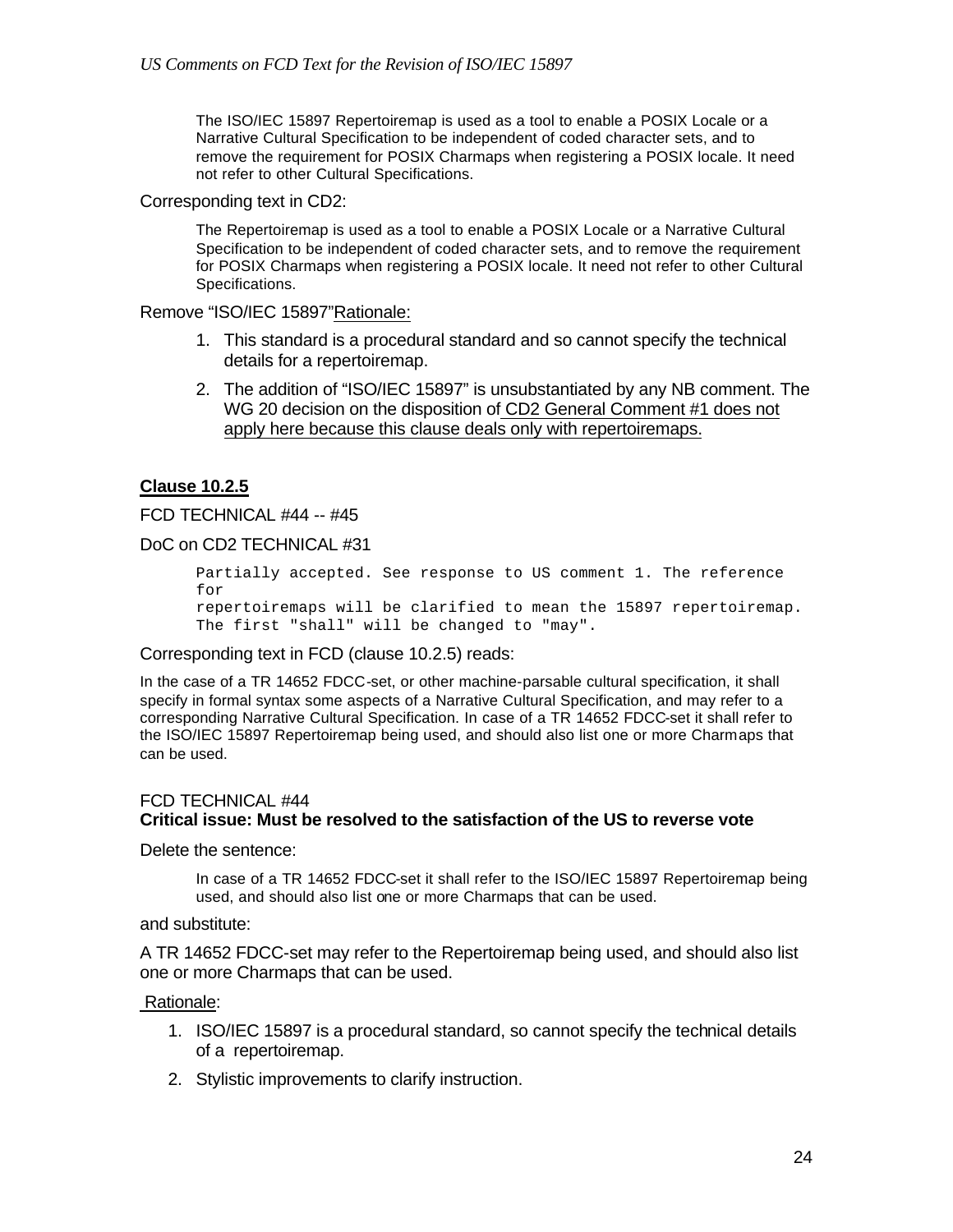# FCD TECHNICAL #45

# **Critical issue: Must be resolved to the satisfaction of the US to reverse vote**

ERROR: In the first sentence, the second (not the first) "shall" has been changed to "may".

To reduce the complexity of this sentence, the US proposes that this sentence be reworded as follows:

Some aspects of a Narrative Cultural Specification may be specified in formal syntax as a TR 14652 FDCC-set, or other machine-parsable cultural specification, which shall refer to the corresponding Narrative Cultural Specification.

Rationale: As currently worded, it is unclear as to what the referent of "it" is.

### **Clause 10.2.6**

### FCD TECHNICAL #46 **Critical issue: Must be resolved to the satisfaction of the US to reverse vote**

Text in FCD (clause 10.2.6) reads:

In case of a ISO/IEC TR 14652 Charmap, or other machine-parsable character set descriptions it shall specify aspects of a Narrative Cultural Specification or an FDCC-set that relate to coded character sets. In case of a Charmap it shall refer to the ISO/IEC 15897 Repertoiremap being used, and may refer to the FDCC-set or the Narrative Cultural Specifications using it.

#### Delete the second sentence:

In case of a Charmap it shall refer to the ISO/IEC 15897 Repertoiremap being used, and may refer to the FDCC-set or the Narrative Cultural Specifications using it.

#### and substitute:

A Charmap may refer to the Repertoiremap being used, and may refer to the FDCC-set or the Narrative Cultural Specifications using the Charmap.

### Rationale:

- 1. ISO/IEC 15897 is a procedural standard, so cannot specify the technical details of a repertoiremap.
- 2. Since Repertoiremaps are only a controversial part of ISO/IEC14652, it's incorrect to require that a Charmap "shall refer to the [ISO/IEC 15897] Repertoiremap being used."
- 3. Consistent with the corresponding text of CD2, clause 9.2.6.

In case of a Charmap it shall refer to the Repertoiremap being used, but need not refer to the FDCC-set nor the Narrative Cultural Specifications using it.

4. Stylistic improvements to clarify instruction. Also corrects absence of a comma between "Charmap" and "it".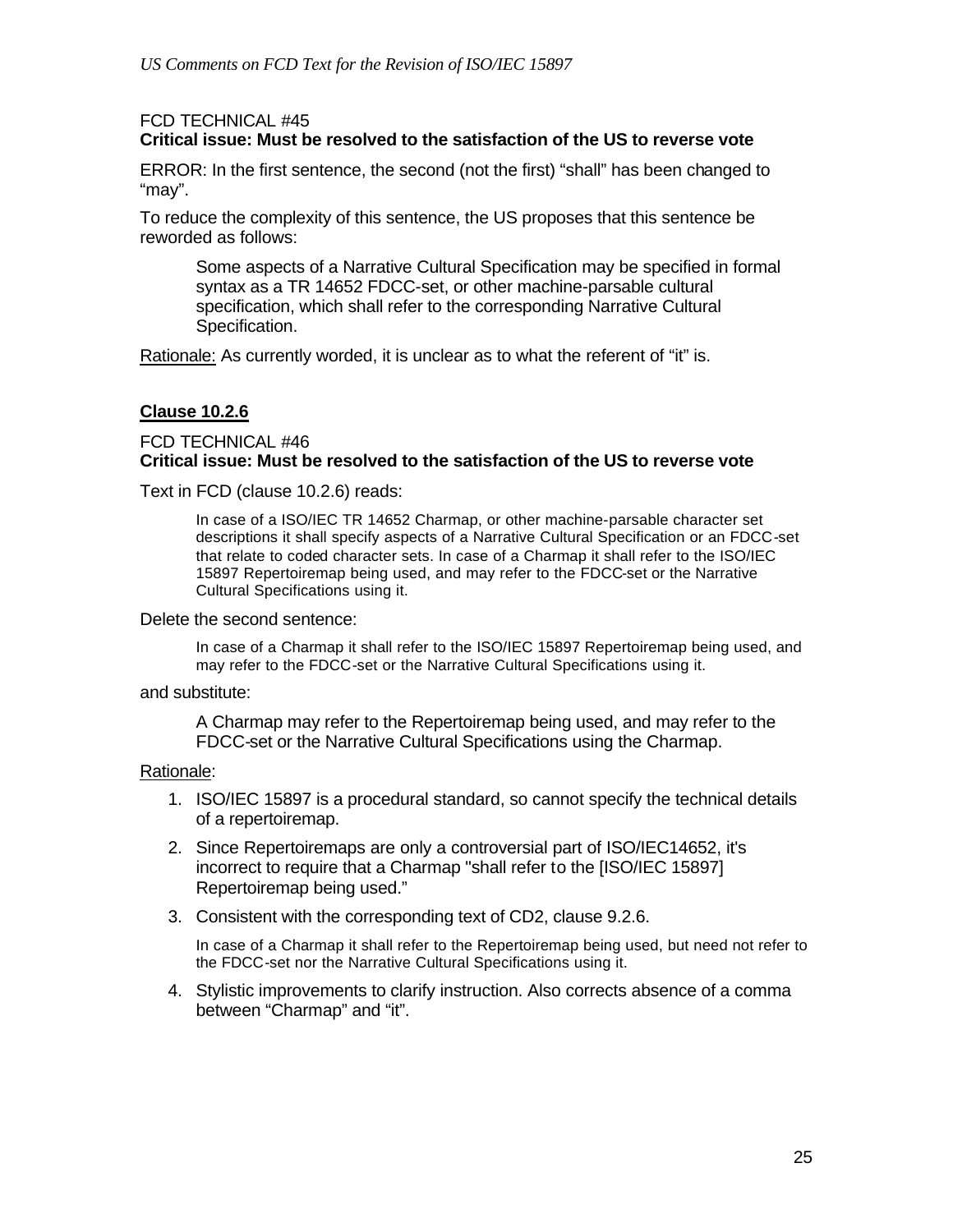# **Clause 11**

### FCD TECHNICAL #47

In response to US CD1 OBJECTION #22, the Editor incorporated the text of Annex G into CD2 clause 9.4, including the duplicative list of items (that are listed and described in more detail elsewhere in the standard).

US comment CD2 TECHNICAL #34 explained:

The intent of the US comment [CD1 #22] was to eliminate double look-up. Instead of checking Annex G, the user must now check clause 9.4. The problem persists.

The DoC on this comment was::

Accepted in principle. The US NB is invited to provide revised text for the consideration of the editor.

In Appendix 2 of the US comments on CD2, the US provided substitute text that eliminated the problem. The DoC on Appendix 2 (in N 1020) was:

Accepted in principle. Headings will be added.

Since the Editor invited the US to supply text to fix the problem, but did not use the text that was supplied, the US can only assume that the proposed text was overlooked. We therefore describe the necessary changes here:

Delete the first two paragraphs of Clause 11 and their dependent lists.

Rationale: Repeats information available in more detail in the same clause.

# **Clause 11.1 Contents of Narrative Cultural Specification**

### **Introductory paragraph, first and second sentences:**

Although the text proposed by the US was accepted in the DoC (N1020), different text appears in the FCD:

Guidelines for the contents of the Narrative Cultural Specification are described informally in some detail in the following. The information builds on information from the POSIX Base Definitions standard (ISO/IEC 9945-1:2002) and the Nordic Cultural Requirements on Information Technology Summary Report.

#### FCD TECHNICAL #48 **Unsubstantiated change: Must be resolved to the satisfaction of the US to reverse vote**

Delete the following cases of added text: that were not in the US-supplied text that was Accepted. They are unsubstantiated by any other NSB comment or a WG20 resolution.

(a) "Guidelines for"

Rationale: Redundant.

(b) "informally"

Rationale: Inappropriate. This text is normative, so is hardly informal.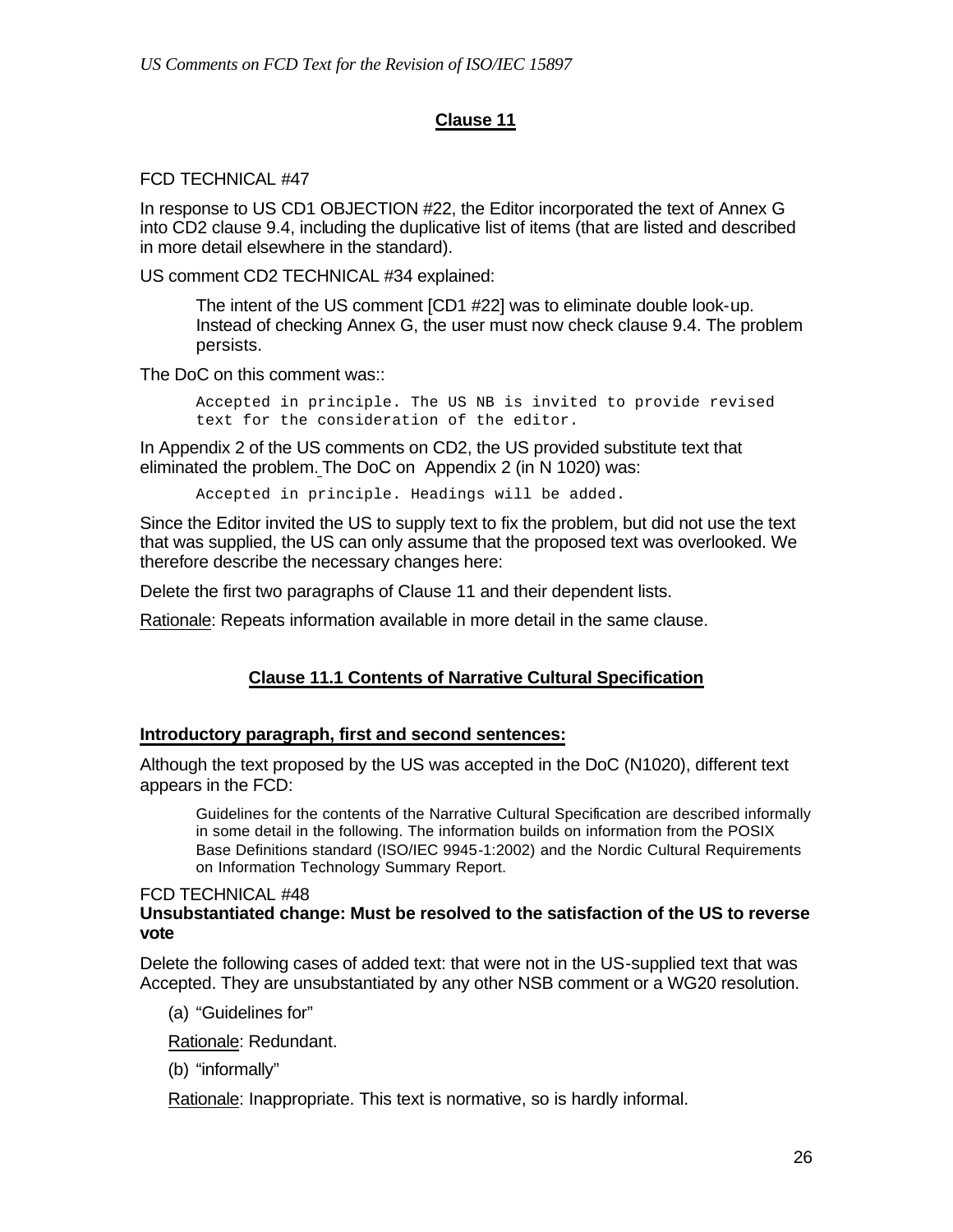### FCD TECHNCIAL #49

"clause" is missing from the end of the first sentence.

Rationale: Appears in Accepted text.

FCD TECHNCIAL #50

In the second sentence, delete:

The information

and substitute

The specification

Rationale: "specification" appears in Accepted text. "information builds on information" is not satisfactory.

# FCD TECHNCIAL #51 **Critical issue (ISO requirement): Must be met to satisfy the US and to reverse vote New clause: Mandatory clauses**

Insert a new subclause numbered 11.1.1, with the heading "Mandatory clauses", between the Note and the heading "Clause 1: Alphanumeric deterministic ordering".

Text of subclause:

The format of a Narrative Cultural Specification shall contain the clauses (numbered 1-6) specified below. These clauses are POSIX categories. The Narrative Cultural Specification should be accompanied by a corresponding POSIX Locale specification. The information given in these clauses of the Narrative Cultural Specification may also be described in an FDCC-set, or other machine parsable cultural specification:

Rationale: Corresponds to heading "Optional clauses" called for according to ISO Directives (see New clause: Optional clauses below).

#### FCD TECHNCIAL #52 **Unsubstantiated change: Must be resolved to the satisfaction of the US to reverse vote**

### **Clause 3: Numeric formatting**

Current text:

This clause describes how numbers are formatted (for input and output), including the format of the decimal point and the thousands gouping separator. The specification is intended to be used by all programs that produce numbers, including table generating programs where multiple numbers are displayed together, and the specification is also meant for numbers that do not have fractions. Special considerations for how numbers should be formatted in narrative text and other numeric formatting that cannot be handled by the POSIX standard may be specified in Clause 20. This is a POSIX category.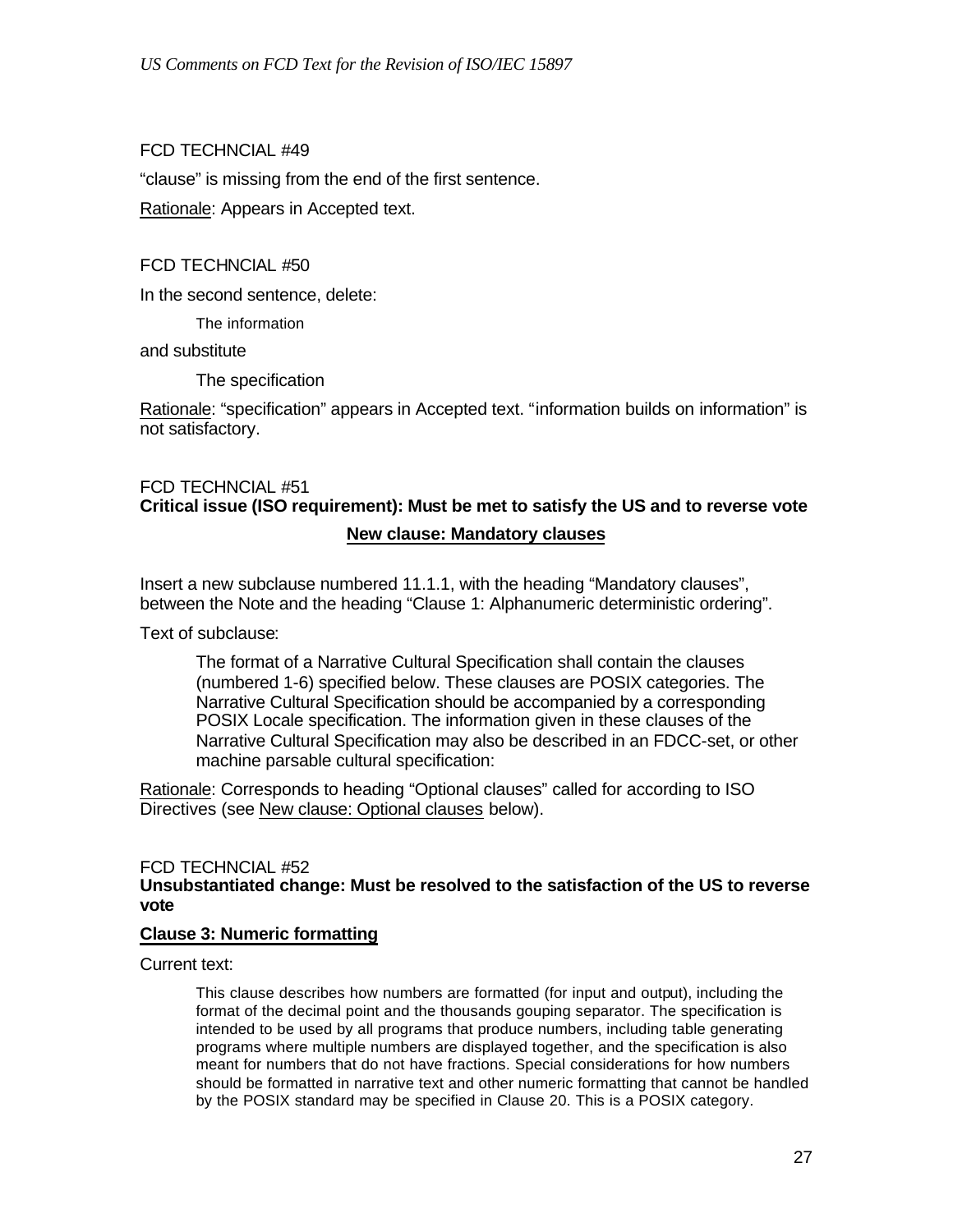All of the text between the first and last sentences is new in the FCD. In its comments on CD2, the Netherlands NB asked for more explanatory text for this and other clauses, and that comment was accepted with the note:

Clause 1-6: Expand the text to explain what is really asked for. For example, several readers told us that they had no idea what "deterministic ordering" means…

Accepted in principle. "Deterministic ordering" and other possibly unclear terms will be will be explained more fully. …

### Remove the sentence:

The specification is intended to be used by all programs that produce numbers, including table generating programs where multiple numbers are displayed together, and the specification is also meant for numbers that do not have fractions.

### Rationale:

That DoC does not support the new, detailed description of how this clause supports the definition of numeric formatting. There is no agreement within WG20, for example, that this clause is intended for table generating programs, or that it is meant for numbers that do not have fractions.

### FCD TECHNCIAL #53

### **Unsubstantiated change: Must be resolved to the satisfaction of the US to reverse vote**

#### **Clause 5: Date and time conventions**

Current text, fifth and sixth sentences:

As the date formats are for use in POSIX, for example when listing files, consideration should be given to possible POSIX conventions in the culture, and the abbreviated date formats should be of constant length for them to be used in lists. The long formats should be usable in narrative text such as letters.

Remove these two sentences.

#### Rationale:

Addition of the text has not been sanctioned by any NSB comment or WG20 resolution.

# FCD TECHNCIAL #54 **Critical issue (ISO requirement): Must be met to satisfy the US and to reverse vote New clause: Optional clauses**

Delete the sentence:

#### **The following clauses are not directly related to POSIX Locales, and they are optional:**

preceding "Clause 7: National or cultural Information Technology terminology".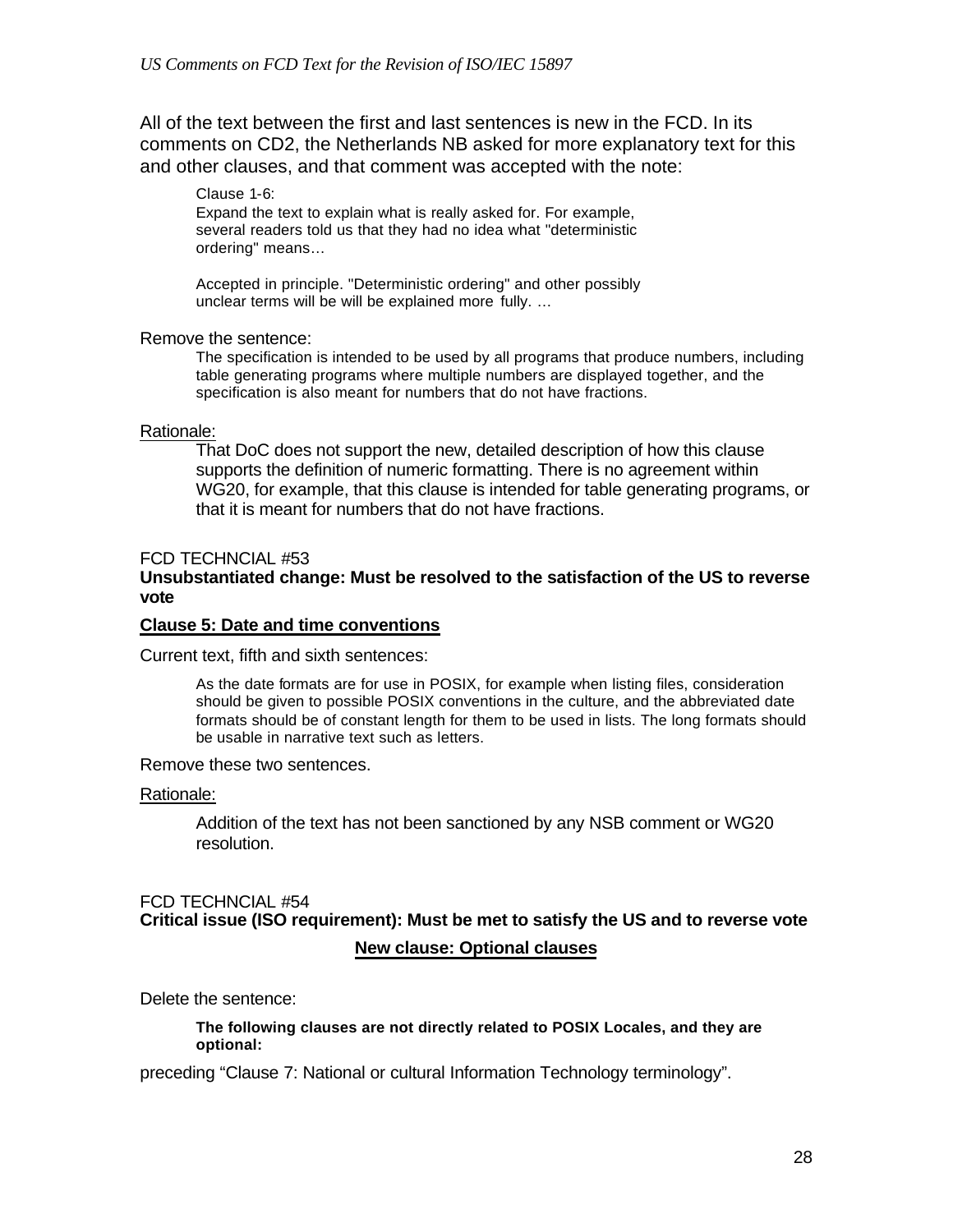In its place, insert a new subclause numbered 11.1.2, with the heading "Optional clauses", above "Clause 7: National or cultural Information Technology terminology".

Text of subclause:

The Narrative Cultural Specification may also include other culturally dependent information, specified in clauses 7-32. 9.4 These clauses are not directly related to POSIX Locales:

### Rationale:

- 1. The boldface sentence is a hanging paragraph which "should be avoided since reference to them is ambiguous." (*ISO/IEC Directives*, Part 2, clause 5.2.4)
- 2. From US CD2 TECHNICAL #48

The US notes that the optional nature of these data elements ("Clauses") has been specified immediately before Clause 7. We prefer the approach used in Appendix 2, where the required and optional data elements ("Clauses") are separated into distinct numbered clauses. The US preference is also in accordance with the ISO/IEC Directives regarding the need for the explicit numbered references for the text of a standard.

### **Clause 8: National or cultural profiles of standards**

### FCD TECHNICAL #55

#### CD2 TECHNICAL #116

#### Current text:

"Here profiles of standards can be listed, for example, OSI national profiles, or profiles of the POSIX standards. See the POSIX ISO/IEC 9945-2 standard for an example."

#### Problem and Action:

The reference to POSIX is out-of-date and obsolete. ISO/IEC 9945-2 now contains system interface definitions, and does NOT contain an example of a profile.

Remove the sentence "See the POSIX..."

### DoC on CD2 TECHNICAL #116

Partly accepted. The 1993 standard will be referenced.

FCD text:

In this clause profiles of standards can be listed, for example, OSI national profiles, or profiles of the POSIX standards. See the POSIX ISO/IEC 9945-2:1993 standard Annex G for an example.

#### Remove this sentence.

See the POSIX ISO/IEC 9945-2:1993 standard Annex G for an example.

#### Rationale:

1. The 1993 edition is obsolete, and the material in Annex G is not included in the new POSIX standard, so references to this must not be cited in normative text.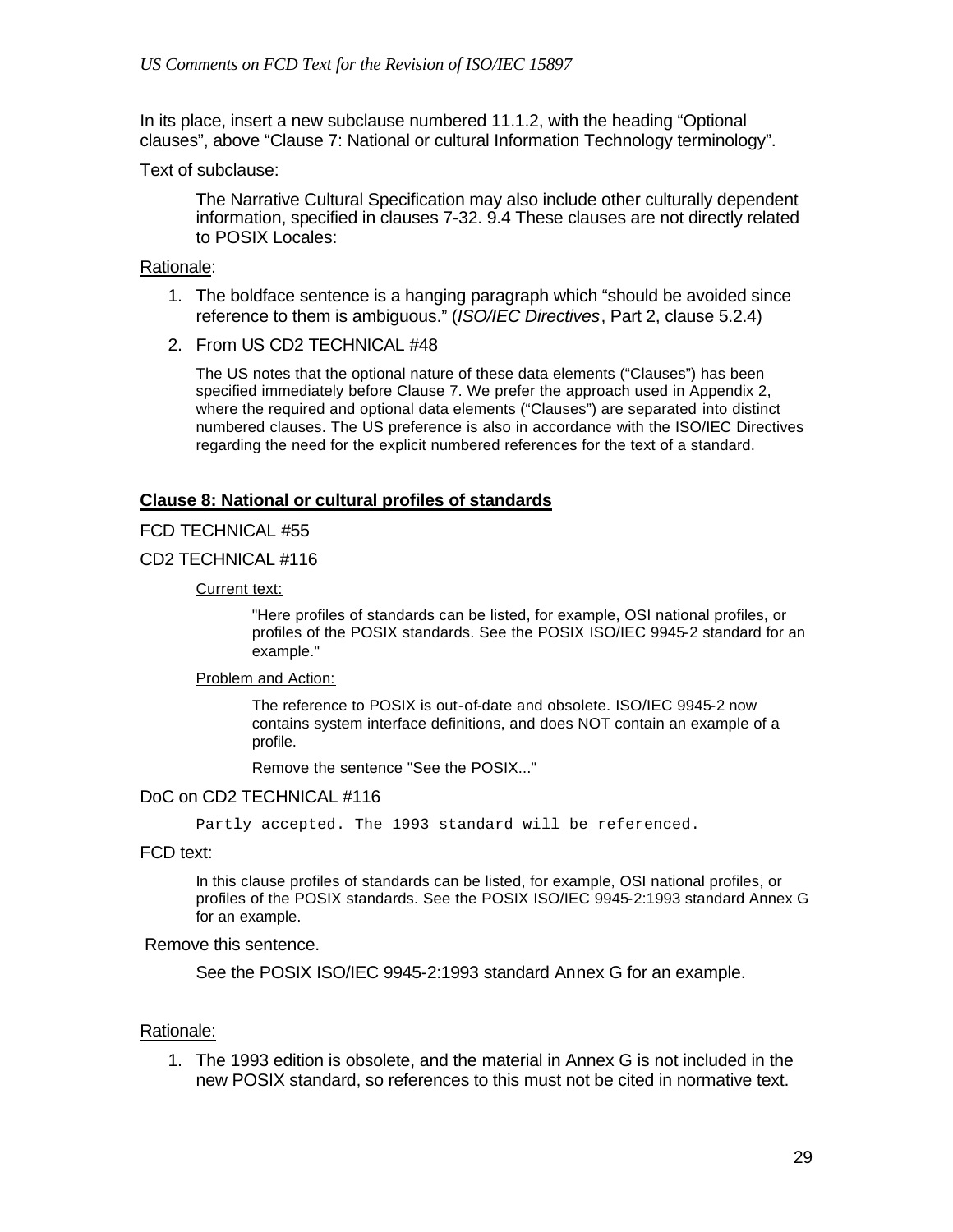2. Because the 1993 edition is obsolete, it cannot be obtained from ISO, so it is a disservice to the users of this standard to cite it.

### **Clause 10: Sorting and searching rules**

FCD TECHNICAL #56

CD2 text:

This is much like clause 1, but can be used for further descriptions, such as how to split a record into sorting fields, and special words which are ignored when comparing or searching. Also sound based matching rules may be described here. What can be accomplished with POSIX should be described in clause 1.

#### FCD text:

This clause is for specifying sorting and searching rules that cannot be specified with POSIX specifications, such as ISO/IEC 14651 specifications, non-deterministic ordering, pre-handling and post-handling of records, such as how to split a record into sorting fields, and rules for common words like a, the which may be ignored when comparing or searching. Also sound based matching rules may be described here. What can be accomplished deterministically with POSIX should be described in clause 1.

The FCD text has not been sanctioned by any NSB comment or WG20 resolutions, so the CD2 text must be restored.

### **Clause 11: Transformation of characters**

FCD TECHNICAL #57

The DoC on US CD1 Objection #49 (requesting removal of this clause) was:

**49. Not accepted**. There are already many quite elaborate transliteration specs in 14652 style.

In CD2 TECHNICAL #118, the US commented:

If actual, usable "elaborate transliteration specs in 14652 style" exist, then at least one appropriate example should be cited (and added to the Bibliography). This will provide that Sponsoring Authorities with a well-formed example of what should be in this clause.

### DoC on CD2 TECHNICAL #118

Accepted. A reference will be given.

FCD text:

This clause describes transliterations and transformations of characters, for example transliteration rules bet ween Latin, Greek and Cyrillic, or fallback notation for some frequent letters. Also this is the place to write about standards in the culture for character conversion. Examples of transliteration and fallback specifications in a syntax described in an earlier draft of ISO/IEC TR 14652 may be found in the bibilographic reference 4.

The US recommends that Clause 11 *Transformation of characters* be annotated "Not recommended."

### Rationale:

1. The justification for the DoC on US CD1 Objection #49 is false. No elaborate transliteration specs "in 14652 style" have been shown to exist.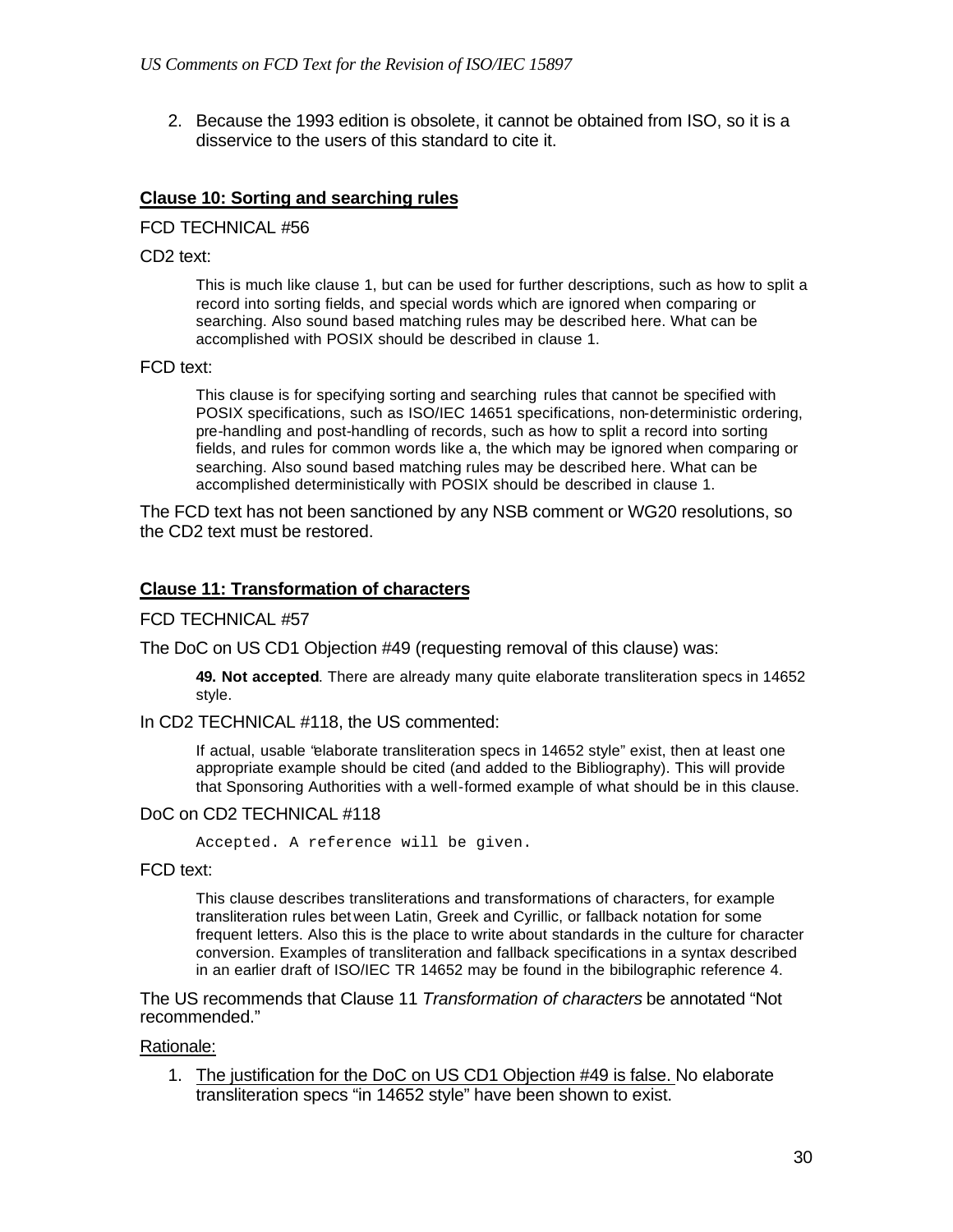2. Inclusion of item 4 in the bibliography is not warranted because the examples cited do not provide the required model for what should be in this clause.

### **Clause 13: Use of special characters**

#### FCD text:

This clause describes the use of special characters, that is characters that are not letters, ideographics or syllables or other characters used to write words of a language, digits or control characters. Examples of special characters are quotation marks, abbreviation marks, and punctuation marks. Also interesting here may be what to avoid, for example number signs, pilcrow sign and division signs are not used in documents in several cultures. Spacing rules and the relation between different punctuation signs is also relevant here.

#### Corresponding CD2 text:

Here use of special characters, such as quotation marks, abbreviation marks, and punctuation marks can be described. Also interesting here may be what to avoid, for example number signs, pilcrow sign and division signs are not used in documents in several cultures. Spacing rules and the relation between different punctuation signs is also relevant here.

#### US CD2 TECHNICAL #120 stated:

Clause 13 is a collection of examples of use of special characters (or advice on use in the case of the number sign). What is needed is a definition stating exactly what "special characters" are.

The DoC on US CD2 TECHNICAL #120 was merely:

Accepted.

### FCD TECHNICAL #58

### **Unsubstantiated change: Must be resolved to the satisfaction of the US to reverse vote**

The following changes were made to the text of Clause 13 between the CD2 and the FCD:

1. Here use of special characters was changed to This clause describes the use of special characters

This change was in response to US comment CD2 EDITORIAL #103 which was Accepted.

2. The following text was added:

that is characters that are not letters, ideographics or syllables or other characters used to write words of a language, digits or control characters.

To be added to the FCD, the new wording should have been included in the DoC, and should have represented either a recommendation from a National Body or wording formulated at the WG20 meeting in February. None of these requirements were met.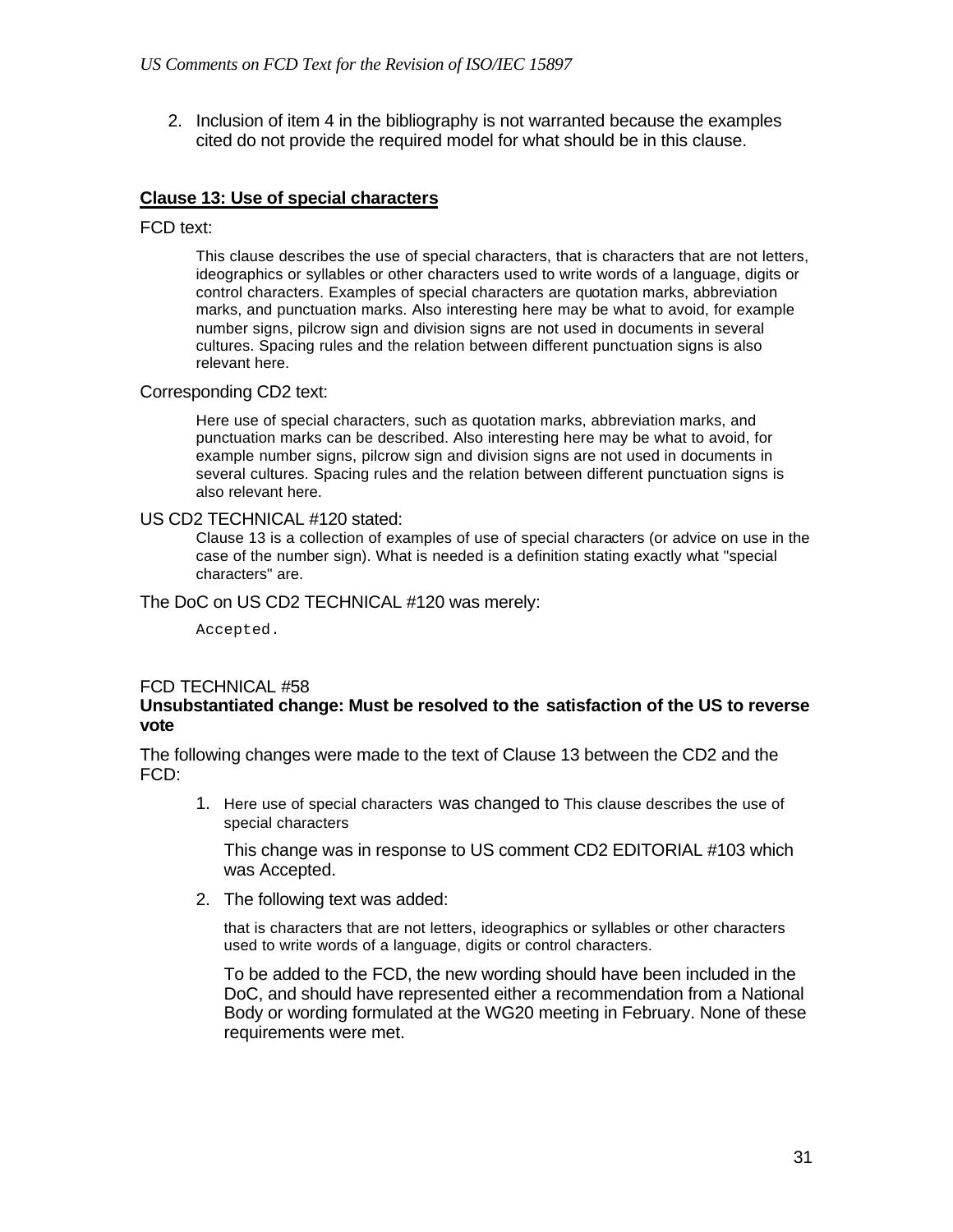### FCD TECHNICAL #59

Omit "control characters" from the current definition of "special characters."

Rationale: Control characters are a feature of information technology, not a feature of writing systems (which the other listed items appear to be).

Note: If control characters are also to be excluded, they should be listed separately, and it should be explained why they are excluded. (Perhaps because world-wide interoperability of information technology requires the use of control characters defined in culturally-neutral International Standards.)

### **first sentence**

FCD TECHNICAL #60

Insert "or that are not" between "language," and "digits", so that the sentence reads:

This clause describes the use of special characters, that is characters that are not letters, ideographics or syllables or other characters used to write words of a language, or that are not digits …

Rationale: As currently written, the "other characters" that are excluded are those "used to write … digits or control characters." The intent is to exclude the digits themselves (Re control characters, see preceding comment.)

### **third sentence**

### FCD TECHNICAL #61

Lack of clarity in the sentence:

Also interesting here may be what to avoid, for example number signs, pilcrow sign and division signs are not used in documents in several cultures

- 1. Should number signs in general be avoided? Or is the issue that there are culture-specific signs used to represent the word "number" (for example, # in the U.S.), and the number sign appropriate to a particular culture should be used?
- 2. The US believes that "pilcrow sign" here should be "signs for paragraphs and sections." There is no question about what a pilcrow sign is, but different cultures use the pilcrow sign for different purposes, and the same applies to the section sign.
- 3. Should division signs in general be avoided? Or is the issue that there are culture-specific division signs, and the division sign appropriate to a particular culture should be used? (Given the international use of mathematics, the US questions the assertion that "division signs are not used in documents in several cultures.")

### Proposed substitute text:

Information about culture-specific signs, and what should be avoided, may also be included in Clause 13; for example the preferred abbreviation for "number", the signs used to indicate a paragraph and a section in text, and the preferred sign used to indicate division.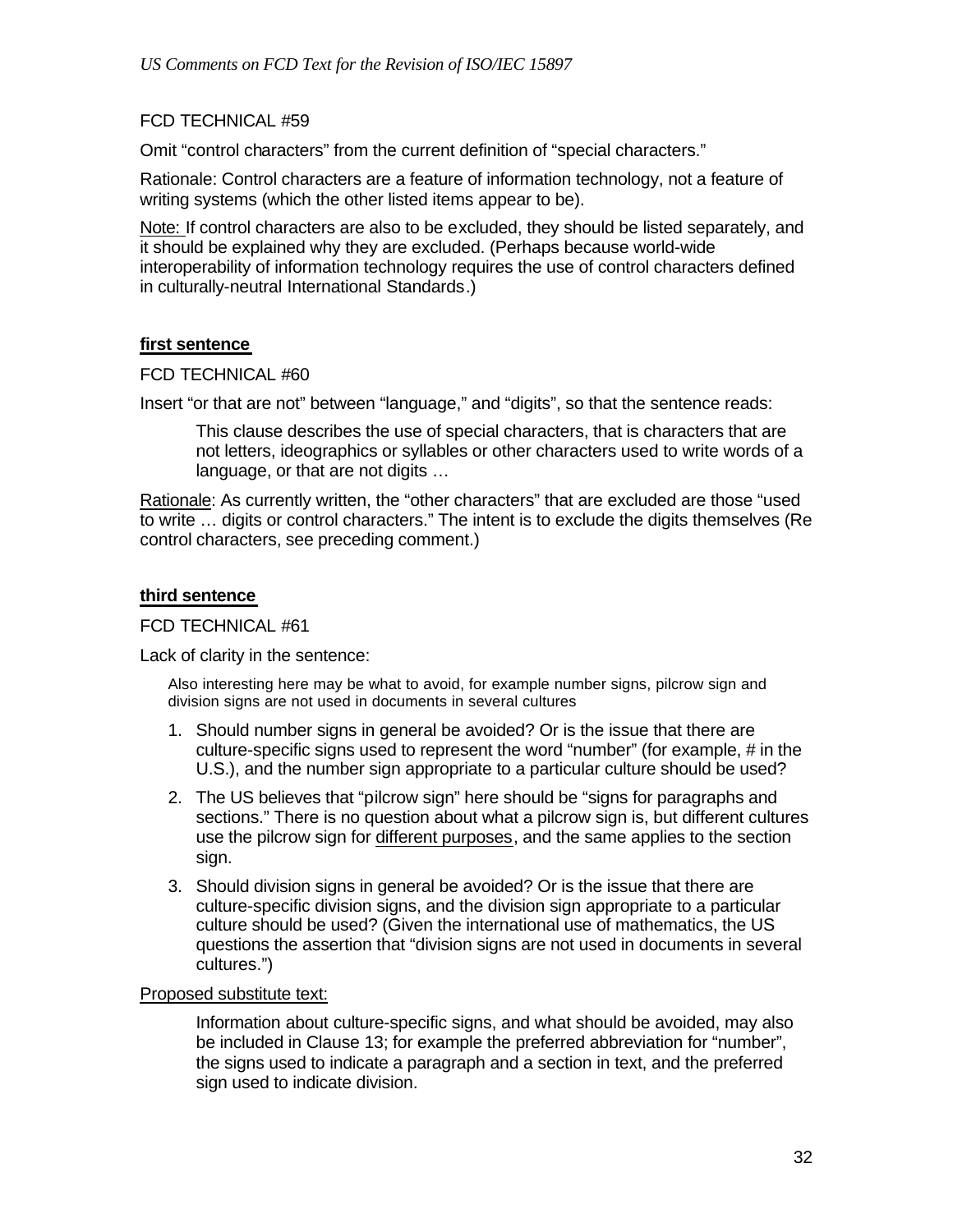# Rationale: Clarity.

### **Clause 16: Personal name rules**

FCD TECHNCIAL #62

CD2 TECHNICAL #123 protested the defective DoC on CD Objection #50. The DoC on US CD2 TECHNICAL #123 was:

Not accepted. Issues like this can be addressed with TR 14652 technology.

The US reinstates its objection.

Rationale:

- 1. No evidence is presented that TR 14652 can be used to solve the questions posed in CD1 OBJECTION #50. The Editor has justified his "Not accepted" decision on CD2 TECHNICAL #123 with an unsupported assertion. This is unacceptable.
- 2. The DoC on CD Objection #50 remains defective. The Editor failed to respond to the questions raised by the US in this comment.

### FCD TECHNICAL #63

In CD2 TECHNICAL #124, the US recommended that this clause be annotated "Not recommended".

DoC on CD2 TECHNICAL #124,

Not accepted. Issues like this can be addressed with TR 14652 technology.

Defective disposition. The US repeats its recommendation that this clause be annotated "Not recommended".

Rationale: No evidence is presented that TR 14652 can be used to solve this problem. The Editor has justified his "Not accepted" decision with an unsupported assertion. This is unacceptable.

### **Clause 17: Inflection**

FCD TECHNICAL #64

FCD text:

Languages vary much with respect to inflection, that is different forms of a word depending of the context. In this clause the rules can be described or referenced. Some common localization APIs today take some aspects of this into account, for example the UNIX gettext() functions deal with singular/plural forms of nouns.

In CD2 TECHNICAL #125, the US requested: Remove the sentence beginning "Some common translation APIs..."

Rationale: First, gettext() is not a translation API; it is a messaging API. Second, while it may have some very, very limited capabilities with respect to singular/plural nouns in a few languages, it most definitely does NOT have the capability of handling all the varying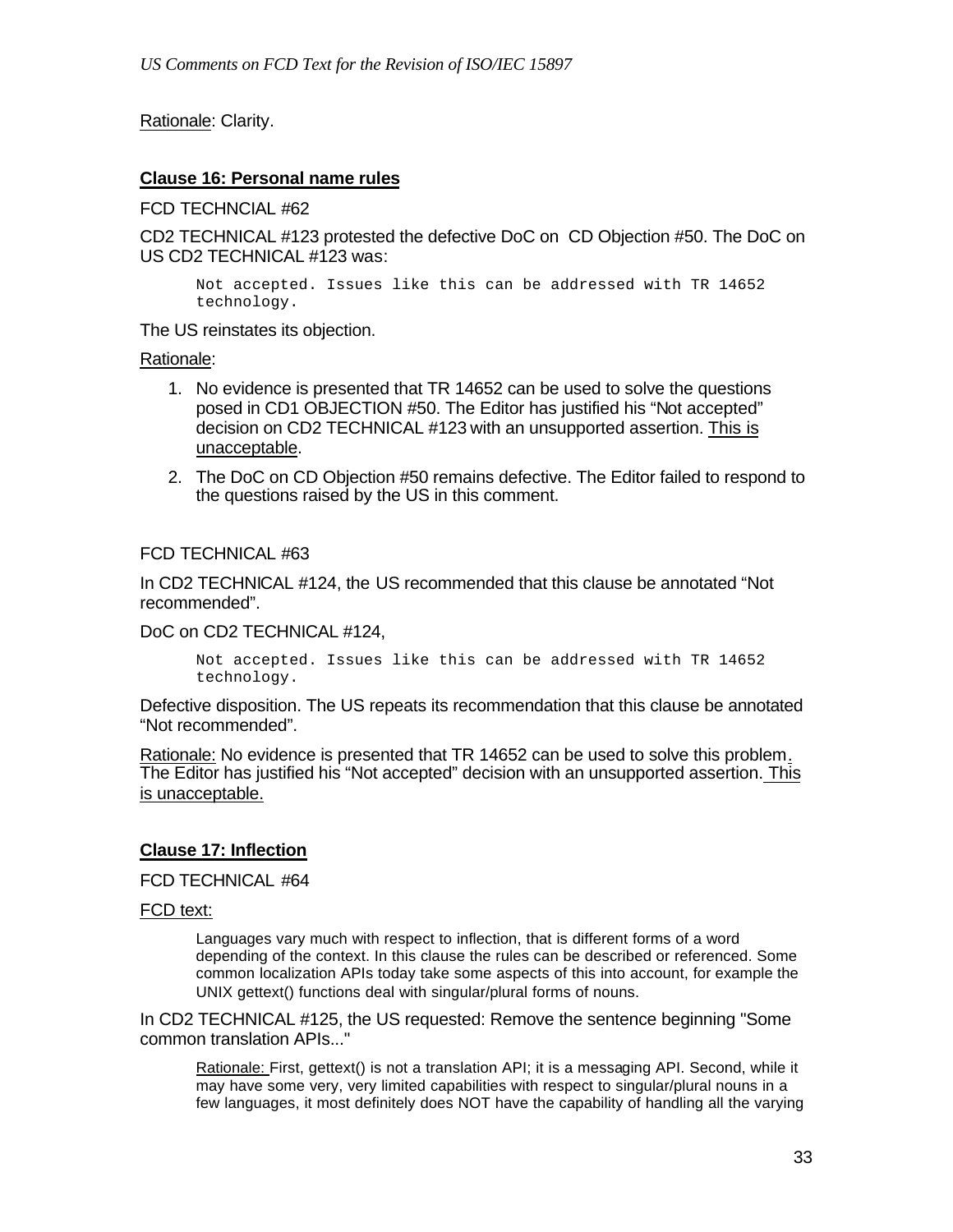inflection rules that languages around the world use. This is misleading at best and inaccurate at worst.

### DoC on CD2 TECHNICAL #125

Not accepted. Other software may have the ability to handle inflection.

Defective disposition. The US repeats its requirement to remove the sentence beginning "Some common translation APIs..."

Rationale: No evidence is presented of software that has the ability to handle inflection. The Editor has justified his "Not accepted" decision with an unsupported speculation. This is unacceptable.

### FCD TECHNICAL #65

In CD2 TECHNICAL #126, the US recommended that this clause be annotated "Not recommended".

Rationale: It is questionable that the information requested here, which may quite complex for some languages (as shown by the Irish example), can be expressed in software.

DoC on CD2 TECHNICAL #126

Not accepted. Software is being produced to take account of this, for example translation software.

The US repeats its recommendation that this clause be annotated "Not recommended".

Rationale: No substantive evidence supporting the Editor's assertion about translation software is presented. The disposition is defective.

### **Clause 22: Date and time**

FCD TECHNICAL #66

In the FCD, the normative text of Clause 22 has been substantially modified:

This is for considerations in excess of clause 5, such as non-POSIX date conventions, time zone names and daylight savings rules, week numbering, national holidays, further date formatting rules in excess of the possibilities of the POSIX standard, preferably also with a description of the field of use for the format, such as in narrative text, in letters, in contracts, in formal documents; and other ways that time may be expressed, like the British "half seven", which means 07:30 or 19:30, where "halb sieben" means 06:30 or 18:30 in Germany.

The normative text of Clause 22 in the CD2 (in clause 9.4) was identical to the informative text in ISO/IEC 15897:1999 and CD1 of the revision (Clause 22: Date and time in the informative Annexes F and G, respectively).

This is for considerations in excess of clause 5, such as non-POSIX date conventions, time zone names and daylight savings rules, and other written expressions like "half seven" - what is then really meant - 06:30 as in Germany or Denmark, or 07:30 as in Britain?

The US objects to these unsubstantiated modifications (see FCD TECHNICAL #67 below), and continues to object to the inclusion of time zones and daylight savings rules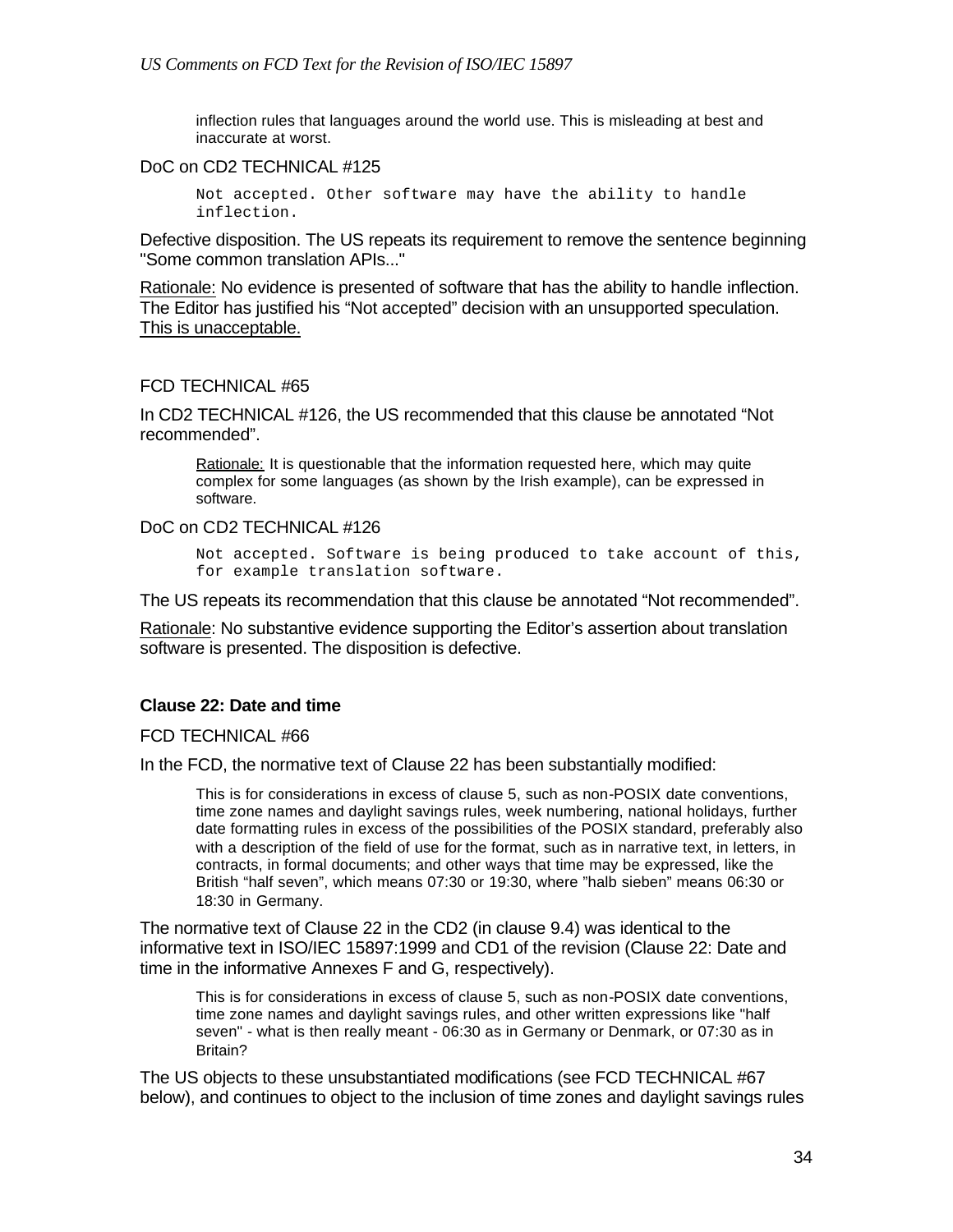for the reasons given in CD1 OBJECTION #51 and CD2 TECHNICAL #128 and #130. There is a new problem with inclusion of the "half seven/halb sieben" example in the normative FCD text (see FCD TECHNICAL #69 below).

The US proposes new text that resolves all these issues, while preserving the examples:

#### **Clause 22: Date and time**

This clause is for date and time conventions which are not accommodated by clause 5, that is, other ways in which time may be expressed beyond POSIX date and time conventions. Such conventions should preferably be augmented by a description of the field or fields where the convention is used.

NOTE 1: Date and time conventions that are not specified by POSIX include time zone names, daylight savings rules, week numbering, national holidays, and colloquial expressions. Examples of colloquial expressions are the British "half seven," which means 07:30 or 19:30, and the German "halb sieben" (literally, "half seven") which means 06:30 or 18:30.

NOTE 2: Fields of use include narrative text, letters, and legal documents such as contracts.

Rationale: The statement of requirements (which is normative) must be separate from specific cases and examples (which are informative). The specific cases and examples in Clause 22 provide additional information intended to assist the understanding or use of Clause 22. This conforms to the definition of "supplementary elements" which are defined as informative (*ISO/IEC Directives*, Part 2, clause 3.7.2). Therefore this information, which is part of the text, must appear as notes or examples (*ISO/IEC Directives*, Part 2, clause 6.5.1).

Note: The literal translation of "halb sieben" has been added to make the cultural differences in meaning apparent to a reader unfamiliar with German.

#### FCD TECHNICAL #67 **Unsubstantiated change: Must be resolved to the satisfaction of the US to reverse vote**

In the FCD, the normative text of Clause 22 has been substantially modified :

This is for considerations in excess of clause 5, such as non-POSIX date conventions, time zone names and daylight savings rules, week numbering, national holidays, further date formatting rules in excess of the possibilities of the POSIX standard, preferably also with a description of the field of use for the format, such as in narrative text, in letters, in contracts, in formal documents; and other ways that time may be expressed, like the British "half seven", which means 07:30 or 19:30, where "halb sieben" means 06:30 or 18:30 in Germany.

Remove the following text from FCD, Clause 22:

week numbering, national holidays, further date formatting rules in excess of the possibilities of the POSIX standard, preferably also with a description of the field of use for the format, such as in narrative text, in letters, in contracts, in formal documents;

to yield:

This is for considerations in excess of clause 5, such as non-POSIX date conventions, time zone names and daylight savings rules, and other ways that time may be expressed, like the British "half seven", which means 07:30 or 19:30, where "halb sieben" means 06:30 or 18:30 in Germany.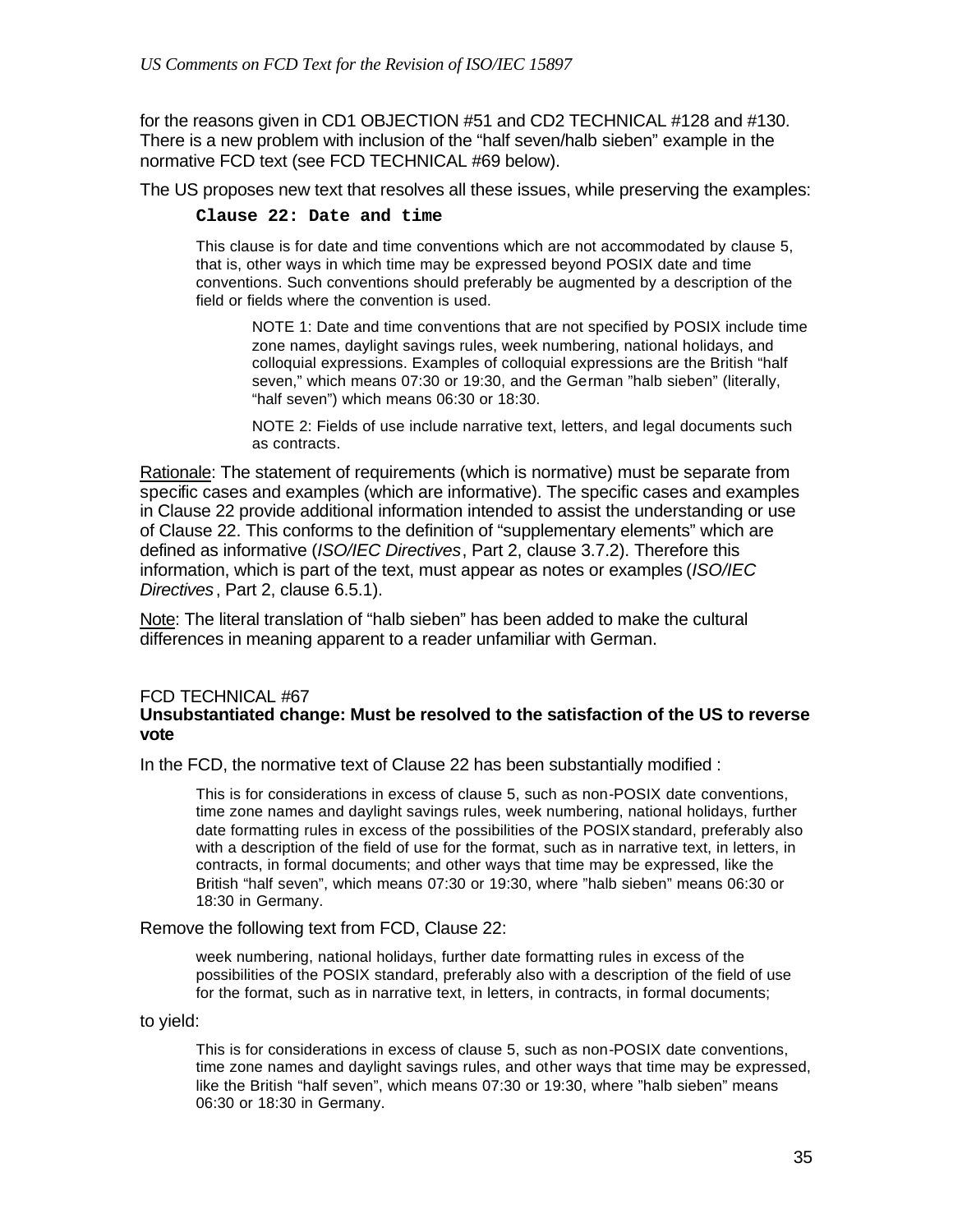Compare the resulting text with the corresponding normative text in CD2 (clause 9.4). This text in CD2 is identical to the informative text in Annex F of ISO/IEC 15897:1999 and Annex G of CD1 15897.

This is for considerations in excess of clause 5, such as non-POSIX date conventions, time zone names and daylight savings rules, and other written expressions like "half seven" - what is then really meant - 06:30 as in Germany or Denmark, or 07:30 as in Britain?

#### Rationale:

- 1. These substantive changes to normative text are not specified in any NB comments on CD2, nor in the DoC on CD2 (WG 20 N1020). See *Details* below.
- 2. The overall scope of this clause;

for considerations in excess of clause 5, such as non-POSIX date conventions,

is unnecessarily repeated in the phrase:

further date formatting rules in excess of the possibilities of the POSIX standard,

#### Details:

Comments on CD2 were made by Germany, Japan, Netherlands, UK, and USA.

Germany and the U.S. commented on CD2 clause 9.4 Contents of a Narrative Cultural Specification. Japan, Netherlands, and UK did not comment on the clause.

Germany's comments did not apply to Clause 22: Date and time. The US comments on Clause 22 were: (a) a request to remove the entire clause (CD2 TECHNICAL #128); (b) the defective discussion of "half seven"/"halb sieben" (CD2 TECHNICAL #129), and (c) marking Clause 22 as "controversial" if it was not removed (CD2 TECHNICAL #130).

US comments CD2 TECHNICAL #128 and #130 were not accepted in the Disposition of Comments. The DoC on CD2 TECHNICAL #129 was:

Accepted. Changed to: Other ways that time can be expressed.

which sanctions the addition of "other ways that time may be expressed".

### FCD TECHNICAL #68

[CD1] OBJECTION #51

Section: Annex G, Clause 22 (Date and time)

*CD1 text:*

"This is for considerations in excess of clause 5, such as non-POSIX date conventions, time zone names and daylight savings rules, . . ."

*Problem and Action:*

Time zone names and daylight savings rules should not be in a cultural narrative. Especially for large countries, there are too many zones and local exceptions for this information to be useful. Time zones are geographical and political rather than cultural.

Remove this clause.

### CD2 TECHNICAL #128

#### CD2 text:

"This is for considerations in excess of clause 5, such as non-POSIX date conventions, time zone names and daylight savings rules, and other written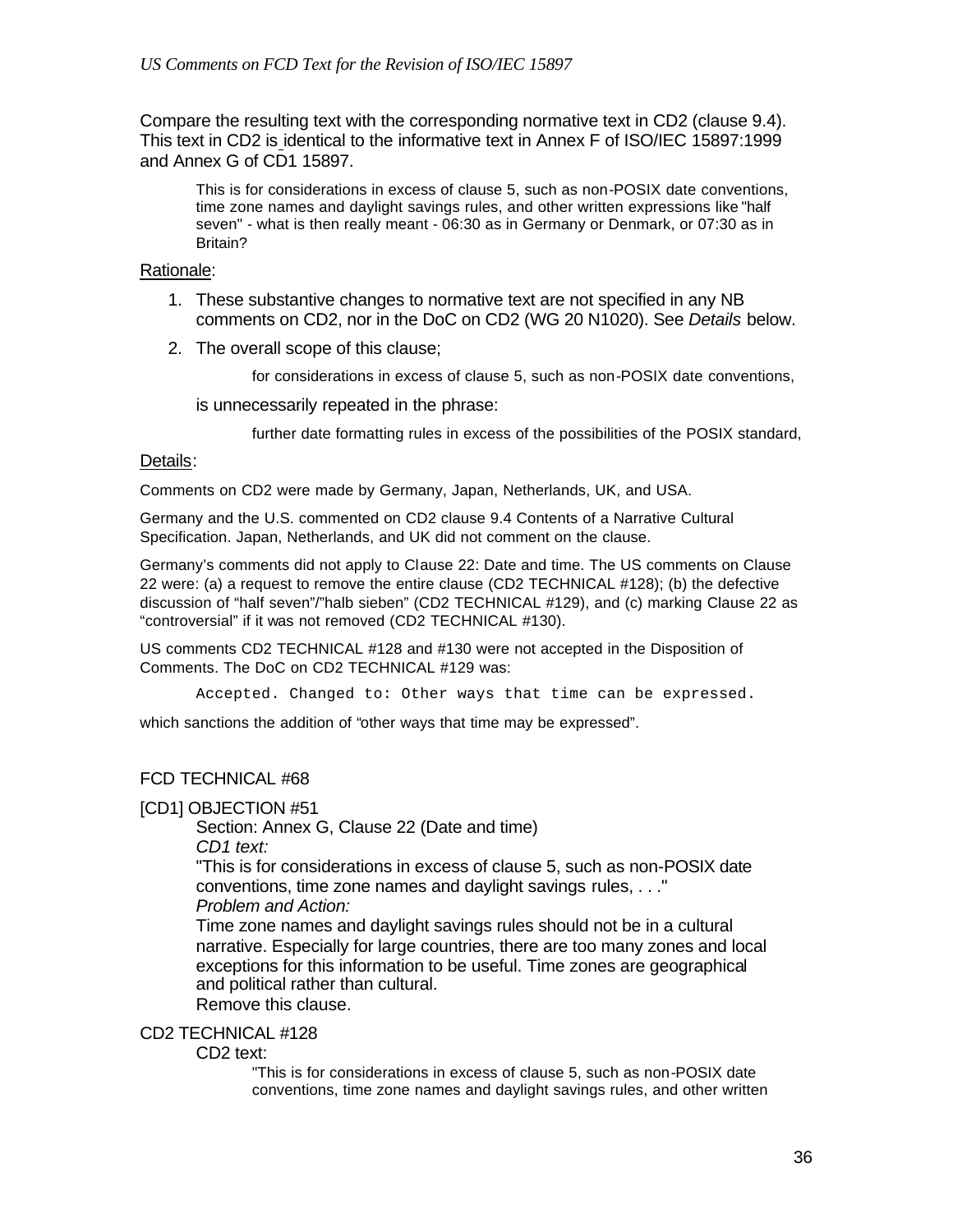expressions like "half seven" - what is then really meant - 06:30 as in Germany or Denmark, or 07:30 as in Britain?"

The U.S. still objects strongly to including time zone information in cultural narratives (as stated in CD1 Objection #51).

Remove the phrase "...time zone names and daylight savings rules..."

Additional Rationale: Time zones cross national borders and so are not limited to a single culture. Also, time zone information in a locale or cultural narrative was labeled controversial in TR 14652, and it is incorrect to elevate it to normative status in this standard.

In CD2 TECHNICAL #128, the U.S. still objected strongly to including time zone information in cultural narratives (as stated in CD1 Objection #51), and requested that the phrase "…time zone names and daylight savings rules…" be removed. The US also objected:

Also, time zone information in a locale or cultural narrative was labeled [as] controversial in TR 14652, and it is incorrect to elevate it to normative status in this standard.

#### DoC on CD2 TECHNICAL #128

Not accepted. This spec is also in currently approved IS 15897, so there is no new elevation. See also response to US comment 1. and (on quoted CD1 OBJECTION #51)

Not accepted. It is a cultural convention what the timezone is called, and it is not unfeasible to specify even the most complicated time zone rules, eg for USA.

Then CD2 TECHNICAL #130 applies. See FCD TECHNICAL #70 below.

#### FCD TECHNICAL # 69

FCD text after application of FCD TECHNICAL #67 reads:

This is for considerations in excess of clause 5, such as non-POSIX date conventions, time zone names and daylight savings rules, and other ways that time may be expressed, like the British "half seven", which means 07:30 or 19:30, where "halb sieben" means 06:30 or 18:30 in Germany.

Examples do not belong in normative text. Delete the following two pieces of text.

1. Delete this text: (including the trailing comma and space):

time zone names and daylight savings rules,

2. Delete this text (including the preceding comma and space):

, like the British "half seven", which means 07:30 or 19:30, where "halb sieben" means 06:30 or 18:30 in Germany

Rationale: Notes and examples are informative elements (*ISO/IEC Directives*, Part 2, clause 6.5.1).

Note: The US considers "non-POSIX date conventions" to be an amplification of the definition in the preceding clause, and therefore retention of this phrase in normative text is appropriate.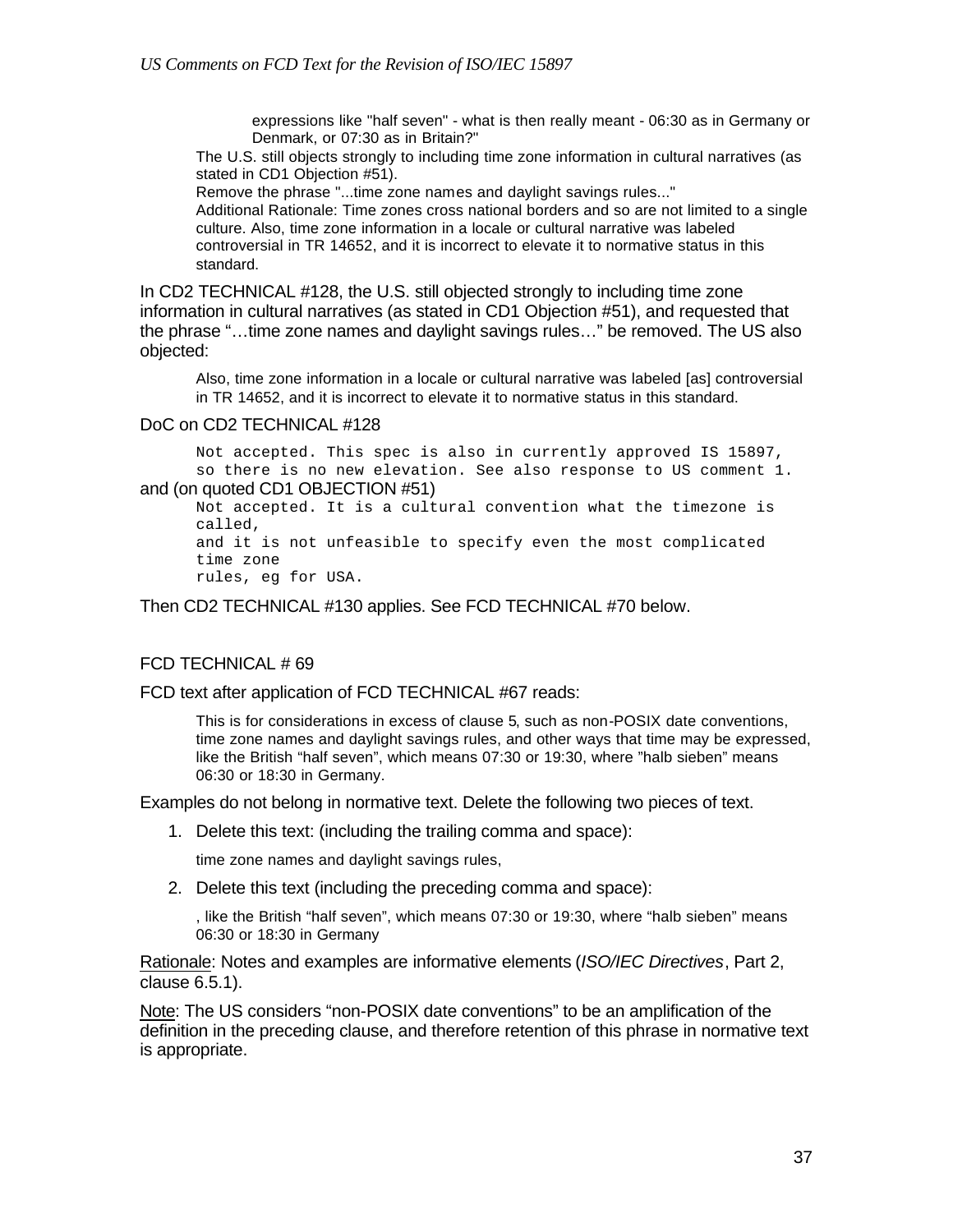### FCD TECHNICAL #70 **Critical issue: Must be resolved to the satisfaction of the US to reverse vote**

#### CD2 TECHNICAL #130

If the phrase "...time zone names and daylight savings rules..." is not removed, then the US strongly recommends that this clause be annotated "Controversial" (rather than simply "Not recommended").

Rationale: To agree with WG20's decision on time zone information in TR 14652.

If the phrase "...time zone names and daylight savings rules..." is removed as the US has requested, then this clause should be annotated "Not recommended".

Rationale: Because there are problems with all aspects of the description.

#### DoC on CD2 TECHNICAL #130

Not accepted. The time zone names and daylight saving rules clause was already present in the first edition of IS 15897. The clause is not not here breacause of 14652 but reflects that timezone issues are a cultural issue.

The US request to remove "...time zone names and daylight savings rules..." in CD2 TECHNICAL #128 was "Not accepted". The US therefore strongly recommends that this clause be annotated "Controversial". The US also recommends the addition of a note to explain the annotation.

NOTE Clause 4.7 LC\_TIME in ISO/IEC TR 14652 is labeled "Controversial" for two reasons which are documented in clause D.2, item 7 of ISO/IEC TR 14652.

Rationale: Defective DoCs.

The DoC on CD2 TECHNICAL #130 states:

The time zone names and daylight saving rules clause was already present in the first edition of IS 15897.

DoC on CD2 TECHNICAL #128 states:

This spec is also in currently approved IS 15897, so there is no new elevation.

The relevant text in Annex F (informative) of International Standard ISO/IEC 15897:1999 is:

#### **Clause 22: Date and time**

This is for considerations in excess of clause 5, such as non-POSIX date conventions, time zone names and daylight savings rules, and other written expression like "half seven" – what is then really meant – 06:30 as in Germany or Denmark, or 07:30 as in Britain?

The important thing about this text is that it appears in **informative** annexes in ISO/iEC 15897:1999 (Annex F) and CD1 15897 (Annex G). The comparable text in CD2 (clause 9.4) and this FCD is **normative**, so there **has** been an elevation. Because this text remains normative, it is essential that users be warned about problems have been identified with respect to time zone information in a locale or cultural narrative.

FCD TECHNICAL #71

**Clauses 23, 26, 27, 28 and 30**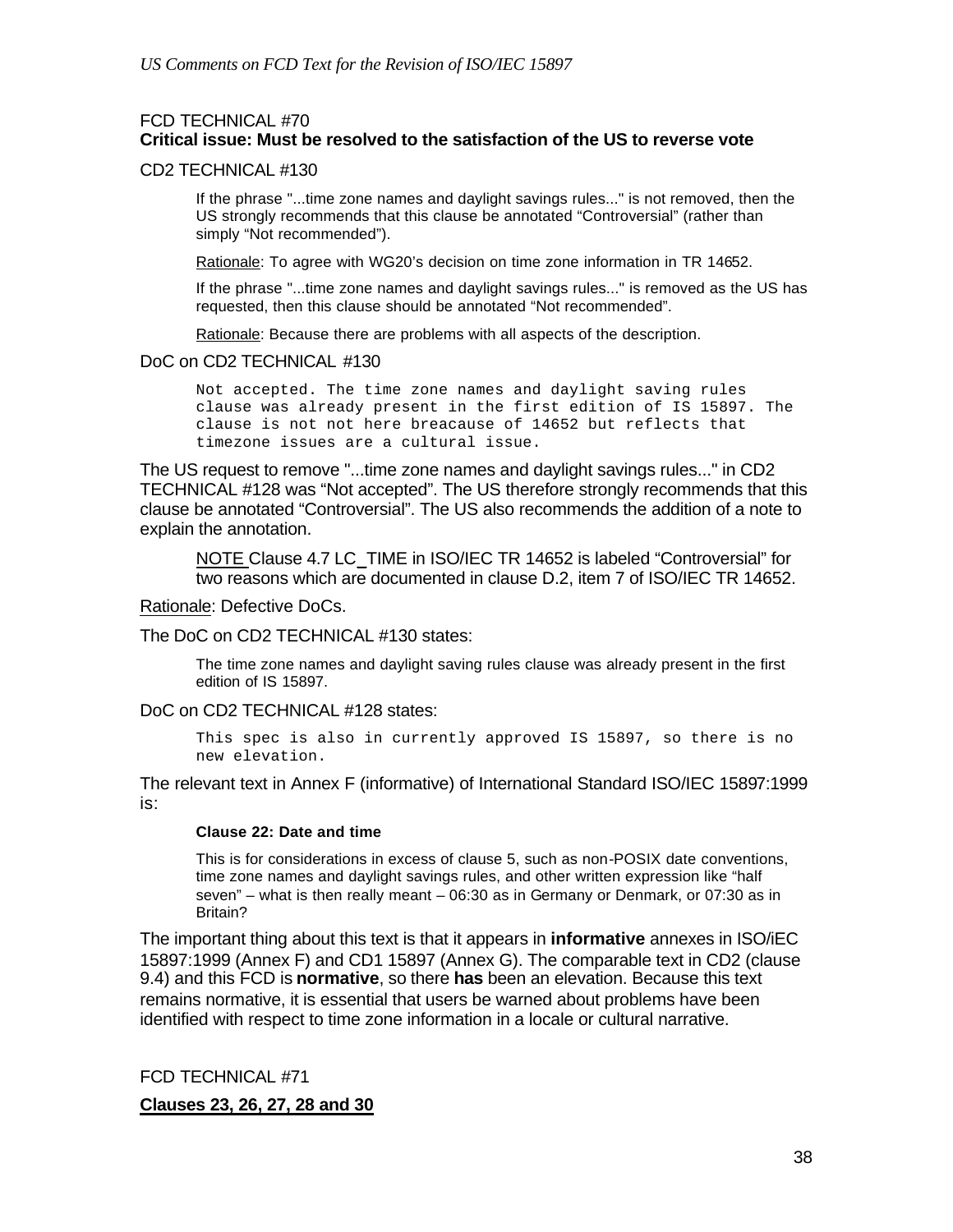In CD2 TECHNICAL #131 and #132, the US recommended that these clauses be annotated "Not recommended" because the definitions are "too vague to be useful", or "contain information that is application-specific rather than culture-specific "

The DoC on these comments was:

Not accepted. There need not be any specific format for this, as it is freeform.

The US reiterates its recommendation to annotate these clauses "Not recommended".

Rationale: The DoCs are non-responsive. The US was not objecting to the format for the information (it is freeform). The US was objecting to the fact that the text of each of these clauses does a poor job of explaining what information should be included when the clause is included in a Cultural Narrative Specification.

### **Clause 12 Format of a Repertoiremap**

#### FCD text:

POSIX Locale, FDCC-set and Charmap sources shall be specified in a way that is independent of coded character sets, using character names. Relation between the character names and characters shall be specified via a Repertoiremap table, defined with a line for each character giving the character name and the ISO/IEC 10646 short character ID in the form of Uxxxx or Uxxxxxxxx, and optionally the long ISO/IEC 10646 character name. It is recommended to use, whenever possible, character names specified in ISO/IEC 9945-2:1993 Annex G. The character name and the ISO/IEC 10646 canonical encoding are each surrounded by angle brackets <>, and the fields shall be separated by one or more spaces or tabs on a line. If a right angle bracket or an escape character is used within a name, it shall be preceded by the escape character. An escape character can be used to escape the syntactical meaning of the following character, so that the following character is included literally. The default escape character for the Repertoiremap is the reverse solidus (\). The escape character for the Repertoiremap can be redefined from the default reverse solidus (\) with the first line of the Repertoiremap containing the string "escape char" followed by one or more spaces or tabs and then the escape character.

### FCD TECHNICAL #72

#### From the DoC on US CD2 TECHNICAL OBJECTION #44

 (b) For the POSIX 1993 spec, this will still be referenced in the standard,

and thus references can be retained.

#### Delete the sentence:

It is recommended to use, whenever possible, character names specified in ISO/IEC 9945-2:1993 Annex G.

#### Rationale:

- 1. International Standard ISO/IEC 9945 has been revised and most of the character names in Annex G of ISO/IEC 9945-2:1993 have been eliminated.
- 2. ISO/IEC 9945-2:1993 is obsolete and no longer available from ISO. It is ridiculous to recommend use of a document that is both obsolete and unavailable.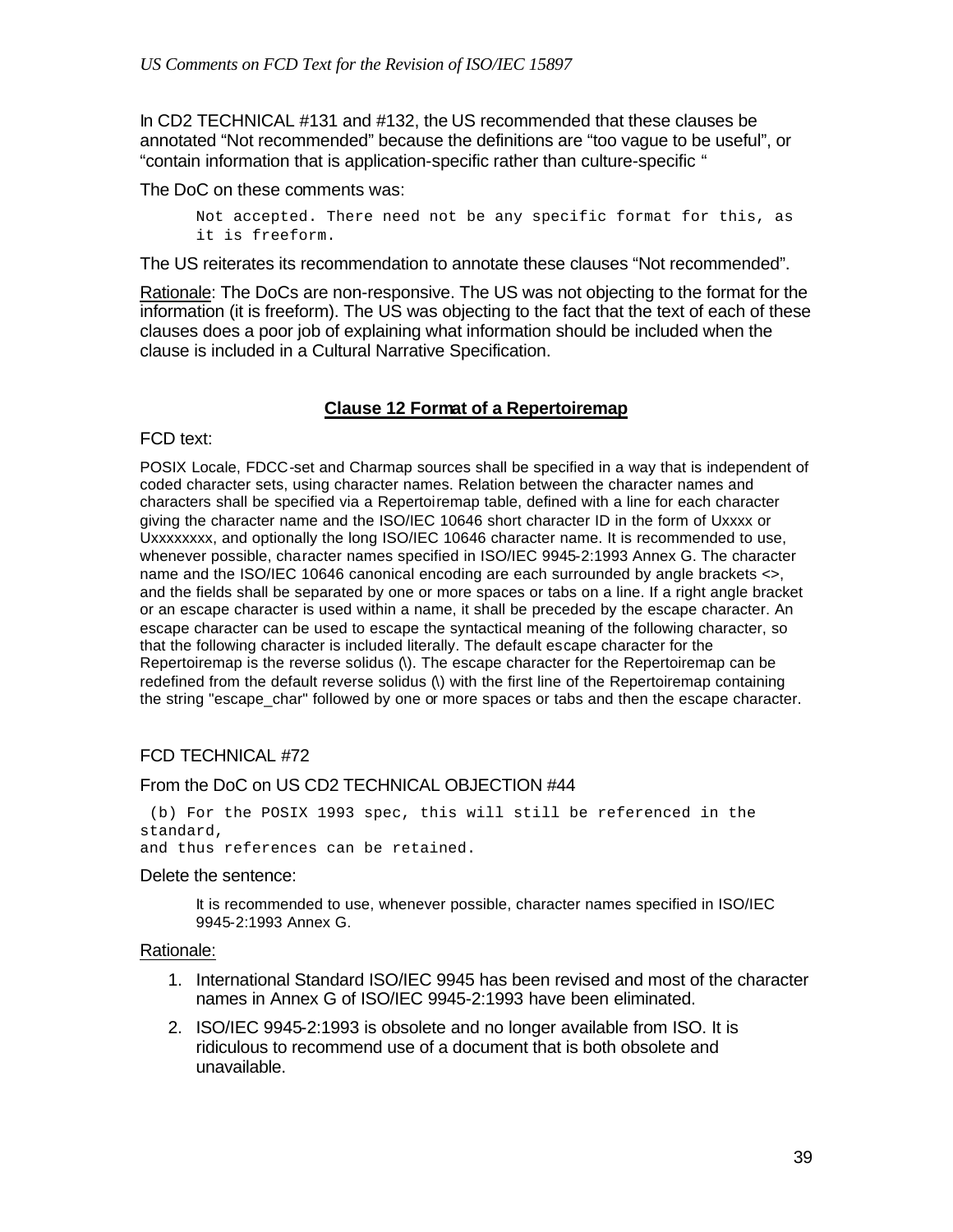## FCD TECHNICAL #73

### From the DoC on US CD2 TECHNICAL OBJECTION #44

```
(c) The definition here of the escape character is for the 
specific
15897 repertoiremap format, (and not the charmap format). If 
there is no
specification for redefining the escape character, this is not 
possible
according to this spec, so these wordings are needed.
```
#### Delete these sentences:

The default escape character for the Repertoiremap is the reverse solidus (\). The escape character for the Repertoiremap can be redefined from the default reverse solidus (\) with the first line of the Repertoiremap containing the string "escape char" followed by one or more spaces or tabs and then the escape character.

### Rationale:

- 1. This is the wrong place for this information. The specification for how to redefine the escape sequence does not belong in this procedural standard but in the technical standard that specifies a particular repertoiremap syntax.
- 2. There is more than one convention for redefining the escape sequence for a repertoiremap. It is wrong to describe only one (especially when there was no consensus on its technical suitability).

### FCD TECHNICAL #74

### **Unsubstantiated change: Must be resolved to the satisfaction of the US to reverse vote**

 $4^{\text{th}}$  and  $5^{\text{th}}$  sentences:

The character name and the ISO/IEC 10646 canonical encoding are each surrounded by angle brackets <>, and the fields shall be separated by one or more spaces or tabs on a line. If a right angle bracket or an escape character is used within a name, it shall be preceded by the escape character.

Although the changes made to these sentences were not requested in NSB comments or WG2 decisions, the substitution of "shall be" for "are" [separated] and "should be" [preceded] is correct.

#### Change:

are each surrounded by

to

shall each be surrounded by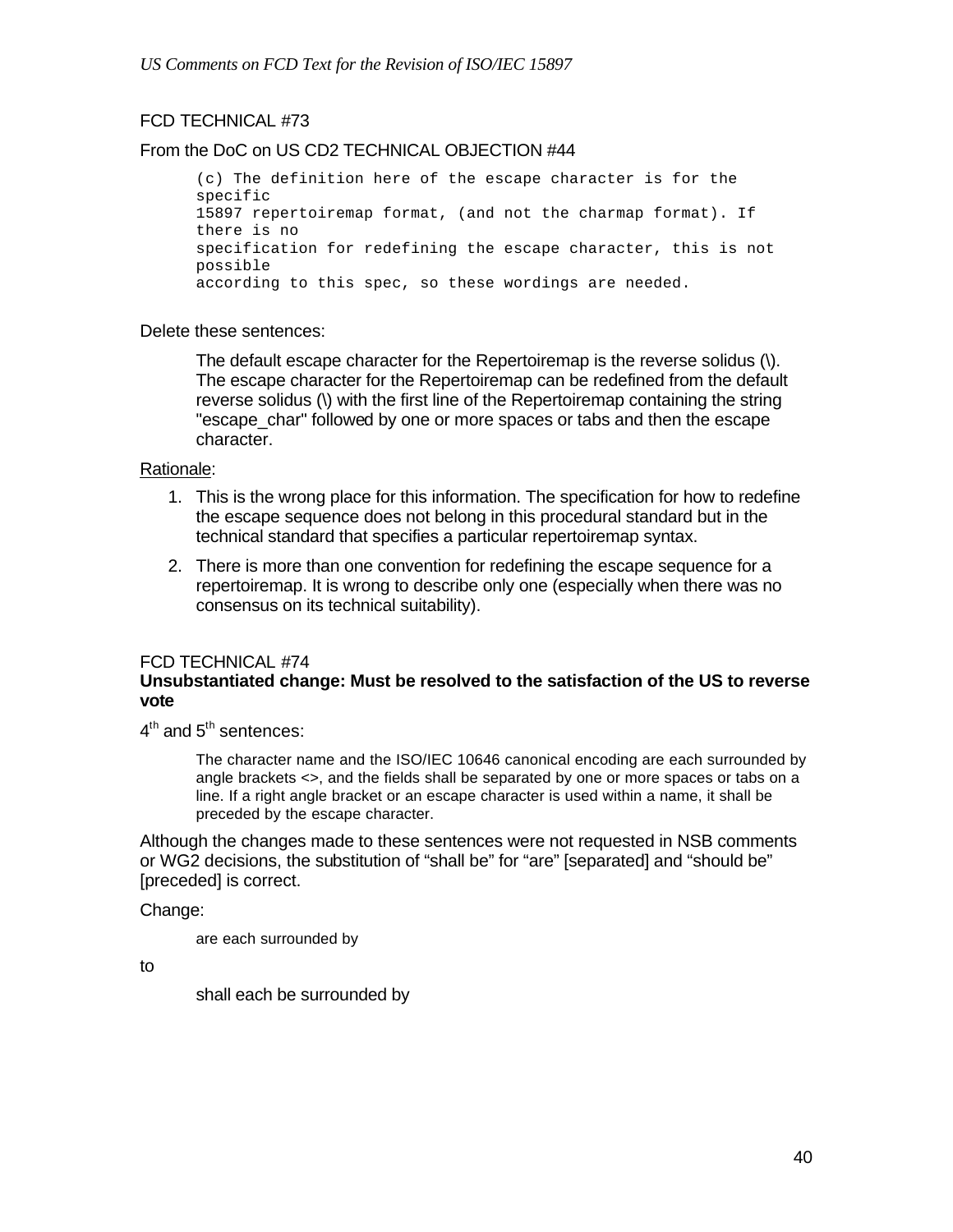Rationale: Consistency.

### **Clause 13 Rules for Cultural Specifications**

### **Clause 13.2.2**

13.2.2 Format of a POSIX Locale or Charmap

The format of the POSIX Locale and Charmap sources shall be conformant to ISO/IEC 9945-2, or for POSIX Locales the technique specified in Annex E.

### FCD TECHNICAL #75 **Critical issue: Must be resolved to the satisfaction of the US to reverse vote**

Item (b) in US comment CD2 TECHNICAL #35 on the two lasts paragraph of CD2 clause 9.3.2, stated:

> The US objects to the technique specified in Annex E; it must not be part of this standard (see CD2 TECHNICAL OBJECTION #37).

The DoC on US comment CD2 TECHNICAL #35 was:

Partly accepted. The repertoiremap is an integral part of this standard, and needed and already present in the 1st edition, so it cannot be removed. The posix locale and charmap specs will be updated.

Delete the comma and this text:

or for POSIX Locales the technique specified in Annex E

Rationale: Annex E is normative. It is adding normative capabilities to POSIX without the knowledge or consent of the authors of ISO/IEC 9945 or the National Bodies active in WG15.

See also FCD TECHNICAL comments on Annexes E and F below.

### **Clause 13.2.3**

#### FCD TECHNICAL #76

FCD, clause13.2.3 Format of a Repertoiremap

If a Repertoiremap is included in a registration, it shall follow the format described in clause 12.

CD2, clause 9.3.2, last paragraph:

The format of the Repertoiremap shall be conformant to clause 9.3.9.

Item (c) in US comment CD2 TECHNICAL #35 on CD2 clause 9.3.2 stated:

As noted before, the TR 14652 Repertoiremap is controversial and shall not be a normative part of this standard.

The DoC on US comment CD2 TECHNICAL #35 was:

Partly accepted. The repertoiremap is an integral part of this standard, and needed and already present in the 1st edition,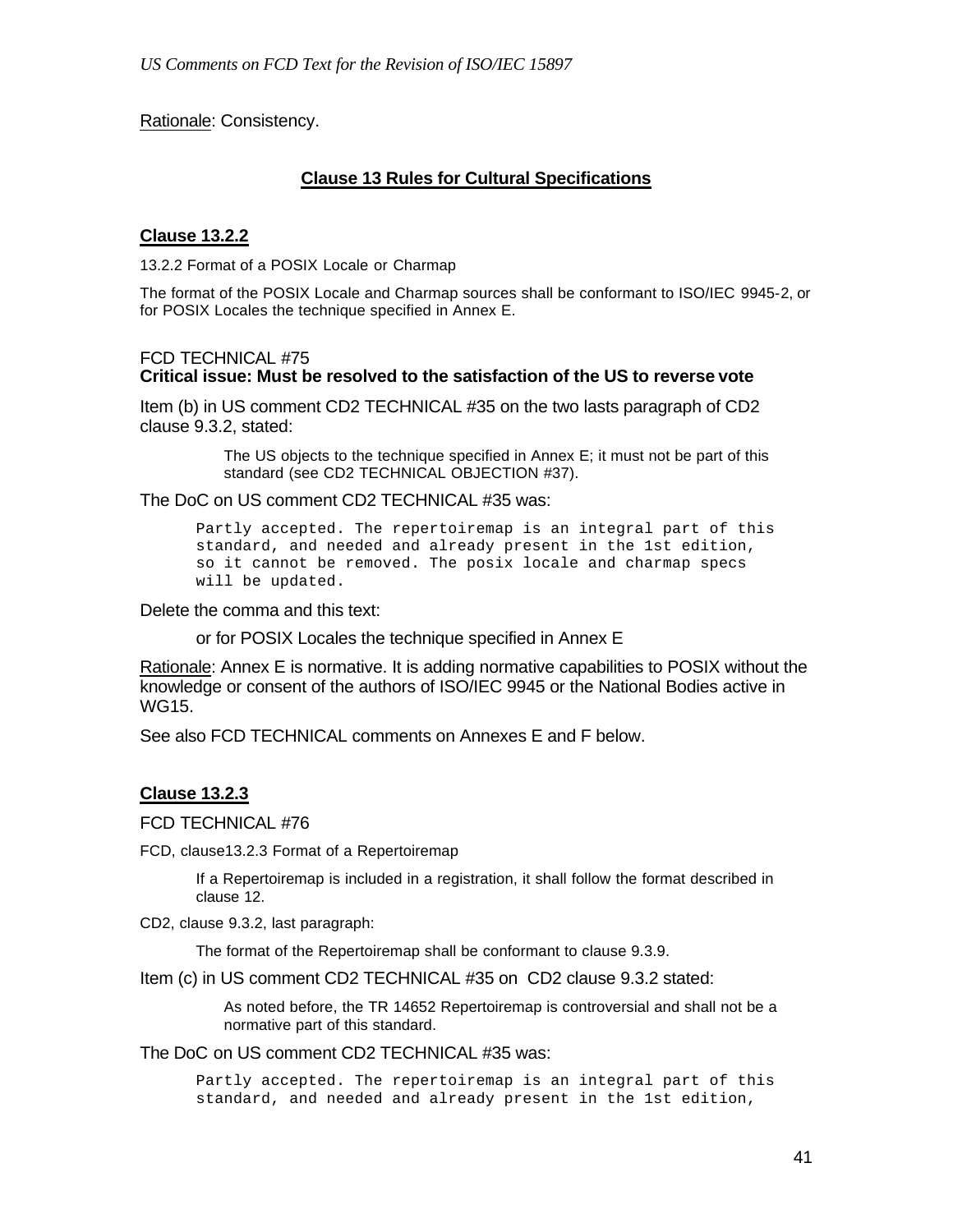so it cannot be removed. The posix locale and charmap specs will be updated.

It is unclear which standard is being referred to in the DoC. If "this standard" refers to ISO/IEC 15897, the text addressing the format for a repertoiremap has not been proposed for removal. FCD clause 12 is almost identical to clause 6.9 if the first edition (1999),. The US was objecting to the repertoiremap in TR 14652. TR 14652 is not a standard, and was not published until 2001 (i.e., after the first edition of ISO/IEC 15897).

The US has no objection to the rewording of clause 13.2.3

## **Clause 13.4**

FCD TECHNICAL #77

Clause 13.4, first sentence:

The coded character set of ISO/IEC 646 International Reference Version (ISO 2375 registration number 6) shall be used to represent text for the submitted files.

Delete "(ISO 2375 registration number 6)".

Rationale: The 1991 edition of ISO/IEC 646 is cited in clause 2 Normative references. Furthermore:

- (a) There is no explicit registration for the 1991 version of ISO/IEC 646 in the ISO/IEC 2375 Registry.
- (b) ISO-IR 6 designates ISO 646, USA Version X3.4 1968.

Citing the registration number is potentially confusing to users who are unaware of the relationship between US?ASCII and the IRV of ISO/IEC 646.

#### **Clause 13.4, second sentence**

FCD TECHNICAL #78

Clause 13.4, second sentence:

For enhanced network portability it is recommended that only the invariant part of ISO/IEC 646 (ISO 2375 registration number 170), which contains 83 graphical characters (including space), be used.

US CD2 TECHNICAL OBJECTION #37 requested removal of this sentence. The DoC on US CD2 TECHNICAL OBJECTION #37 was:

```
Not accepted. Non-invariant ASCII characters is still a problem, 
even in
2003, in everyday places in a number of places, including Denmark 
and Korea.
```
Delete this sentence (for the following **new** reason):

This sentence conflicts with the specification in the preceding sentence for use of "ISO/IEC 646 International Reference Version".

1. In the IRV of ISO/IEC 646, the options for the non-invariant characters have been exercised (ECMA-006, clause 1.2). Thus, the IRV has a completely invariant content, and the non-invariant characters do not present a problem.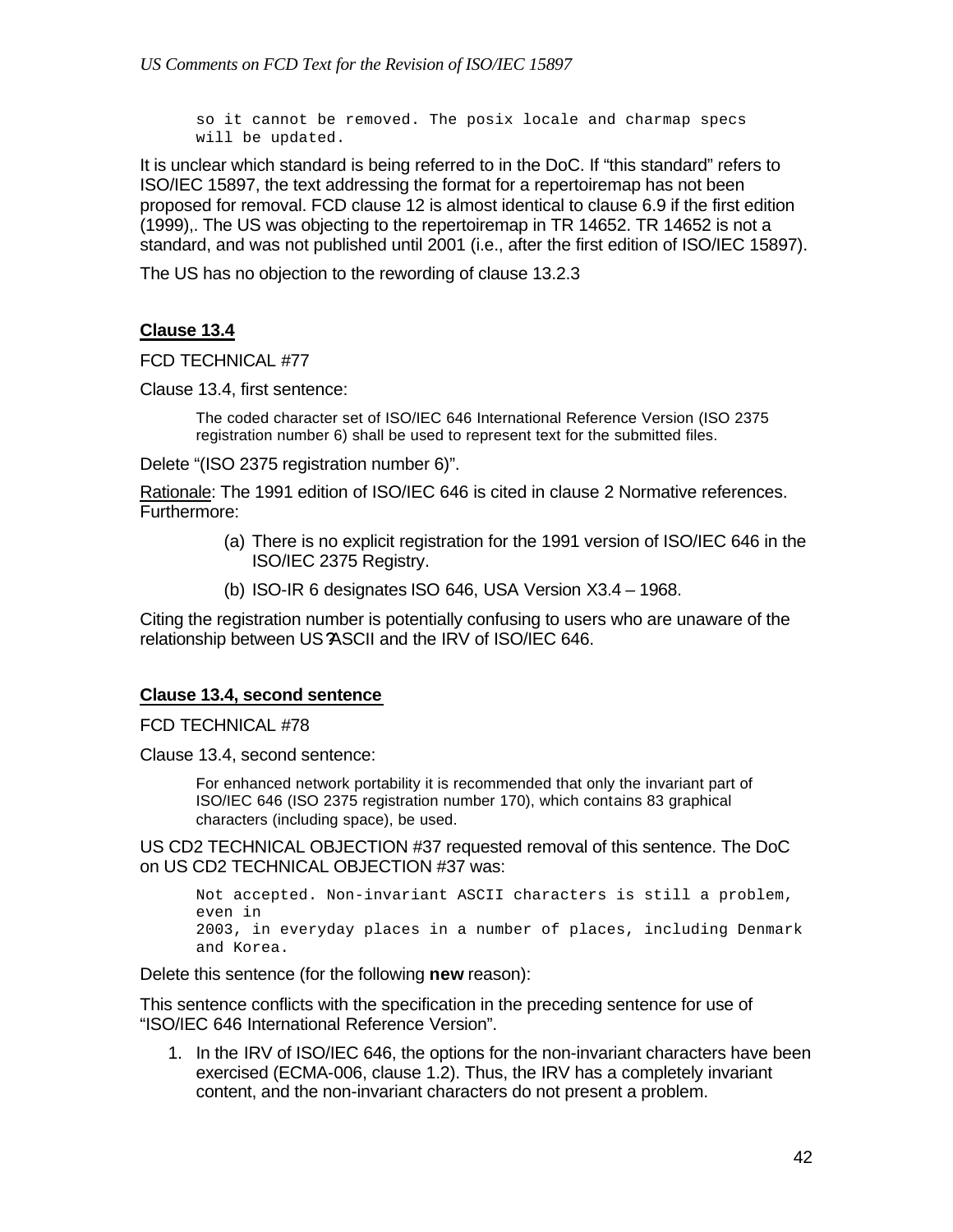Reference: http://www.ecma-international.org/publications/standards/ECMA-006.HTM

2. There seems to be confusion between the occurrence of non-invariant ASCII characters in very old legacy data (which causes difficulties in their correct interpretation) and what is being specified here: use of a particular character set to specify rules for the documentation of cultural elements. Roman Czyborra (see *Background information* below) says that national variants of ASCII fell out of use because ISO/IEC 8859-1 provided a more interoperable standard.

The US also notes that both the 1993 and 2003 versions of the POSIX standards allow all graphic characters in ISO 646 IRV. Given the need of POSIX implementers for registered cultural conventions, it would be a major disservice to the POSIX community if ISO/IEC 15897 disallowed some of the characters that are valid for POSIX.

## Background information:

ASCII and its national variants were declared international standard ISO 646 in 1972. Back then, the socialist countries managed to substitute the international currency sign  $\alpha$  for ASCII's capitalist dollar sign \$ in the first international reference version ISO-646-IRV but this was revised in 1991 and now ISO-646-IRV is a synonym for ISO-646-US or US-ASCII as it is used in the core Internet protocols. ISO-646's national variants have fallen out of use because of their obvious problems and because the 8bit ASCII extension ISO-8859-1 has offered a more interoperable standard.

Source: Czyborra, Roman. *Good ole' ASCII*. http://czyborra.com/charsets/iso646.html

## FCD TECHNICAL #79

## **Critical issue: Must be resolved to the satisfaction of the US to reverse vote**

### **Clause 13.4, last sentence:**

If characters outside ISO/IEC 646 International Reference Version are needed, character names defined in a ISO/IEC 15897 Repertoiremap shall be used.

### **Delete**

an ISO/IEC 15897 Repertoiremap

### and substitute:

a repertoiremap formatted according to clause 12.

### Rationale:

- 1. This FCD does not include a specification for a repertoiremap. Clause 12 merely defines the format of a repertoiremap. ISO/IEC 15897 is a procedural standard; the specification of a repertoiremap must come from a technical standard.
- 2. See also US comments on Foreword and Introduction.

## **Clause 13.7, third paragraph**

FCD text:

For Types 3, 4, and 6, POSIX Charmaps, POSIX Repertoiremaps, and Machine-parsable coded character set specifications:

10. Suggested Charmap or ISO/IEC 15897 Repertoiremap or other name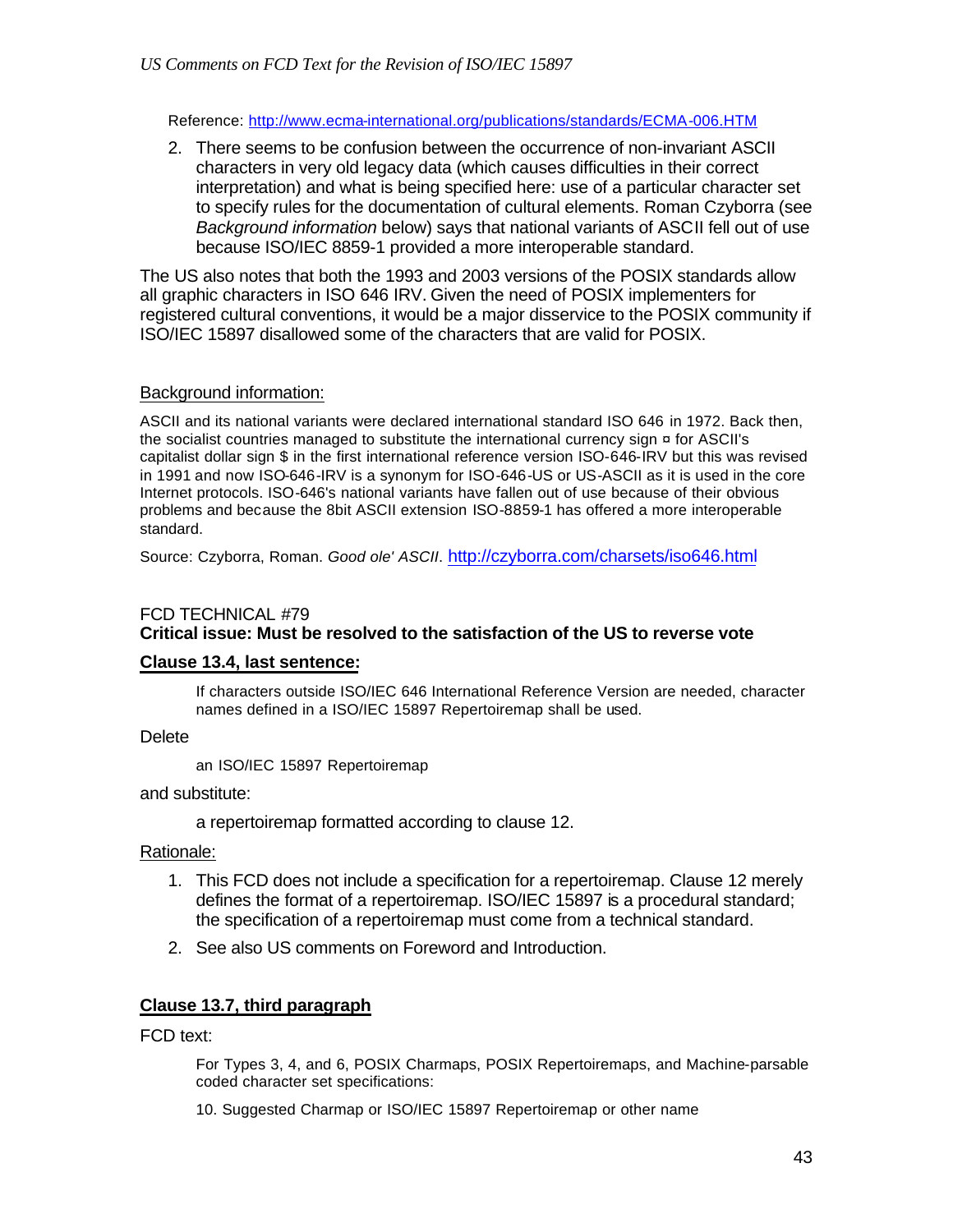#### FCD TECHNICAL #80 **Critical issue: Must be resolved to the satisfaction of the US to reverse vote**

Delete the second occurrence of "POSIX" so that the text reads:

For Types 3, 4, and 6, POSIX Charmaps, Repertoiremaps, and Machine-parsable coded character set specifications:

Rationale: POSIX does not and never has defined repertoiremaps.

Note: POSIX is defined solely by the normative references to the four parts of International Standard ISO/IEC 9945.in clause 2 of the FCD.

### FCD TECHNICAL #81

## **Critical issue: Must be resolved to the satisfaction of the US to reverse vote**

In CD2 TECHNICAL #40, the US requested addition of:

A TR 14652 Repertoiremap shall not be used.

The DoC on this US comment was:

Partially accepted. See response to US comment 1. The reference for repertoiremaps will be clarified to mean the 15897 repertoiremap.

#### **Delete**

"ISO/IEC 15897"

#### Rationale:

- 1. This clause describes the content of the application form. The wording on the application form (see Annex A) is:
- 10. Charmap, Repertoiremap or Machine-parsable coded character set name:
- 2. This FCD does not include a specification for a repertoiremap. Clause 12 merely defines the format of a repertoiremap. ISO/IEC 15897 is a procedural standard; the specification of a repertoiremap must come from a technical standard.
- 3. See also US comments on Foreword and Introduction.

### **Clause 14 Specification of the token identifier**

#### FCD TECHNICAL #82 **Unsubstantiated change: Must be resolved to the satisfaction of the US to reverse vote**

#### **Clause 14, first paragraph**

The last sentence reads:

The maximum lenght of a token identifier is 200 characters.

This sentence does not appear in the CD2. It has not been sanctioned by an NSB comment nor by WG20 consensus. It must be removed.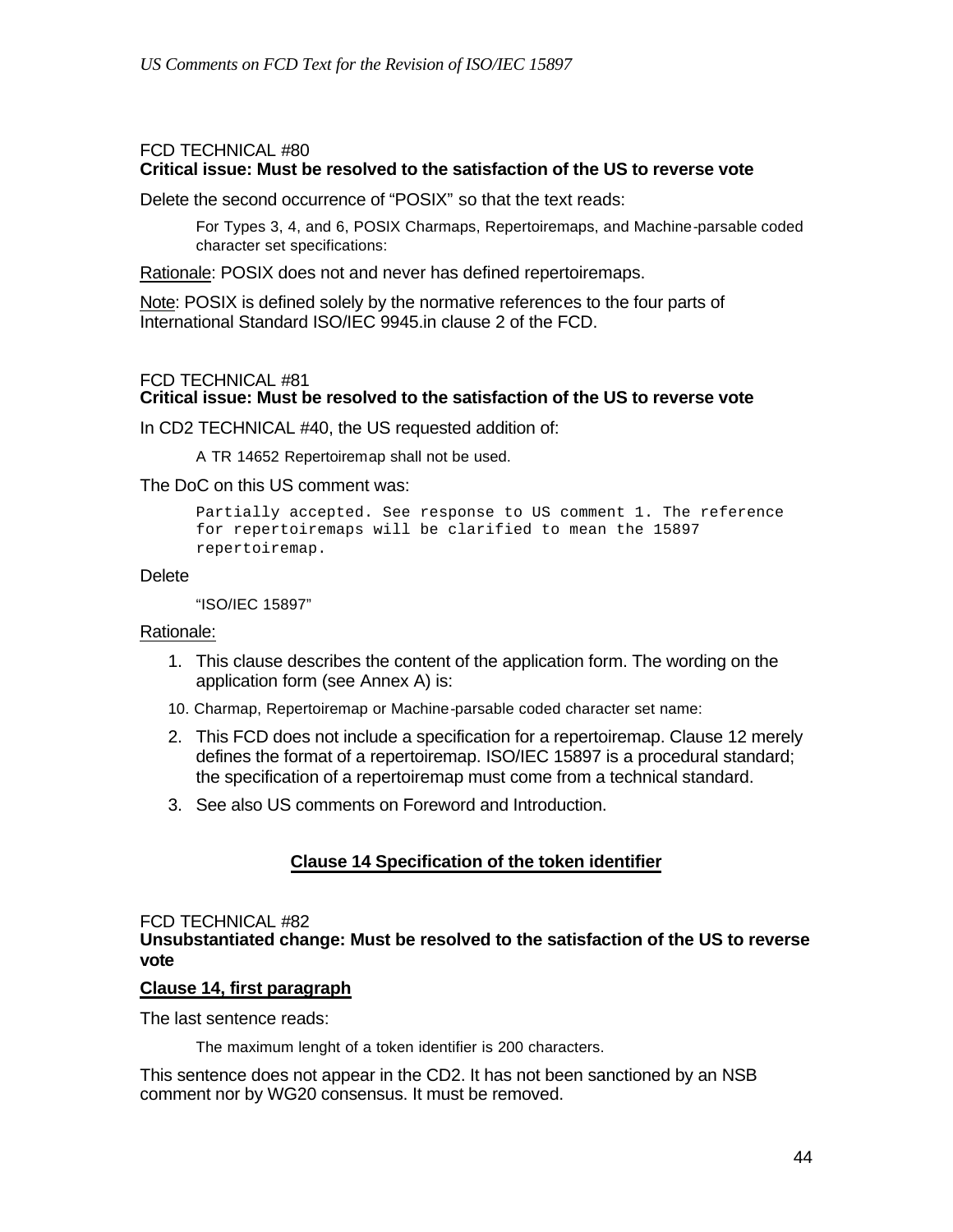#### **Clause 14, third and sixth paragraphs**

#### FCD TECHNICAL #83

#### CD2 TECHNICAL #43

"National Standardization Organization" is an undefined term. Does it mean a "National Body" (per ISO and JTC 1 terminology), or is it intended to include additional organizations that are involved with standardization?

#### DoC on CD2 TECHNICAL #43:

Accepted. National Body is intended.

Correction has only been made to  $3<sup>rd</sup>$  paragraph. In  $6<sup>th</sup>$  paragraph (immediately above NOTE 2), change "National Standardization Organizations" to "National Bodies".

### **Clauses 15 and 16**

#### **Was New clauses on Registration procedures**

FCD TECHNICAL #84

From CD2 TECHNICAL #49

#### **Alternative preference:**

The US would prefer to see the specification of the registration procedures divided into two separate top-level clauses. These clauses should immediately precede clause 10 *Appeal procedures*. The individual clauses are specified in the next two comments.

Rationale (in addition to items a-c above): To make the standard easier to use.

DoC on US CD2 TECHNICAL #49

Accepted, as noted in US comment 50 and 51.

Conflict between this DoC and the disposition of US comment #50 which was "Accepted in principle".

### **Clause 15 Initial registration procedures**

### DoC on US CD2 TECHNICAL #50

Accepted in princple. What is technical will be clarified as only technical requirements needed for registration, such as conforming to syntax and administrative issues.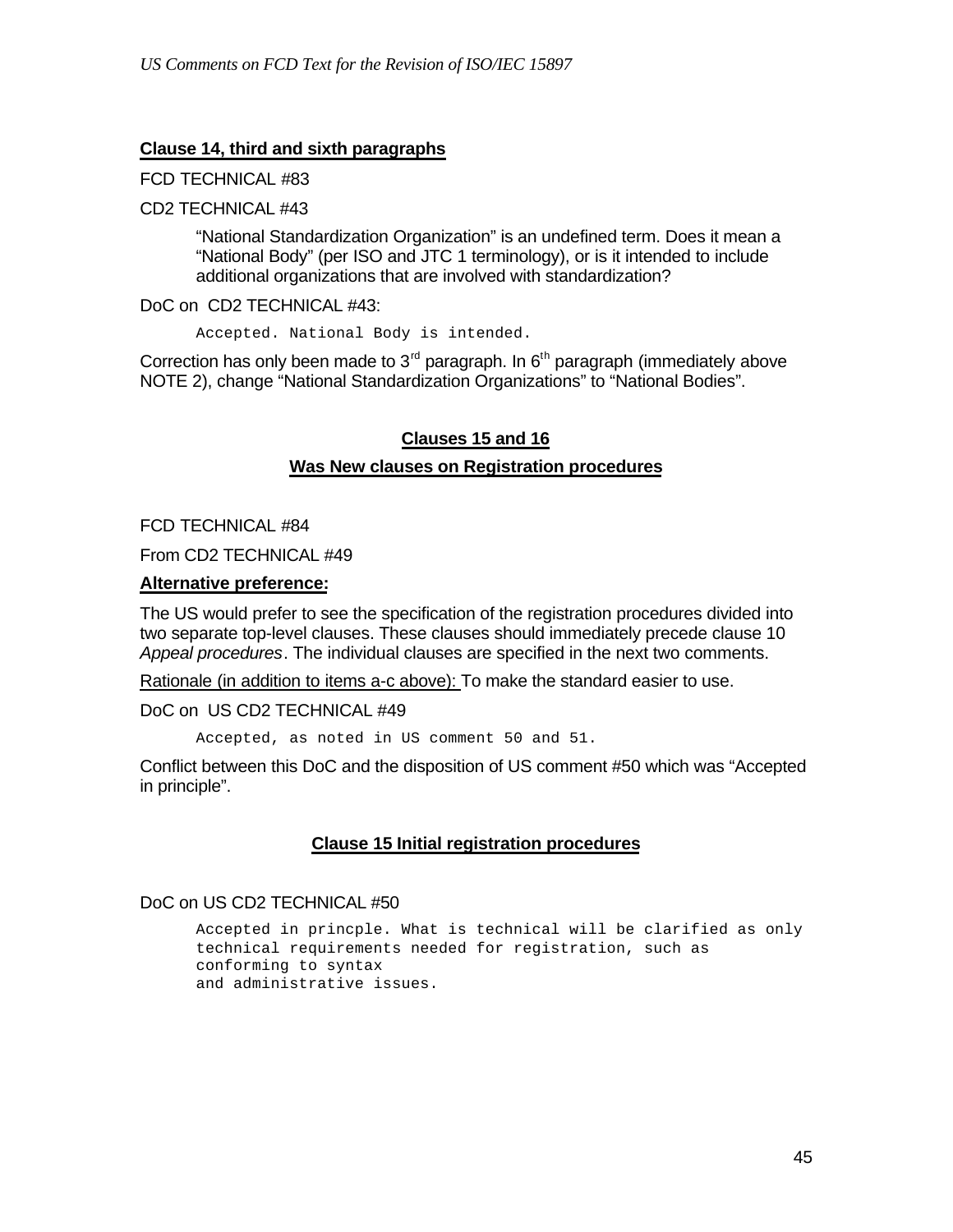#### **Clause 15.2**

### **Unsubstantiated change: Must be resolved to the satisfaction of the US to reverse vote**

#### FCD TECHNICAL #85

The Sponsoring Authority shall submit an application and associated proposed token identifiers for registration of a cultural specification to the Registration Authority.

Unsubstantiated changes to US text which was Accepted:

"an application for registration"  $\rightarrow$  "an application and associated proposed token identifiers for registration"

Delete "and associated proposed token identifiers".

Rationale: Proposed token identifiers are just one component of an application. There is no need to note them separately here.

### **Clause 15.3**

FCD TECHNICAL #86

First item:

The applicant is a Sponsoring Authority as identified in clause 7. The RA shall reject applications for registrations which come from sources other than the Sponsoring Authorities as defined in clause 7, or applications for registrations that the Sponsoring Authority does not have to authority to submit according to clause 7.1 or clause 7.2 item e. The Registration Authority may refer the applicant to an appropriate Sponsoring Authority if one can be identified.

#### Changes to US text:

, or applications for registrations that the Sponsoring Authority does not have to authority to submit according to clause 7.1 or clause 7.2 item e.

#### **Delete**

or clause 7.2 item e

Rationale: Clause 7.2 item e describes the components of an application for registration. Therefore, it belongs in clause 15.4. It does not have to do with whether an applicant may submit an application , i.e., is recognized as a legitimate Sponsoring Authority.

#### FCD TECHNICAL #87

#### Second item:

The proposed cultural specification is not identical to one already registered.

Omitted (justifiably) by the Editor. Text should have been "is identical". Add correctly worded item in the position shown in CD2 TECHNICAL #50:

-- The proposed cultural specification is identical to one already registered.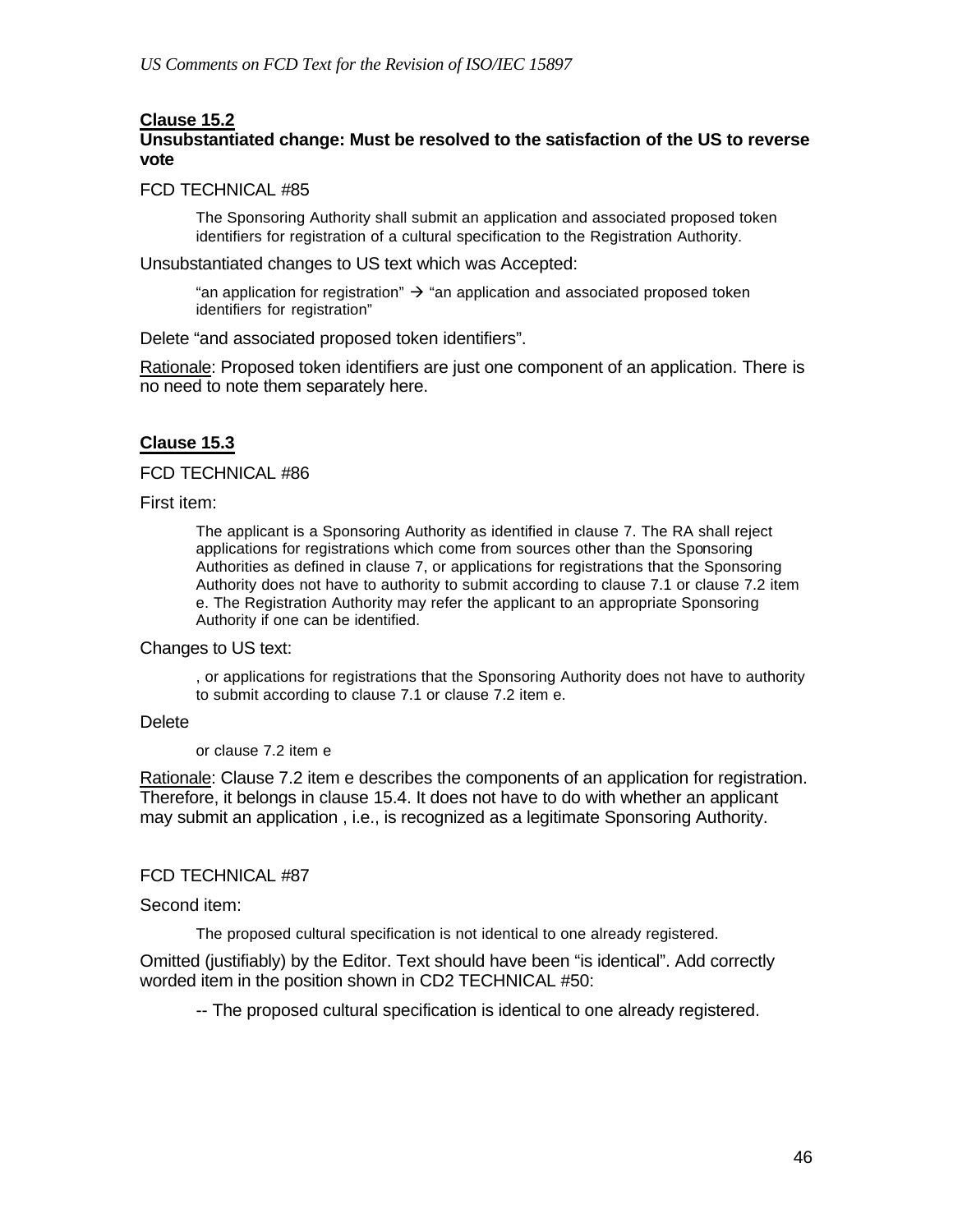## **Clause 15.4**

#### FCD TECHNICAL #88 **Unsubstantiated change: Must be resolved to the satisfaction of the US to reverse vote**

– The application for registration is in the proper syntax of the type of the Cultural specification, See clause 13.2, 13.3, 13.4 and 13,5.

Not part of US text.

## **Clause 15.5**

#### FCD TECHNICAL #89 **Unsubstantiated change: Must be resolved to the satisfaction of the US to reverse vote**

FCD, clause 15.5, first sentence:

The Registration Authority shall submit the application to the RA-JAC for review for syntactical and administrative requirements required for the registration.

Changes to US text:

"for the technical review"  $\rightarrow$  "for review for syntactical and administrative requirements required for the registration".

Change back to original text.

Rationale:

- 1. The RA-JAC is not responsible for ensuring that an application for registration meets the administrative requirements.
- 2. The Editor has provided no explanation of why "technical" should be replaced by "syntactical", and whether there is a difference between the two terms.

#### FCD TECHNICAL #90

Delete the four items in clause 15.5 (which duplicate those in clause 15.4) and substitute these two items:

– The application is technically in accordance with this International Standard.

– The application for registration includes the required description of the cultural specification. See clause <XXX>.

### **Clause 15.6**

FCD TECHNICAL #91

**Unsubstantiated change: Must be resolved to the satisfaction of the US to reverse vote**

The RA-JAC shall report the results of its evaluation for formal registration requirements within 30 days to the Registration Authority and shall describe any formal concerns with the proposed registration.

Changes to US text: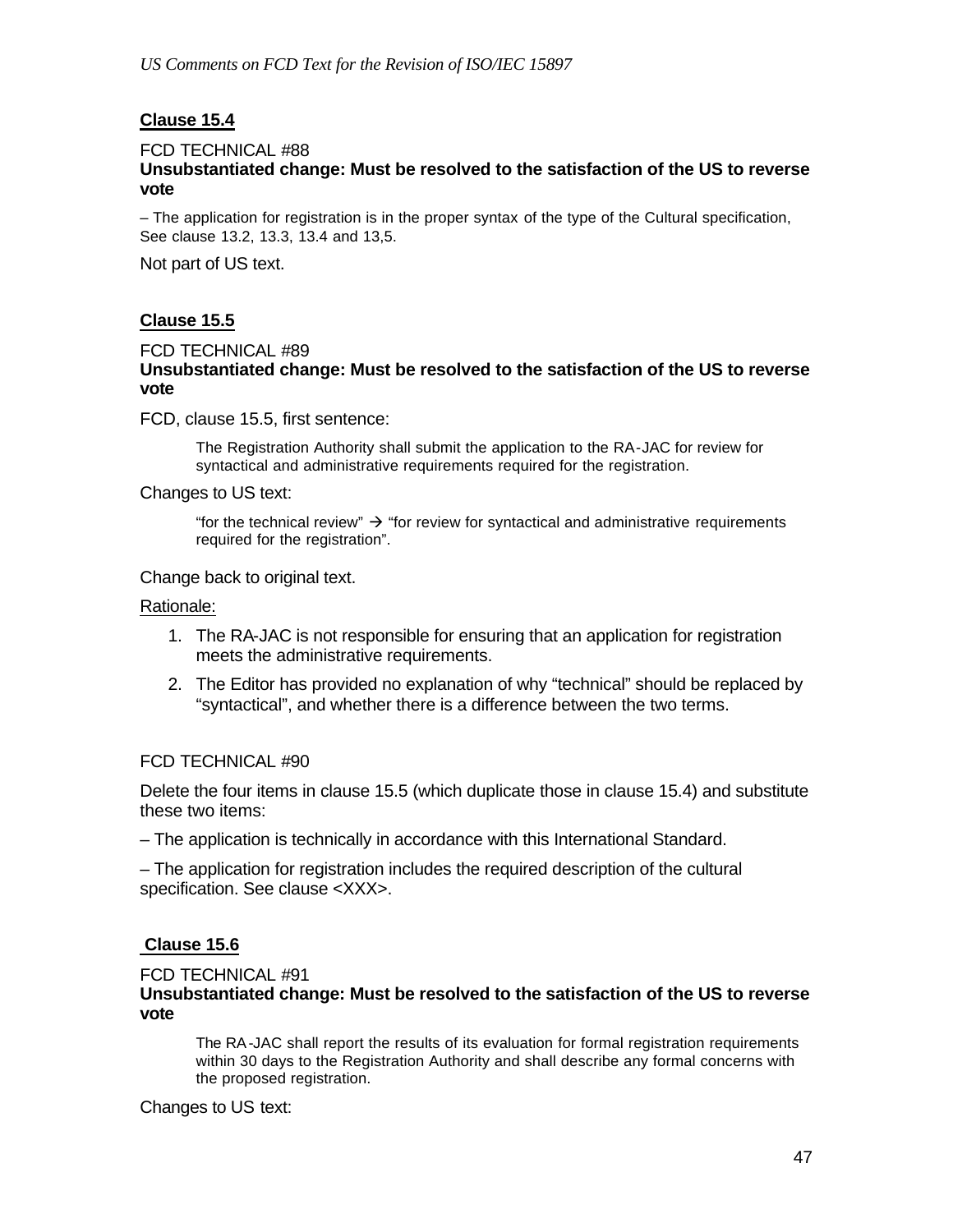"evaluation"  $\rightarrow$  "evaluation for formal registration requirements:

no time specified  $\rightarrow$  "within 30 days"

"technical concerns"  $\rightarrow$  "formal concerns"

### **Clause 15.7**

#### FCD TECHNICAL #92 **Unsubstantiated change: Must be resolved to the satisfaction of the US to reverse vote**

The Registration Authority shall inform the Sponsoring Authority of any changes needed to satisfy the concerns on formal registration requirements of the RA-JAC.

Changes to US text::

"concerns"  $\rightarrow$  "concerns on formal registration requirements"

Delete "on formal registration requirements".

Rationale: It would be necessary to define the "formal registration requirements".

### **Clause 15.8**

After an application for registration has passed its review for formal errors by the Registration Authority and by the RA-JAC, the Registration Authority shall circulate the application with the proposed token identifiers to the members and liaison organizations of the subcommittee responsible for maintaining this standard and to the RA-JAC for a three-month information and comment period.

#### Changes to US text::

"its review"  $\rightarrow$  "its review for formal errors"

"the application"  $\rightarrow$  "the application with the proposed token identifiers"

"standard"  $\rightarrow$  "standard and to the RA-JAC"

#### FCD TECHNICAL #93

### **Unsubstantiated change: Must be resolved to the satisfaction of the US to reverse vote**

Delete "for formal errors"

Rationale:

- 1. Redundant. The items being reviewed are defined in detail in preceding clauses.
- 2. Would require the definition of what constitutes a "formal error".

#### FCD TECHNICAL #94

#### **Unsubstantiated change: Must be resolved to the satisfaction of the US to reverse vote**

Delete "with the proposed token identifiers".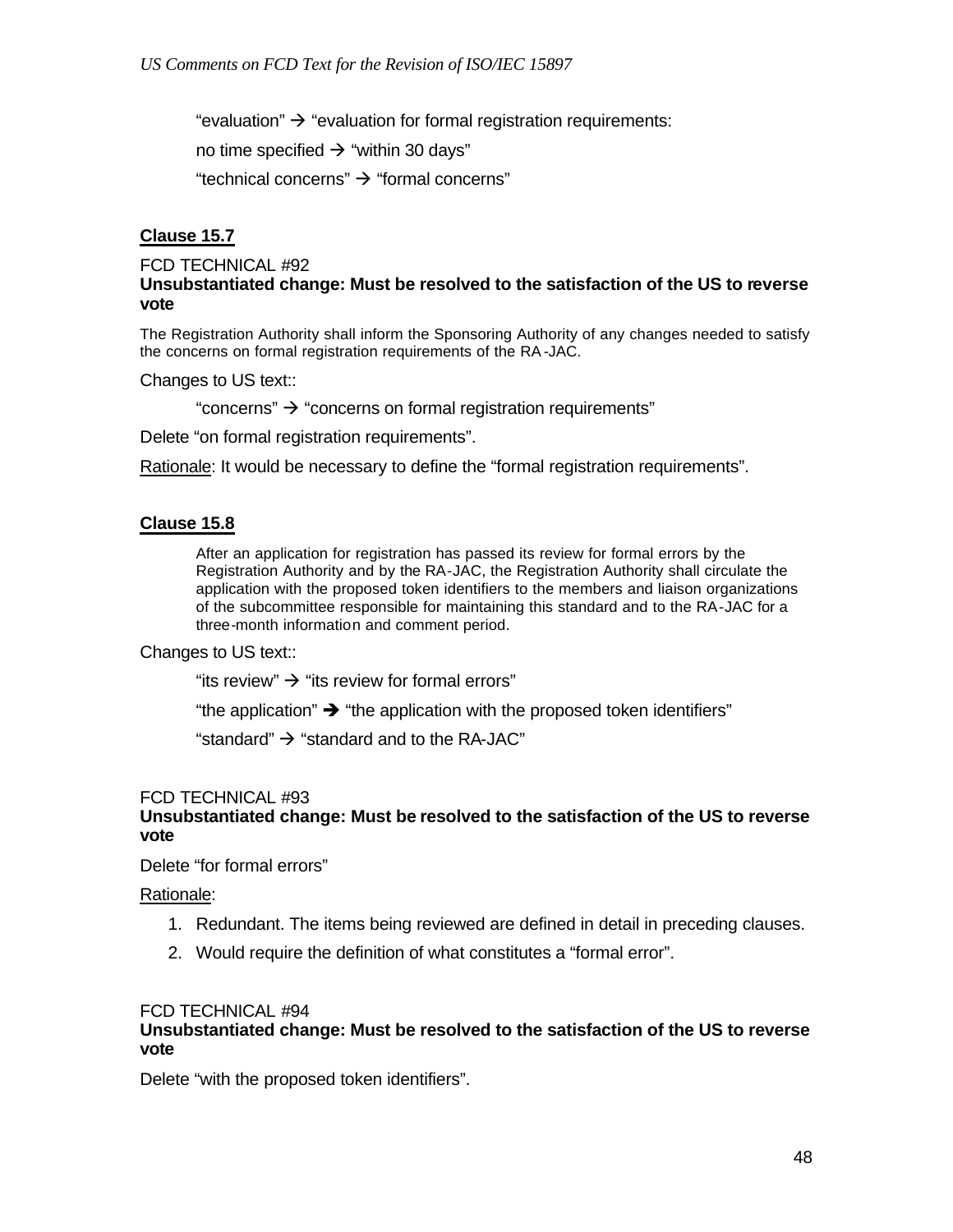Rationale: Confusing. The wording "application with the proposed token identifiers" suggests that there is an application **without** the proposed token identifiers that is **not** circulated to members and liaison organizations.

#### FCD TECHNICAL #95

#### **Unsubstantiated change: Must be resolved to the satisfaction of the US to reverse vote**

Delete "and to the RA-JAC".

Rationale: The RA-JAC has just seen the application. It does not need to see it again.

#### FCD TECHNICAL #96

shall circulate the application to the members and liaison organizations

Why should the applications for registration be circulated to the liaison organizations when they are unable to act as a Sponsoring Authority? (See FCD TECHNICAL #26)

#### **Clauses 15.9 and 15.10**

#### FCD TECHNICAL #97

Text proposed by the US in CD2 TECHNICAL 50:

x.9 The Registration Authority shall consider all comments received. The Registration Authority shall request the RA-JAC to provide expert advice on the technical comments. The Registration Authority may incorporate comments resulting from the review specified in clause <x.8> into the final registration.

FCD text:

15.9 The Registration Authority shall forward all comments received according to clause 15.8 to the Sponsoring Authority for possible integration in the final registration by the Sponsoring Authority.

15.10 If the Sponsoring Authority revises the application, the Registration Authority shall ascertain that the revised application complies to the syntactical and administrative requirements listed in clause 15.4.

CD2 TECHNCIAL #114 and #115 addressed the same issue in items e and f in clause 7.4 (now transferred to clause 15).

DoC on CD2 TECHNICAL #114 stated:

No change. The intent is that the SA is the authority over its application,

and that nothing can be registered against the will of the SA.

DoC on CD2 TECHNICAL #115 stated:

Partially accepted. Wording will be changed, but the RA will have no say

about whether the changes are acceptable.

The question here is: who is responsible for resolving review comments made by Pmembers about an application for registration? ISO operates by consensus. All parties must be involved in deciding whether a comment is justified.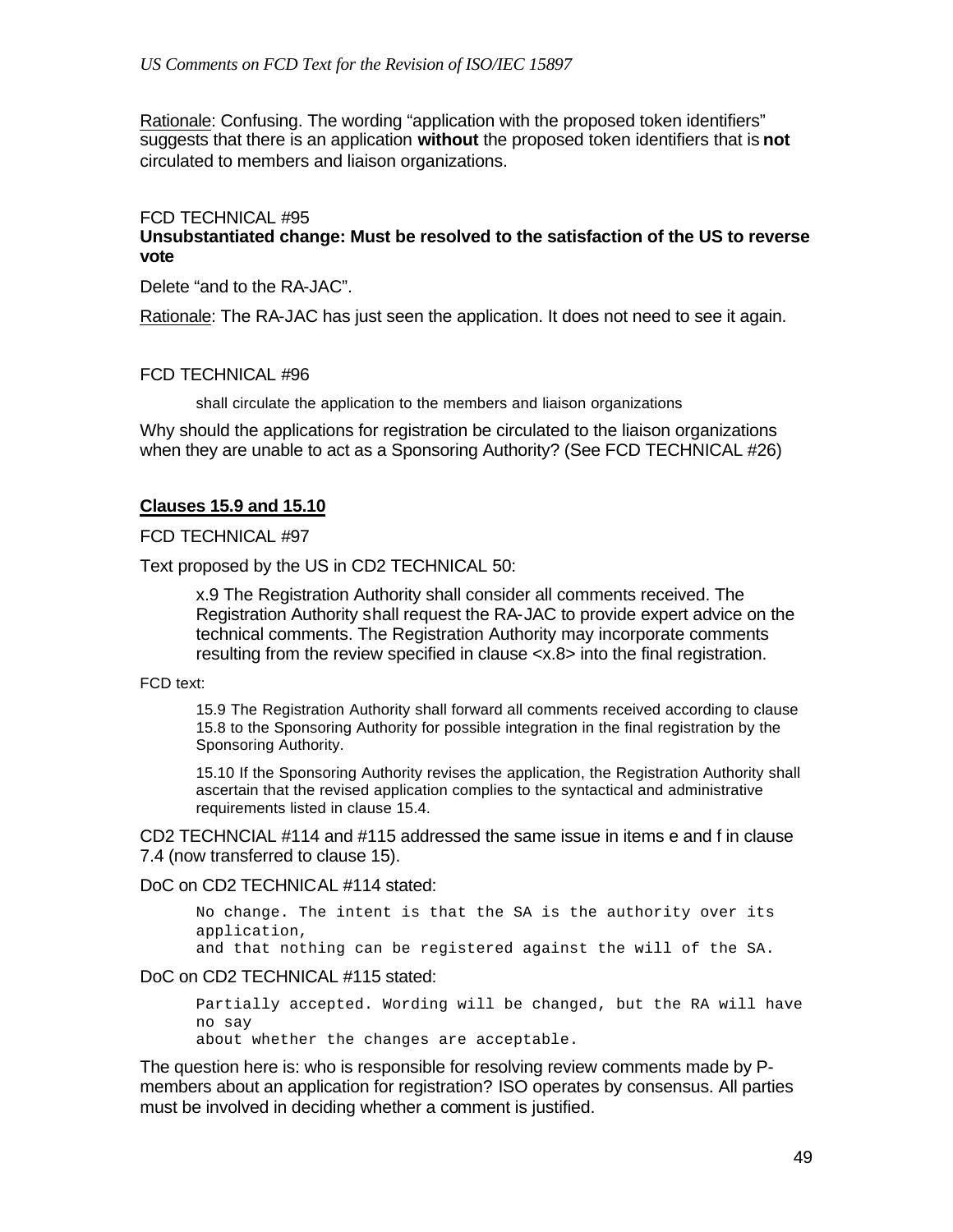- 1. The Registration Authority must review the comments The Registration Authority will reject any comments that it considers in error. The Registration Authority may consult with the RA-JAC about questionable comments.
- 2. Any comments that would prevent registration must be forwarded to the Sponsoring Authority for action. The Sponsoring Authority will either explain why the comment is wrong (registration can proceed) or will submit a replacement application if the comment is justified.

Replace clauses 15.9 and 15.10 with the following clauses:

15.9 The Registration Authority shall consider all comments received from the subcommittee review (clause 15.8). The Registration Authority may request the RA-JAC to provide expert technical advice on comments.

15.10 The Registration Authority shall forward any comments that prevent approval of the application for registration to the Sponsoring Authority for a response.

15.10.1 If the review comment is in error, the Sponsoring Authority shall submit an explanation of why it is in error to the Registration Authority.

15.10.2 If the review comment is justified, the Sponsoring Authority shall either request withdrawal of the application (see clause 20.1) or submit a corrected application, A corrected application shall be subjected to the procedures specified in clauses 15 and 16 as though it was a new application.

### Rationale:

- 1. The new clauses describe the consensus procedure.
- 2. FCD clause 15.10 is inadequate. An application for registration is subjected to review by both the Registration Authority (clauses 15.3 and 15.4) and by the RA-JAC (clause 15.5). A replacement application should be subjected to the same procedure.

## **Clause 15.13**

#### FCD TECHNICAL #98

The Registration Authority shall request the RA-JAC to provide expert advice on technical comments. The Registration Authority may attach comments from the RA-JAC as described in clause 9.3 item e with the final registration.

Modification of part of US clause x.9. Modifications are editorial in nature.

### **Clause 16 Processing of an approved application**

### **Initial sentence:**

#### FCD TECHNICAL #99

Following completion of approval of an application for registration, the Registration Authority shall:

#### Delete this sentence.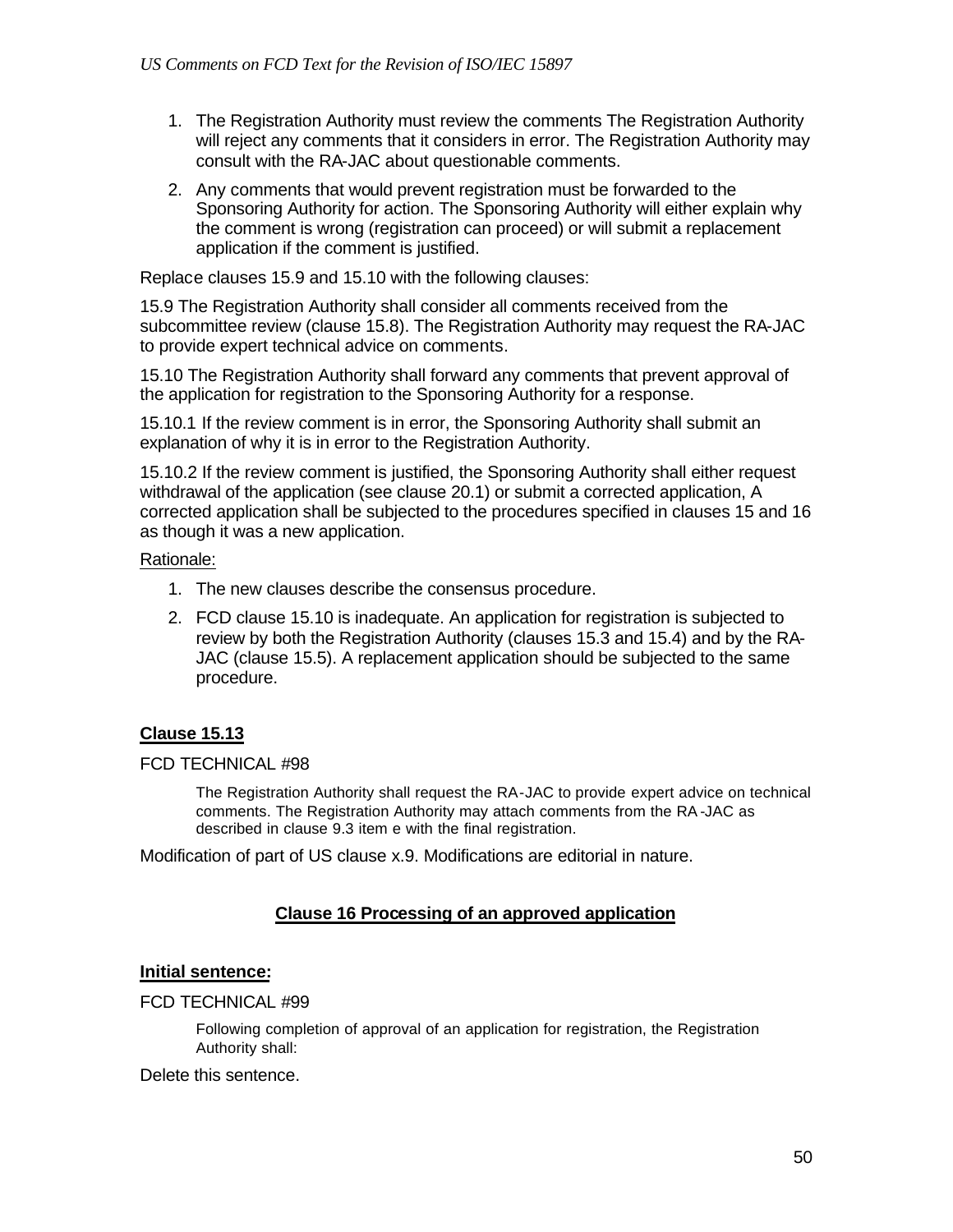Rationale: This is a hanging paragraph which "should be avoided since reference to them is ambiguous." (*ISO/IEC Directives*, Part 2, clause 5.2.4)

### **Clause 16.1**

FCD TECHNICAL #100

The US notes the addition of "numeric" identifiers to make the distinction from alphanumeric token identifiers.

## **17.1 Appeals against rejection**

#### **Initial sentence:**

FCD TECHNICAL #101

Appeal against the decision of the Registration Authority can be made as follows:

Delete this sentence.

Rationale: This is a hanging paragraph which "should be avoided since reference to them is ambiguous." (*ISO/IEC Directives*, Part 2, clause 5.2.4)

### **Clause 17.1**

#### FCD TECHNICAL #102 **Unsubstantiated change: Must be resolved to the satisfaction of the US to reverse vote**

FCD text:

If the Registration Authority rejects an application, the Sponsoring Authority may appeal that rejection based only on whether the application meets the syntactical or administrative requirements for a registration as described in clause 13.

Change by Editor to Accepted US text:

"technical or administrative"  $\rightarrow$  "syntactical or administrative"

Change back to original text.

Rationale: The Editor has provided no explanation of why "technical" should be replaced by "syntactical", and whether there is a difference between the two terms.

### **New clause (numbered 17.2) Appeals against registration**

FCD TECHNICAL #103

**Critical issue: Must be resolved to the satisfaction of the US to reverse vote**

This new clause parallels clause 15.1 *Appeals against registration* in ISO/IEC 2375:2003.

CD2 TECHNICAL #53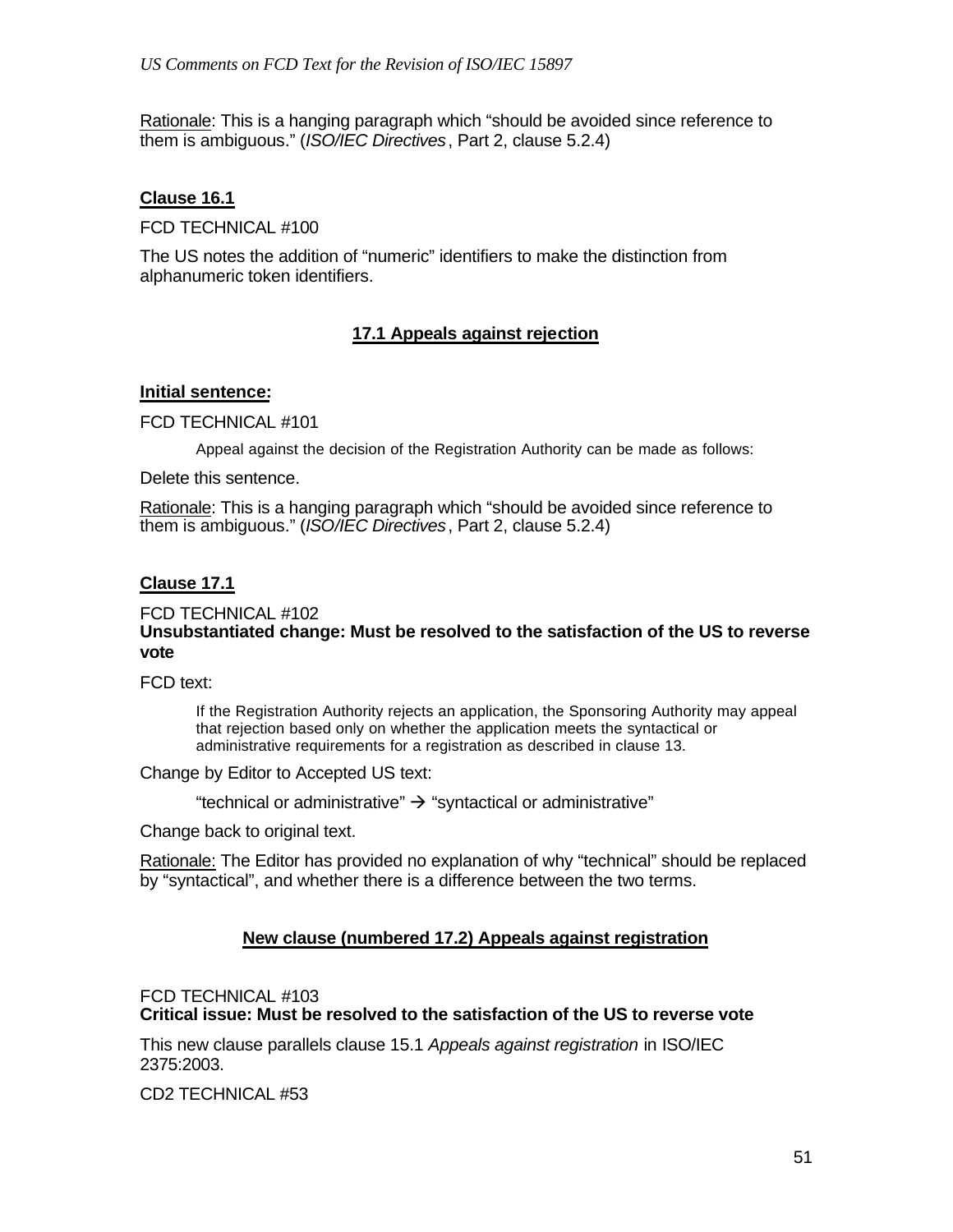Clause 7.2 of the first CD addressed objection by a Member Body to forthcoming publication of a registration. There is no corresponding clause in CD2 15897.

To remedy this oversight:

- 1) Renumber clauses 10.2 through 10.4 as 10.3 through 10.5.
- 2) Insert clause 10.2 *Appeals against registration* with the following text and numbering:

#### <begin text>

10.2.1 The Registration Authority for shall accept an appeal from the subcommittee responsible for the maintenance of this International Standard when any Member Body objects to the forthcoming publication of a registration by the Registration Authority.

10.2.2 The Registration Authority shall accept appeals from the subcommittee responsible for the maintenance of this International Standard for the following reasons only:

- 1) disagreement with the Registration Authority on whether the application meets the technical or administrative requirements for a registration in clauses <as specified in clause 9>.
- 2) disagreement with the Registration Authority on whether the application matches an existing registration.
- 3) disagreement on the correctness of some of the information in the cultural specification of the application.

<end text>

#### DoC on CD2 N1020

```
Not accepted. NBs can comment on the application, but the SA will 
have the final 
word.
```
This clause is necessary. All corrections to an application or to an existing registration should be supplied by the Sponsoring Authority, but the Sponsoring Authority should NOT have the "final word". This clause is intended to prevent erroneous information from being included in the Registry.

In addition, this member body right WAS specified in N 849, the CD 15897. Clause 7.2 states:

A Member Body of the JTC 1 subcommittee responsible for the maintaining of this International Standard may object to a forthcoming publication of a registration by the Registration Authority, but solely on the ground that the requirements in Clause 6 are not met.

The normative text of this clause was eliminated from CD2 15897 (N 987) without authorization to do so via a NB comment (see *DoC on CD 15897*, N 957).

To restore this member body right:

- 1) Renumber clauses 17.2 through 17.4 as 17.3 through 17.5.
- 2) Insert clause 17.2 *Appeals against registration* with the following text and numbering:

<begin text>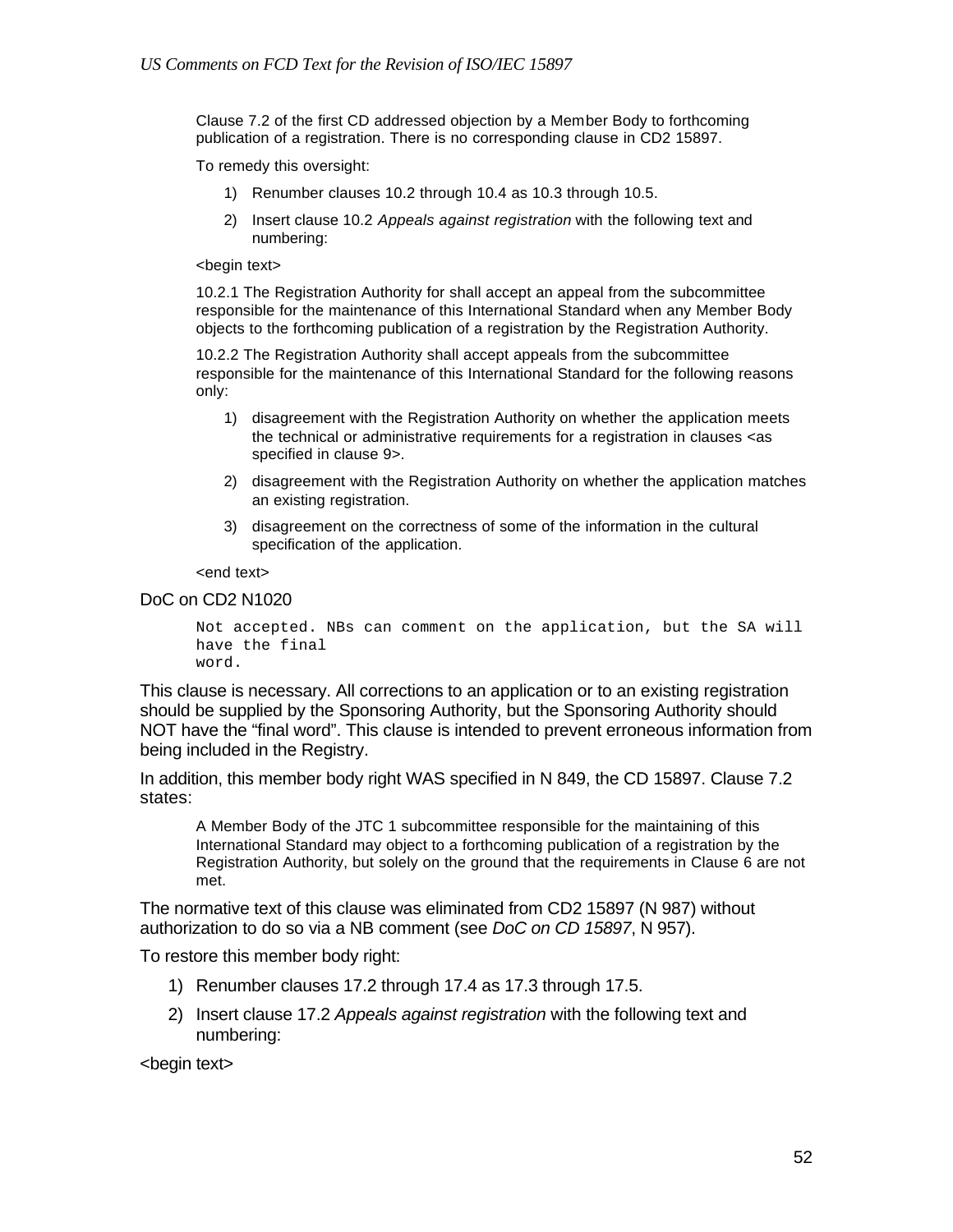17.2.1 The Registration Authority for shall accept an appeal from the subcommittee responsible for the maintenance of this International Standard when any Member Body objects to the forthcoming publication of a registration by the Registration Authority.

17.2.2 The Registration Authority shall accept appeals from the subcommittee responsible for the maintenance of this International Standard for the following reasons only:

- 1) disagreement with the Registration Authority on whether the application meets the technical or administrative requirements for a registration in clause 15.
- 2) disagreement with the Registration Authority on whether the application matches an existing registration.
- 3) disagreement on the correctness of some of the information in the cultural specification of the application.

<end text>

#### Rationale:

ISO operates by consensus. All parties must be involved in deciding whether something is correct.

With regard to item 3, there is no harm in questioning the correctness of supplied cultural information. The Sponsoring Authority would be responsible for determining whether there is an error, and correcting the application if that proves to be the case.

Note: Rationale applies also to 17.4 *Resolution of an appeal*.

## **17.4 Resolution of an appeal**

### FCD TECHNICAL #104 **Critical issue: Must be resolved to the satisfaction of the US to reverse vote**

#### CD2 TECHNICAL #55

Most of clause 7.5 *Resolution of an appeal* was incorporated into the CD2, but clause 7.5.3 (dealing with resolution of an objection by a National Body to forthcoming publication of a registration) was omitted. To correct this error:

- 1) Renumber clause 10.4.3 as 10.4.4
- 2) Insert clause 10.4.3 and the following text (from clause 7.5.3 in N 945R)

#### <begin text>

If four-fifths of the members of the RA-JAC consider the appeal from the subcommittee responsible for maintaining this standard to be administratively or technically justified, the Registration Authority shall disapprove the registration application. If the appeal is based on clause 10.2.2, item 3 (correctness of some of the information) and the Sponsoring Authority modifies the questionable information to the satisfaction of the appealing party and the RA-JAC, then the Registration Authority shall register the corrected cultural specification without repeating the registration process.

<end text>

#### DoC on CD2 TECHNICAL #55

Not accepted. See response to US comment 53.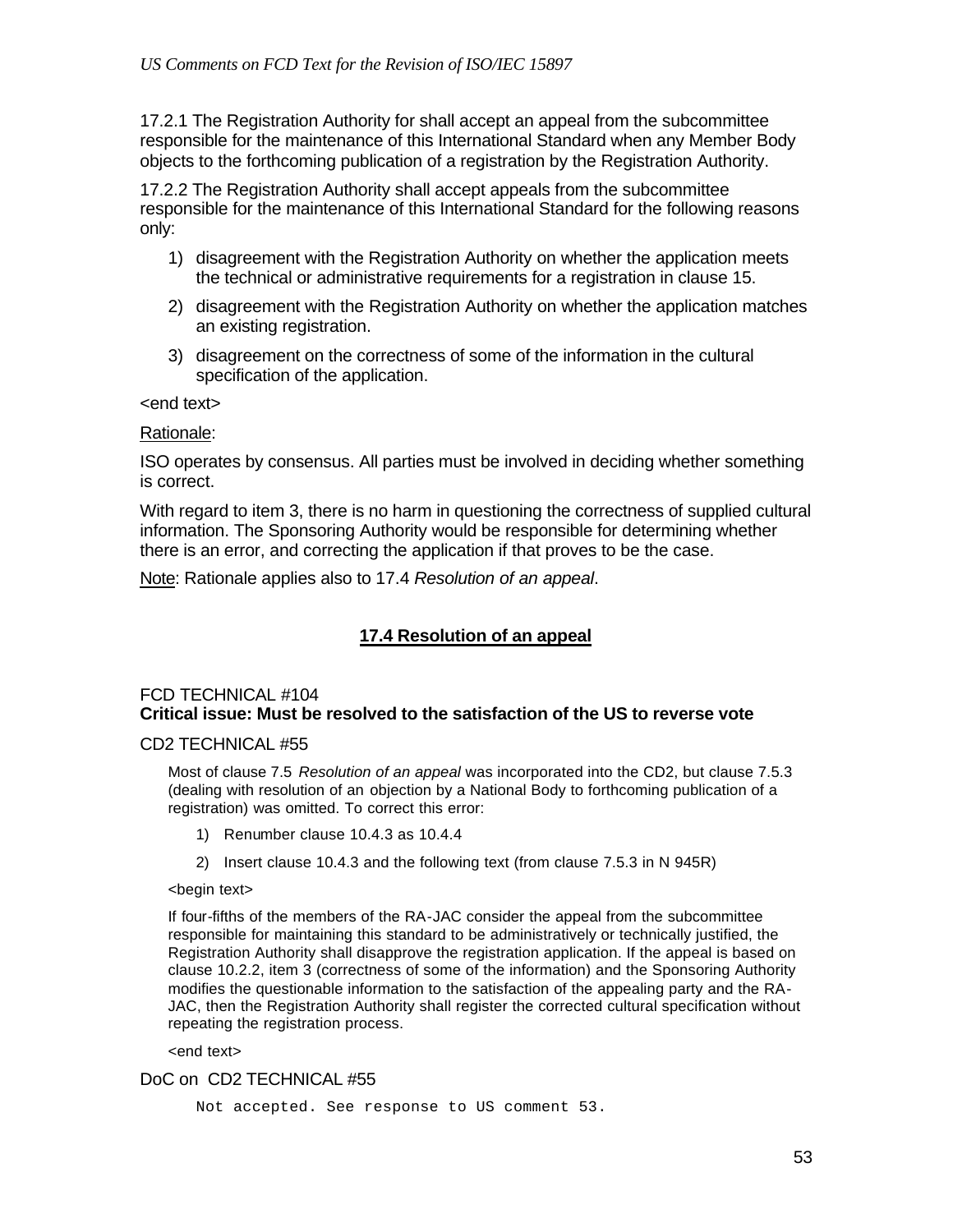Text of response to US comment #53:

```
Not accepted. NBs can comment on the application, but the SA will 
have the final 
word.
```
This clause is necessary. All corrections to an application or to an existing registration should be supplied by the Sponsoring Authority, but the Sponsoring Authority should NOT have the "final word". This clause is intended to prevent erroneous information from being included in the Registry.

As noted above in the technical comment on proposed clause 17.2, the normative text of clause 7.2 of CD 15897 was not carried over to CD2 15897 (N 987) although there was no NB comment requesting removal of this text (see *DoC on CD 15897*, N 957).

To remedy this improper action:

- 1) Renumber clause 17.4.3 as 17.4.4.
- 2) Insert the following text as clause 17.4.3 with the heading *Appeals against registration*:

#### <begin text>

If four-fifths of the members of the RA-JAC consider the appeal from the subcommittee responsible for maintaining this standard to be administratively or technically justified, the Registration Authority shall disapprove the registration application. If the appeal is based on clause 17.2, item 3 (correctness of some of the information) and the Sponsoring Authority modifies the questionable information to the satisfaction of the appealing party and the RA-JAC, then the Registration Authority shall register the corrected cultural specification without repeating the registration process.

<end text>

### **FCD clause 17.4.3**

If four-fifths of the members of the RA-JAC cannot agree on how to resolve an appeal, then the appeal shall be submitted by the Registration Authority within 90 days after the receipt of an appeal to the P-members of the JTC 1 subcommittee responsible for the maintaining of this International Standard, to decide according to its voting procedures.

CD2 TECHNICAL #56 requested two changes to CD2 clause 10.4.3:

# FCD TECHNICAL #105

### **Critical issue (ISO procedures): Must be met to satisfy the US and to reverse vote**

1) Delete the following text (including the misspelling of "receipt"):

by the Registration Authority within 90 days after the reciept of an appeal

Rationale: Communication with the "P-members of the subcommittee responsible for the maintaining of this International Standard" is the responsibility of the subcommittee's Secretariat. (The Registration Authority is, of course, responsible for making arrangements with the Secretariat.)

DoC on CD2 TECHNICAL #56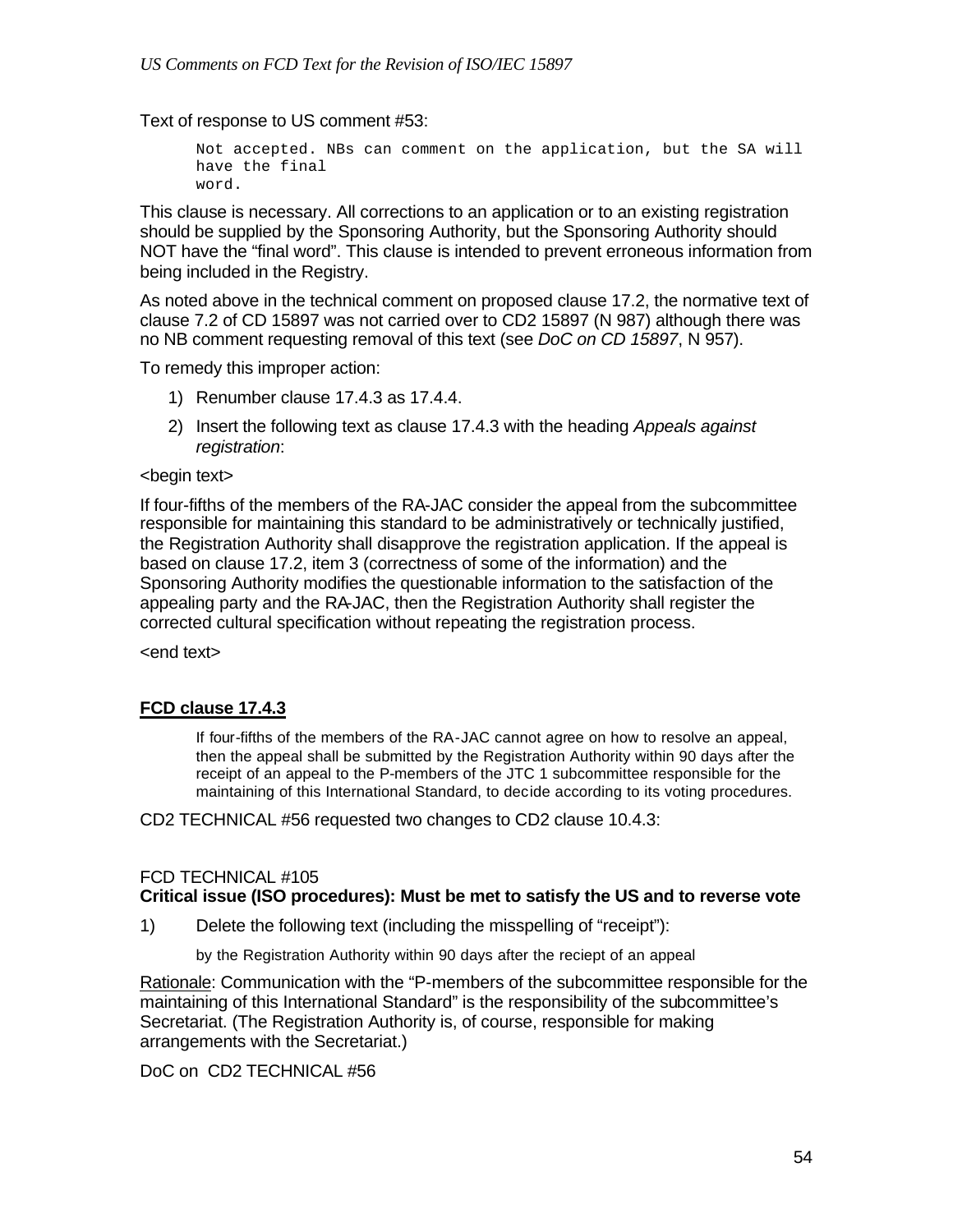Not accepted. SC22 may have additional procedures beyond the JTC 1 procedures.

This is an unjustified and unsubstantiated rejection. The rationale describes SC22 procedures.

### FCD TECHNICAL #106 **Critical issue (ISO procedures): Must be met to satisfy the US and to reverse vote**

#### CD2 TECHNICAL #56 (part):

2) Change this text:

to decide according to its voting procedures.

to

according to the *Procedures for the technical work of ISO/IEC JTC 1*.

Rationale: Since this is a JTC 1 standard, JTC 1 procedures apply. The same wording appears in ISO/IEC 2375:200x.

Note that the recommended wording in N 945R:"for vote according to the Directives for technical work of ISO/IEC" is taken from an earlier stage of ISO/IEC 2375:200x.

#### DoC on CD2 TECHNICAL #56

Not accepted. SC22 may have additional procedures beyond the JTC 1 procedures.

This is an unjustified rejection.

The Editor is attempting to justify his improper rejection by describing an imaginary situation. SC22 does not have any additional procedures.

SC22 is subordinate to JTC1, so it operates according to the *Procedures for the technical work of ISO/IEC JTC 1* (i.e., the JTC 1 Directives). In the unlikely event that SC22 devised some additional procedures, this standard could be revised AT THAT TIME to specify use of the new procedures.

Note: The JTC 1 Directives are referenced in clause 13.1.

or one of the approved document formats of ISO/IEC JTC 1, as noted in the JTC 1 directives, Annex H.4.

### **Clause: 18 Revisions**

#### FCD TECHNICAL #107

In general, no changes to the content of a registration are permitted, as this would be contrary to the principles on which the registrations are based.

When a new registration application is based on an existing registration, either by the same Sponsoring Authority, or another Sponsoring Authority, then the Registration Authority shall create a new registration. The Registration Authority shall also add crossreference notes to the two registrations.

Number the two paragraphs as clause 18.1 and 18.2 respectively.

Rationale: *ISO/IEC Directives,* Part 2, Clause 5.2.4.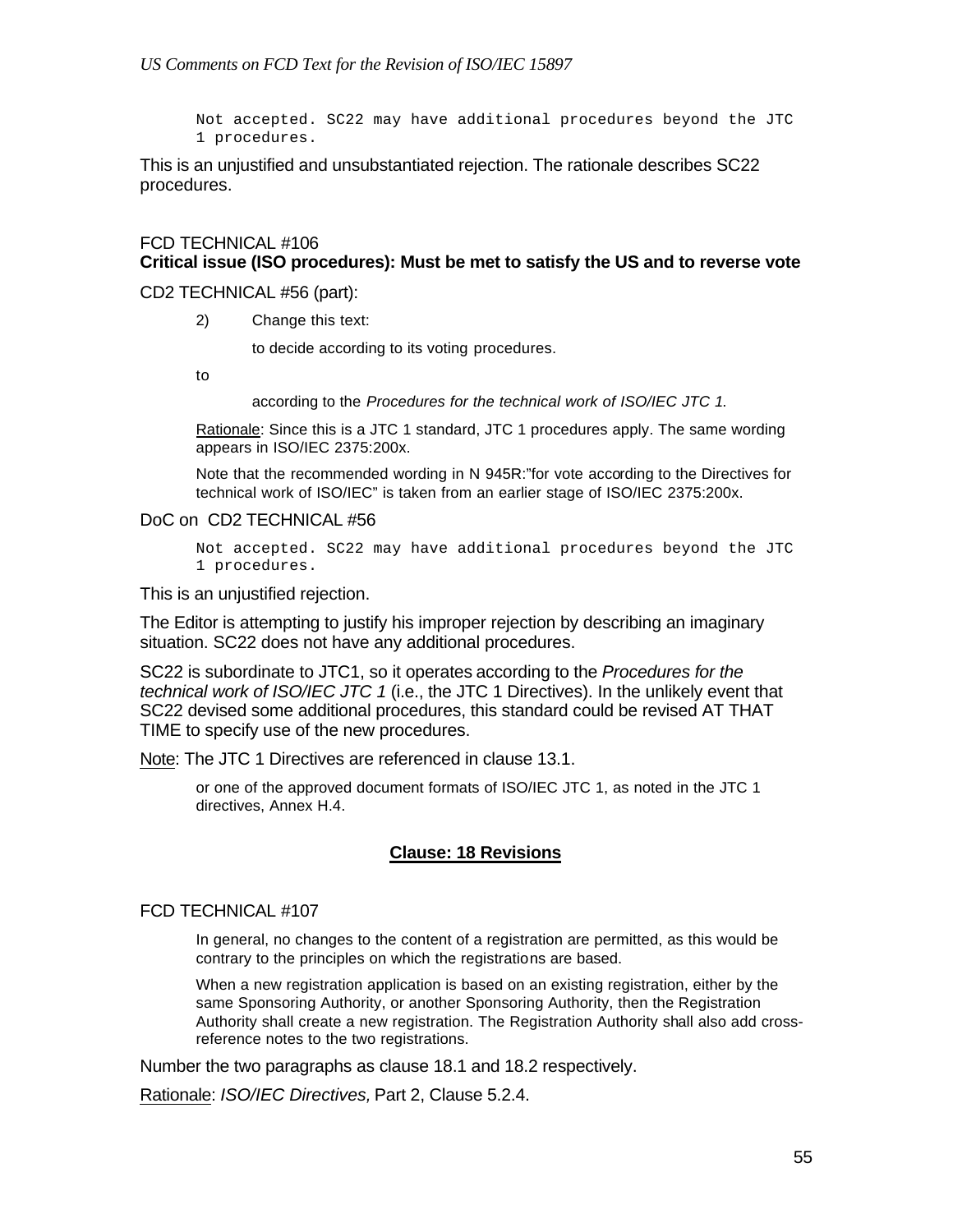## **19 Addition of token identifiers to an existing registration**

### FCD TECHNICAL #108

CD2 TECHNICAL #66 requested:

Add a new clause with the title:

Additions to an existing registration

Proposed heading was Accepted, but the Editor made this change:

Additions  $\rightarrow$  Addition of token identifiers

The US has no objection since the text deals with the addition of token identifiers.

Text is as supplied except that "new" was added before "application".

#### FCD TECHNICAL #109

CD2 TECHNICAL #66 also requested:

The Editor is requested to supply text describing the procedures to be followed in these situations:

- 1) A Sponsoring Authority wishes to augment an approved registration which it submitted; or
- 2) A Sponsoring Authority wishes to augment an approved registration which was submitted by another Sponsoring Authority.

Text has not been supplied.

### **Clause: 20 Withdrawal**

#### **Initial paragraphs:**

#### FCD TECHNICAL #110

Withdrawal is a formal declaration by which the Sponsoring Authority informs the Registration Authority that it withdraws its support of a registration application or of all of an existing registration that it has sponsored. Parts may be withdrawn only by withdrawing the whole registration, and then registering the parts in question according to the rules defined in this International Standard.

A declaration of withdrawal may, but need not, be accompanied by a statement of the reasons for the withdrawal.

Clause number omitted. Text modified with addition of rules about parts.

#### FCD TECHNICAL #111

Move the following text to a new clause (see below):

Parts may be withdrawn only by withdrawing the whole registration, and then registering the parts in question according to the rules defined in this International Standard.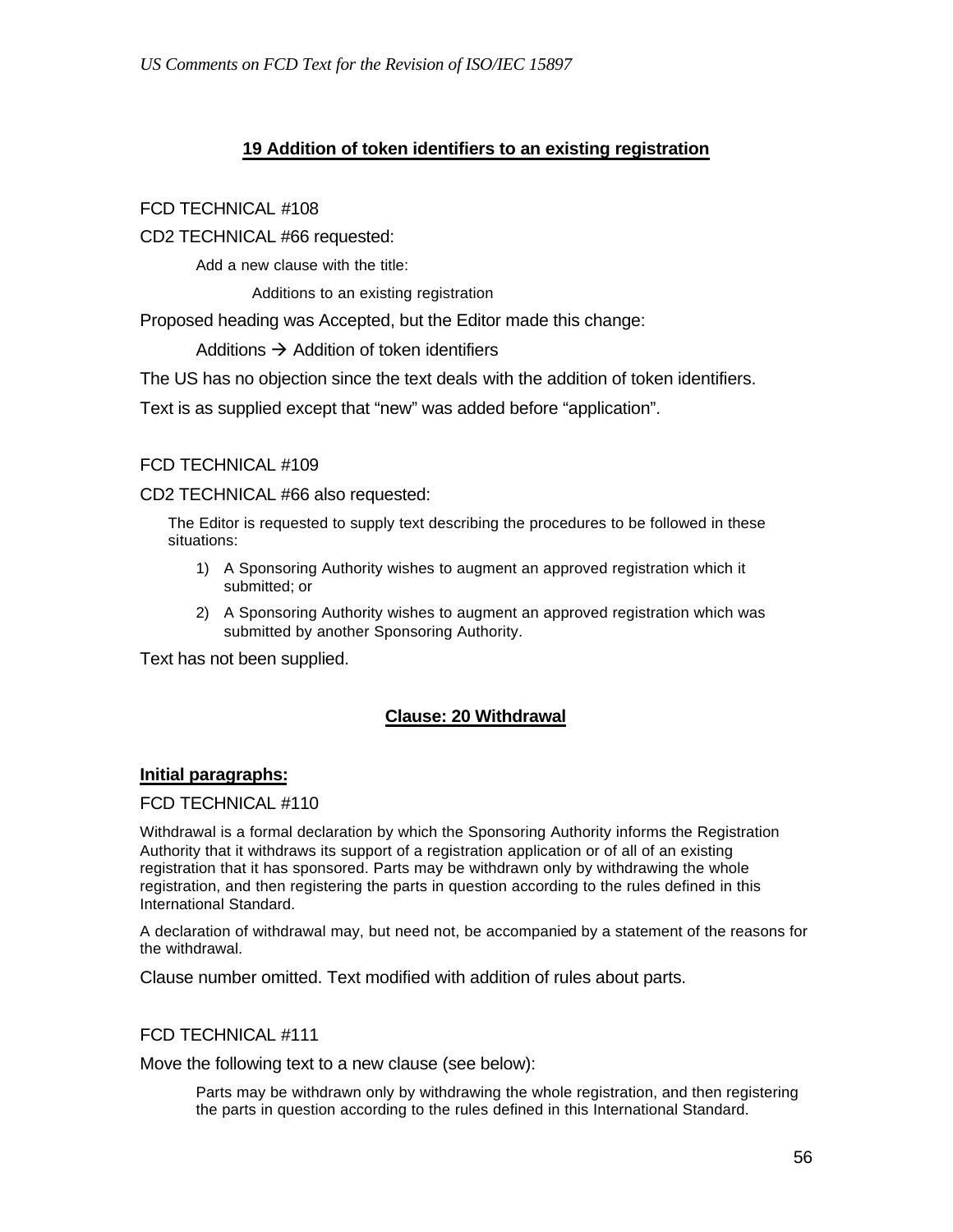and substitute a reference:

Procedures on withdrawal of parts of a registration or application are specified in clause 20.3.

### **Clause 20.1**

FCD TECHNICAL #112

When the Registration Authority is notified, it shall take no further action to process the application.

If the application for registration is being circulated for comment according to clause 15.8, the Registration Authority shall notify the members of the subcommittee that the application has been withdrawn by the Sponsoring Authority.

Number these clauses as 20.1.1 and 20.1.2.

Rationale: ISO/IEC Directives, Part 2, clause 5.2.

### **Clause 20.2**

#### FCD TECHNICAL #113

After withdrawal, the registration shall remain in the register and continue to be identified by the allocated numeric identifier and token identifiers.

After the date of withdrawal, the Registration Authority shall issue a new cover page for the registration and shall note on it that the registration has been withdrawn by the Sponsoring Authority. If the Sponsoring Authority has given a reason for the withdrawal, this may be noted in the registration.

After the date of withdrawal, the Registration Authority shall issue a new cover page for the registration and shall note on it that the registration was withdrawn by the Sponsoring Authority and give the date of withdrawal. When the Sponsoring Authority has given a reason for a withdrawal, the reason may be noted in the registration.

The Registration Authority shall inform the subcommittee responsible for maintaining this standard of the withdrawal of a registration.

First paragraph:

The US notes that "and token identifiers" was added.

#### FCD TECHNICAL #114

Delete the second paragraph of clause 20.2.

Rationale: Duplicates next paragraph, except for "was withdrawn" rather than "has been withdrawn". "was withdrawn" is preferable.

FCD TECHNICAL #115

Number these clauses as 20.2.1, 20.2.2, 20.2.3.

Rationale: ISO/IEC Directives, Part 2, clause 5.2.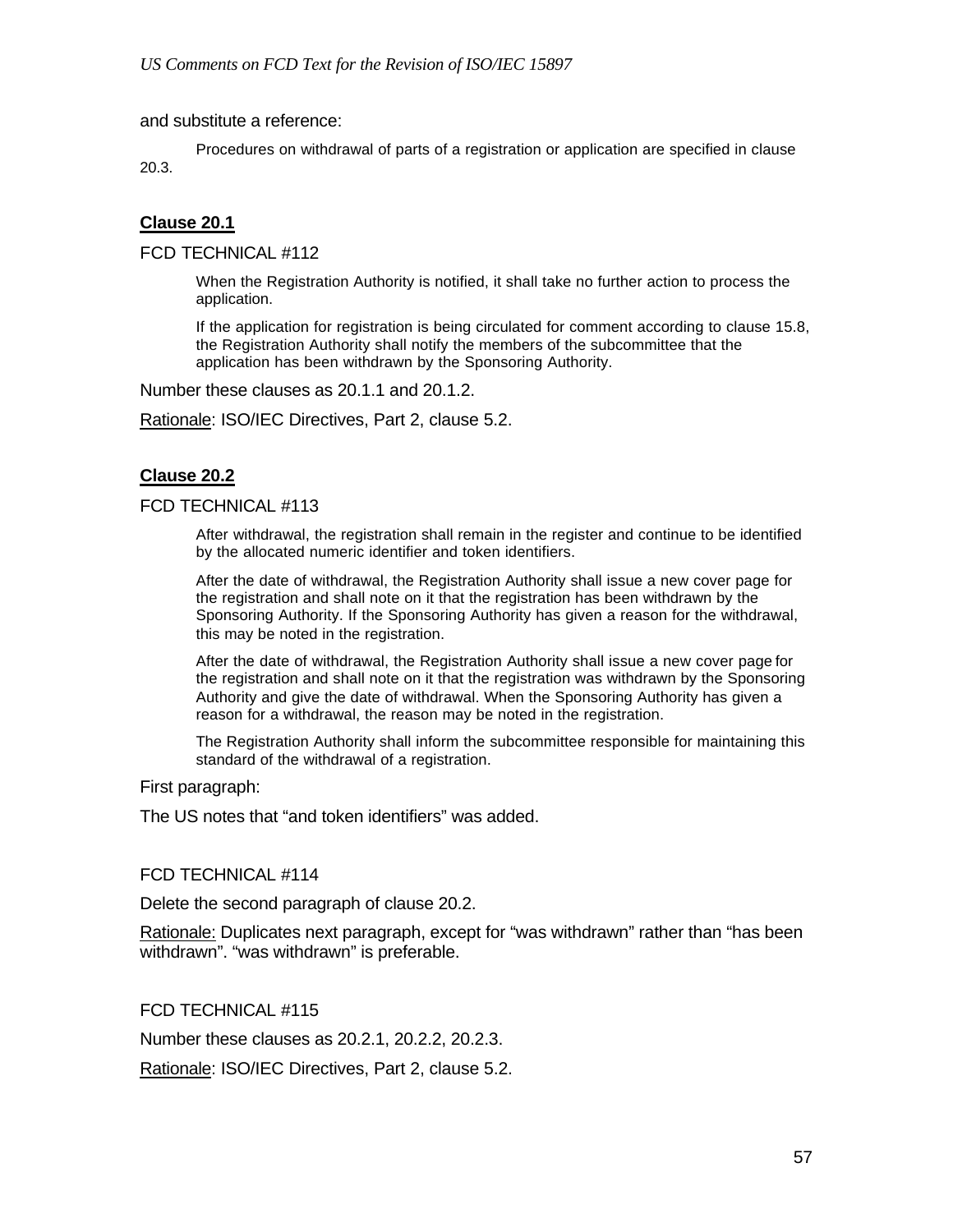## **New clause [ 20.3 proposed] Procedures for parts**

### FCD TECHNICAL #116

Add a new clause with title "Procedures for parts"

Add a new subclause numbered 20.3.1 with title "Parts of an existing registration" and the following text:

Part of an existing registration cannot be withdrawn or modified. To change a part (either to add a part, modify an existing part, or withdraw a part), the whole registration must be withdrawn, and a revision submitted as a new application for registration.

Add a new subclause numbered 20.3.2 with title "Parts of an existing application" and the following text:

Part of an existing application cannot be withdrawn or modified. To change a part (either to add a part, modify a part, or withdraw a part), the whole application must be withdrawn, and resubmitted after revision.

Rationale: Separates rules for existing registration and unapproved application. Clarifies what constitutes a change to a part.

FCD TECHNICAL #117

Add a reference to this clause 20 from clause 4.5 *No modification nor deletion of registrations,* worded as follows:

Withdrawal of part of an existing registration is prohibited by clause 20.3.1.

Rationale: Pointer from definition to procedures for complying with the definition.

### **Annex C External References to Cultural Specifications**

### **C.4 Transfer Syntax**

FCD TECHNICAL #118

CD2 TECHNICAL OBJECTION #70 proposed changing the text as follows:

When transferring the contents of a registry entry over a network, data shall be encoded in the UTF-8 form of ISO/IEC 10646.

Rationale: Given the increasing use of ISO/IEC 10646 as a universal encoding on the network, it should be designated as the encoding to be used when transferring the contents of an entry over the network. ISO/IEC 10646-aware software is much more prevalent than ISO 8824 and ISO/IEC 2022.

#### DoC on CD2 TECHNICAL OBJECTION #70

Not accepted. Other character encodings than UTF-8 needs to be supported.

Change the text as follows: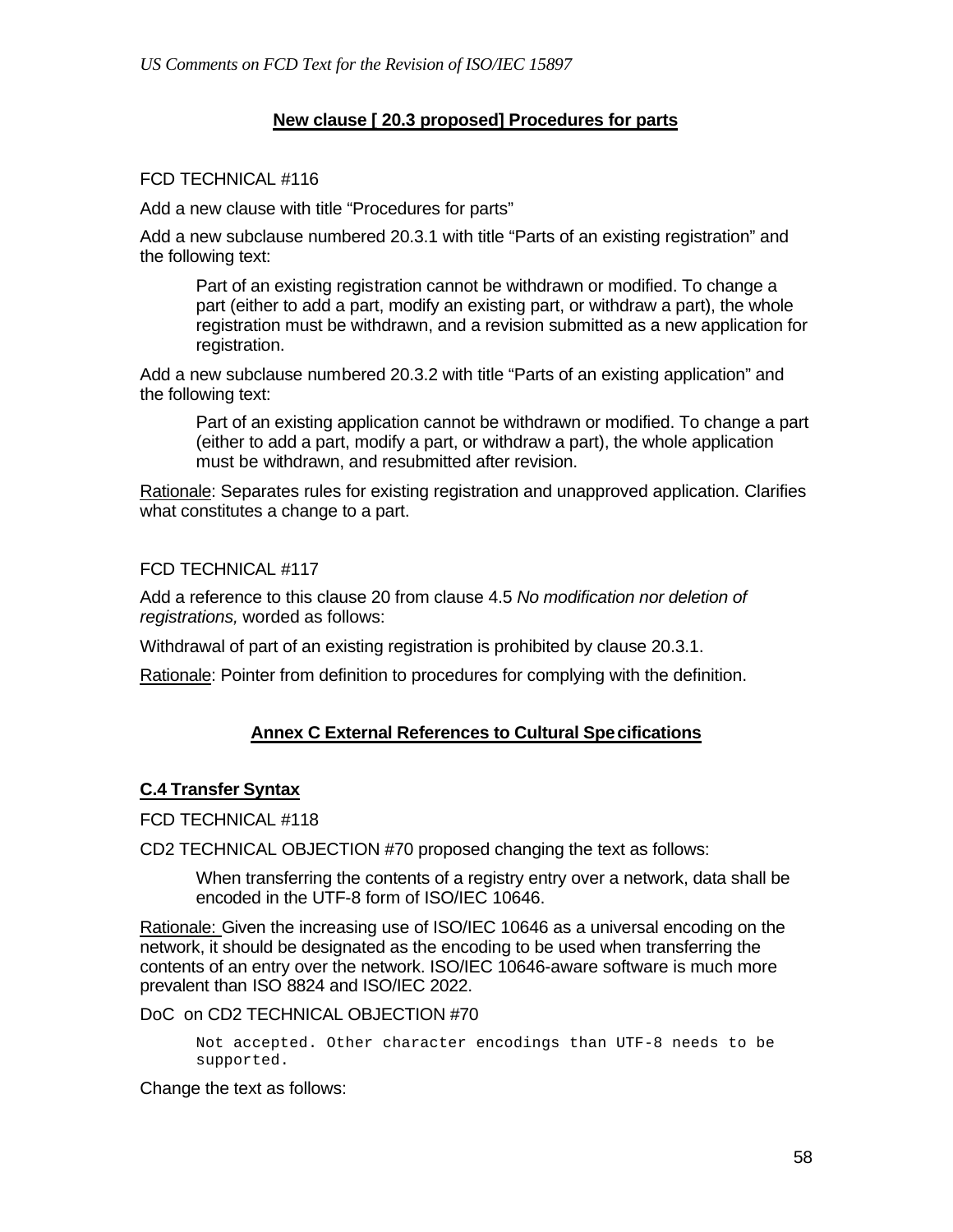When transferring the contents of a registry entry over a network, the UTF-8 form of ISO/IEC 10646 shall be preferred for data encoding. Alternatively, transfer syntaxes as defined in ISO/IEC 2022 may be used.

Rationale: Given the increasing use of ISO/IEC 10646 as a universal encoding on the network, it should be designated as the encoding to be preferred when transferring the contents of an entry over the network.

### **Annex D Example Narrative Cultural Specifications**

#### FCD TECHNICAL #119

The title of the Annex does not match the title specified in the DoC (N1020):

Accepted. The title will be "Sample narrative cutltural specifiaction" and some interoductory text that this just an example and not something that is in the registry.

Furthermore, the final "s" in "Specifications" is smaller than the rest of the word. it is unclear whether the word is intended to be singular or plural.

The US proposes that the FCD title be retained, but modified slightly by the addition of "of a" and changing "Specifications" to "Specification" so that it reads:

Example of a Narrative Cultural Specification

Rationale: Better style.

#### FCD TECHNICAL #120

General comments on CD2 Annex D

2. Defective or outdated information (CD2 TECHNICAL #72)

3. Concerns about status of examples (CD2 TECHNICAL #73)

The DoC on CD2 TECHNICAL #72 stated:

Not accepted. We should respect the information from the national bodies that provided this text. Text may be outdated as the standard ages, so it is natural that some information is out of date.

The US is still concerned about the existence of obsolete information in examples, but recognizes that the Danish NB is responsible for the content of this Annex .

#### FCD TECHNICAL #121

The CD2 DoC on US Comments on CD2, Annex D, *Sample Narrative Cultural Specification for Danish and Irish* (Appendix 3 of WG 20 document N1010) included the following:

All of the comments in this appendix are not accepted. These comments will be relayed to the Danish member body for possible changes.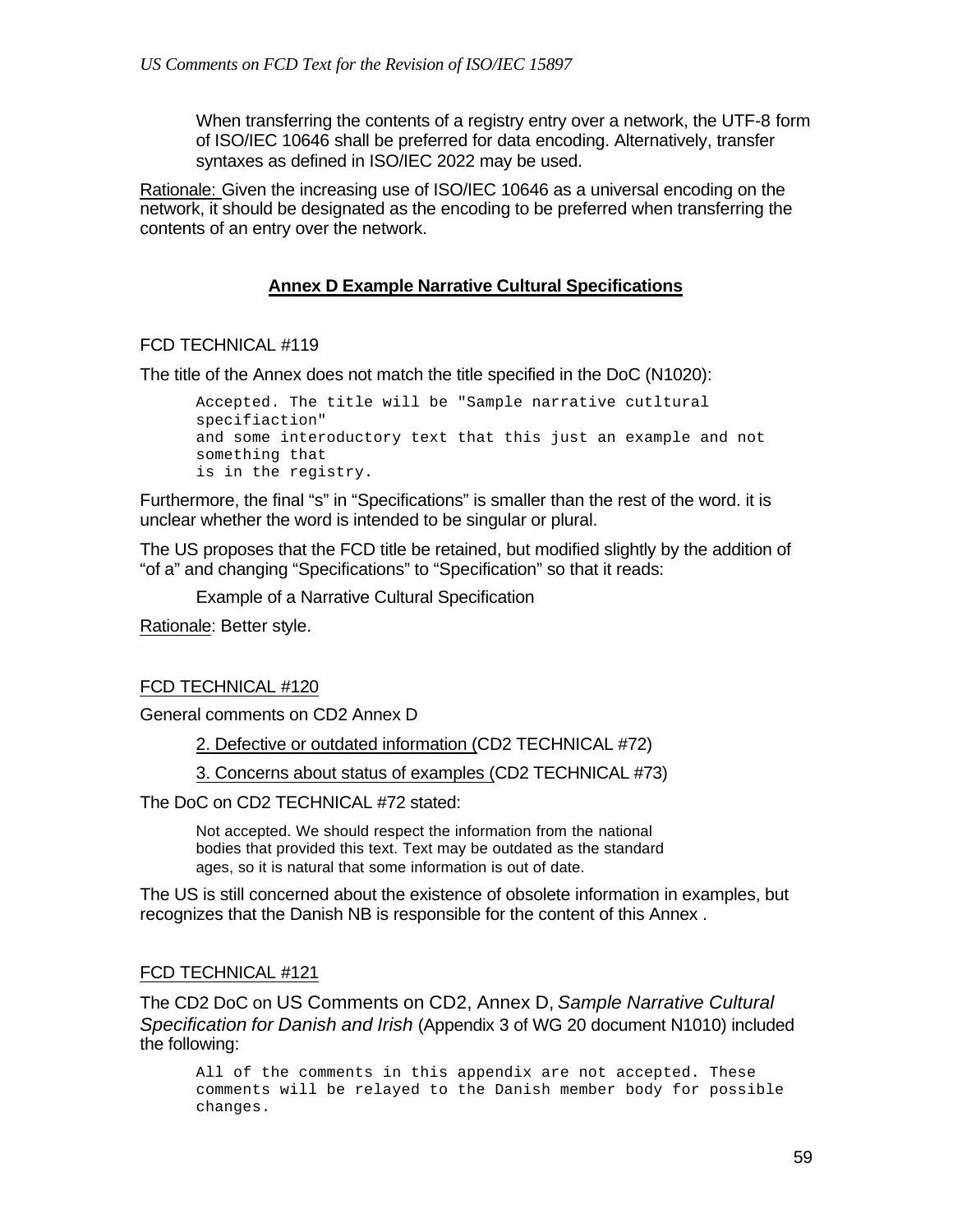Has this been done? If it has been done, has there been a response from Dansk Standard? If it has not been done, why not?

### FCD TECHNICAL #122

The US notes that although the DoC on CD2 TECHNICAL #72 stated:

… We should respect the information from the national bodies that provided this text. …

and the DoC on Appendix 3 of WG 20 document N1010 stated:

All of the comments in this appendix are not accepted. These comments will be relayed to the Danish member body for possible changes.

changes have been made to Clause 11 and Clause 22 of Annex D without any documented input from Dansk Standard.

### FCD TECHNICAL #123

The date of the example in Annex D is 2002-10-08

Source: Dansk Standard, date: 2002-10-08, version: 2.5

but the text of FCD clause 22 mentions "2003":

The timezone is UTC+0100 in the winter, UTC+0200 in the summer. The daylight savings period currently (2003) changes by one hour the last Sunday in March at 02:00, and back again by one hour the last Sunday in October at 03:00. This may change in the future. There is no official names for the timezones.

The CD2 text has "1995".

Why is there a difference between the publication date of the Narrative Cultural Specification used as the example and dated information in it?

### **Clause 15**

FCD TECHNICAL #124

The FCD text of Clause 15 in the example of a Narrative Cultural Specification reads:

A proposed general input method is included in DS/ISO/IEC 9945-1 annex F.

This is a reference to the 1991 edition of ISO/IEC 9945-1, which was adopted as a Danish national standard designated DS/ISO/IEC 9945-1:1991.

Problems with this clause that should be communicated to Dansk Standard:

- 1. The reference to "annex F" should be changed to "Annex E". There is no Annex F in ISO/IEC 9945-1, and so not in DS/ ISO/IEC 9945-1 either.
- 2. The reference is obsolete. DS/ISO/IEC 9945-1:1991 was withdrawn by Dansk Standard on 1997-09-24.

Source: Result of search for Document ID "9945" on Dansk Standard Web site http://www.en.ds.dk/ The same search on http://www.ds.dk/ (in Danish) returns the same result.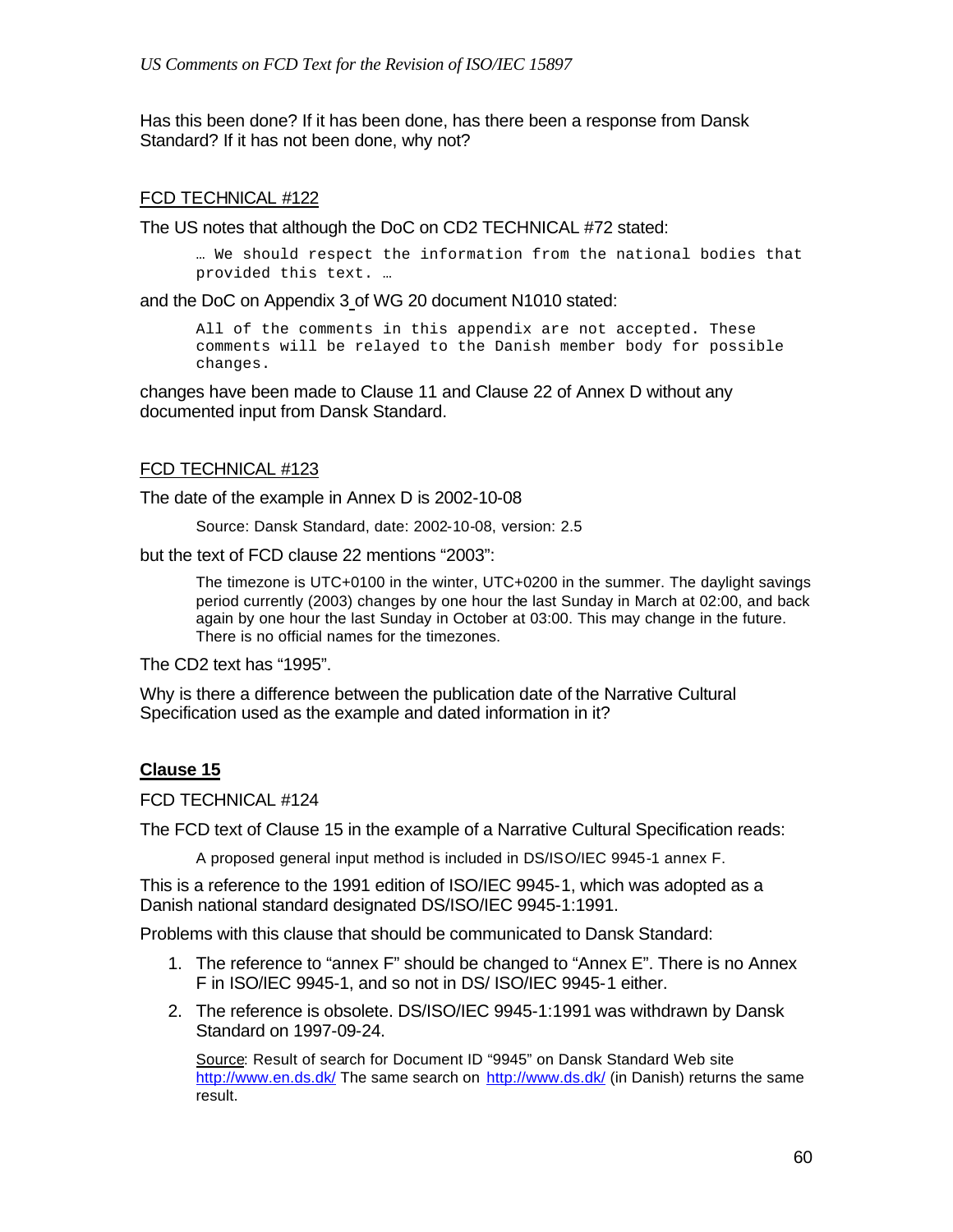Note: Even ISO/IEC 15897:1999 refers to a standard that had already been withdrawn when the first version of this International Standard was published.

### FCD TECHNICAL #125

The US thanks the Irish NB for responding to the US comments on the Irish example.

### **Annexes E and F**

- Annex E, *"reorder-after" construct in POSIX LC\_COLLATE*
- Annex F *Information on "reorder-after" construct in LC\_COLLATE)*

# FCD TECHNICAL #126 **Critical issue: Must be resolved to the satisfaction of the US to reverse vote**

#### CD2 TECHNICAL #75

Remove both Annex E and Annex F.

The US objected to these Annexes in CD1 Objections #39 and #41.

# 39: The reorder-after and reorder-end keywords are described in ISO/IEC 14651, and should not be repeated here. This annex should be removed, or rewritten simply to point to ISO/IEC 14651.

# 41: As with Annex E, the reorder-after keyword is described in ISO/IEC 14651, so information about it is not necessary in this document. This annex should be removed.

The Editor rejected both comments, stating as his reason:

These specs are also applicable to POSIX locales while 14651 specs are not.

The U.S. continues to object strongly to including these Annexes. The syntax described already exists in ISO/IEC 14651, and should not be repeated here.

If this syntax is designed to be applicable to POSIX locales, then the syntax should be in POSIX itself. It is incorrect for this standard to add normative capabilities to POSIX without the knowledge or consent of those working on ISO/IEC 9945.

There also are numerous errors in Annex E, but we are not listing them here, since we believe the entire annex must be removed. Some of the problems with the content of Annex E were described in CD1 Objection #40 (see the next comment).

#### DoC on CD2 TECHNICAL #75

```
Not accepted. These specifications relate also to POSIX locales 
and not just to
14651.
```
#### Remove both Annex E and Annex F.

#### Rationale:

1. The Editor has failed to address the following US concern:

If this syntax is designed to be applicable to POSIX locales, then the syntax should be in POSIX itself. It is incorrect for this standard to add normative capabilities to POSIX without the knowledge or consent of those working on ISO/IEC 9945.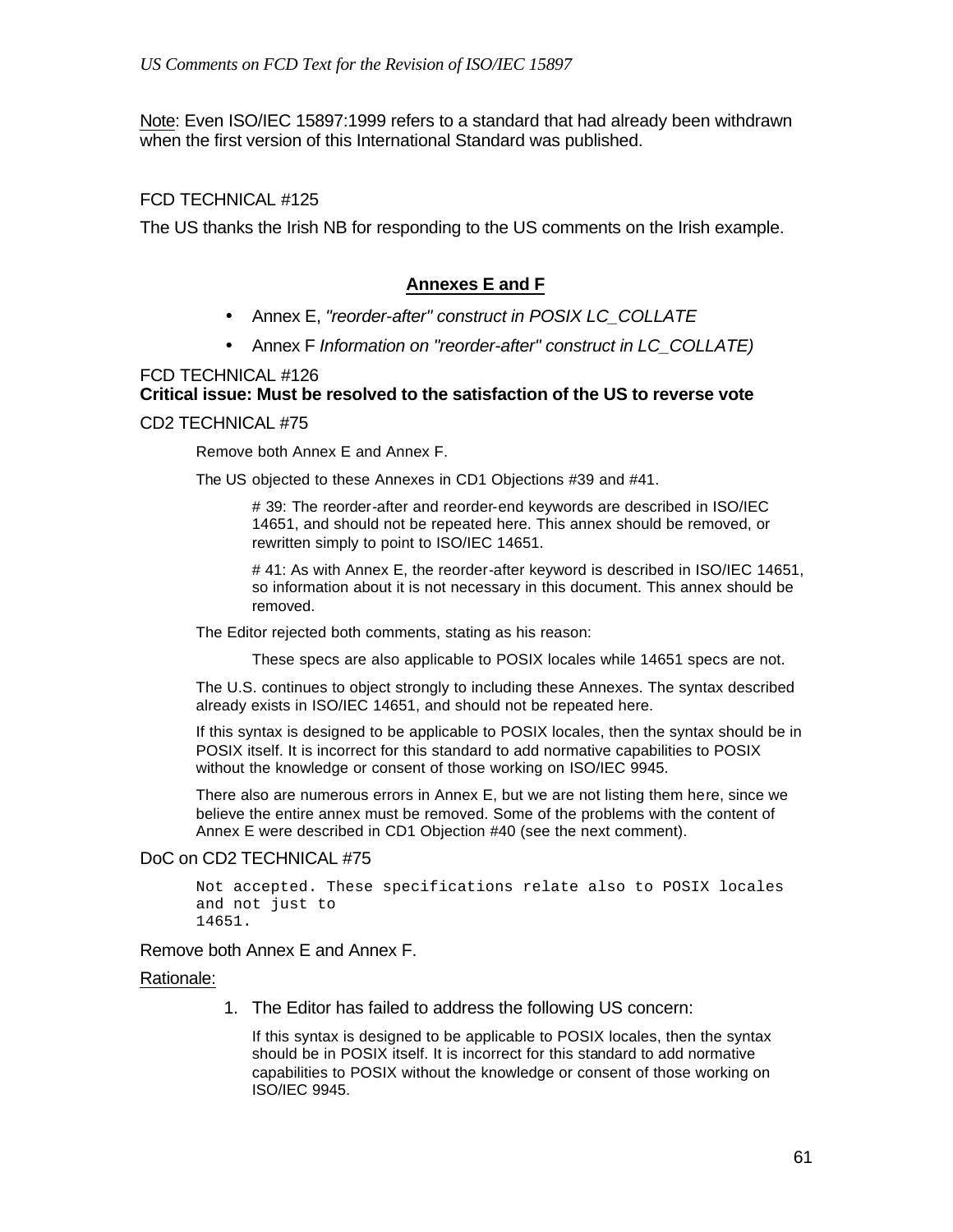- 2. This FCD is for a procedural standard, so it cannot define normative syntactic additions that apply to the technical content of ISO/IEC 9945.
- 3. ISO/IEC 9945 is the responsibility of SC 22/WG 15. Such additions must be made through a revision of ISO/IEC 9945.

### **Clause E.3 Example of "reorder-after"**

### FCD TECHNICAL #127

#### DoC on CD2 TECHNICAL #76

Not accepted. <AA> and <aa> stands for Å and å respectiviely.There is no defiency. This will be clarified.

The US appreciates that, despite this DoC, some of its comments have been incorporated into Annex E of the FCD.

## **item 5**

FCD text begins:

5. A complete example for Danish using characters from ISO/IEC 10646 is included in Annex G.1. For the sequence:

and continues after the sequence:

the example reordering in E.3.1 gives:

**Delete** 

E.3.1

and substitute:

Annex G.1.

Rationale: Clause E.3.1 does not exist. The US presumes that the intended reference is to Annex G.1.

### **Annex H Differences from ISO/IEC 15897:1999 and CEN ENV 12005:1996**

### **H.2 Changes from CEN ENV 12005:1996**

FCD OBSERVATION #128

The second paragraph of clause H.2 states that references are to the 1999 edition of ISO/IEC 15897. Clause H.2 describes a stable situation. Changes to clause designations are not needed.

## **Bibliography**

FCD TECHNICAL #129

4<sup>th</sup> citation (incorrectly numbered "3"):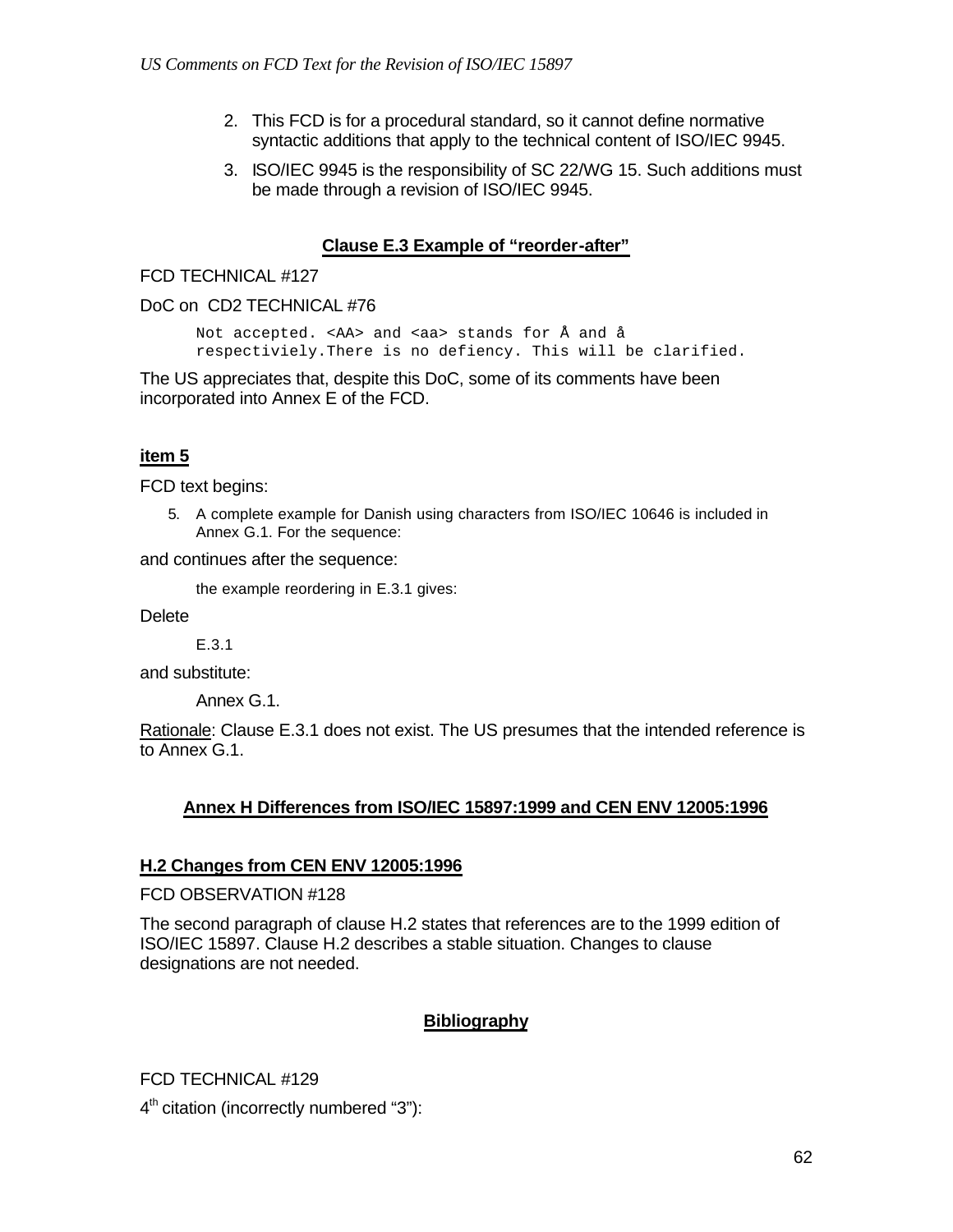CEN ENV 13710:2000, European Ordering Rules

Incomplete title. Full title is:

European Ordering Rules - Ordering of characters from the Latin, Greek and Cyrillic scripts

Rationale: Information from CEN document catalogue http://www.cenorm.be/catweb/35.040.htm

FCD TECHNICAL #130

Should this more recent CEN standard

CR 14400:2001 European ordering rules - Ordering for Latin, Greek, Cyrillic, Georgian and Armenian scripts

be substituted for CEN ENV 13710:2000?

Note: CEN ENV 13710:2000 is given as an example in clause 11.1 Contents of Narrative Cultural Specification, [NCS] Clause 1: Alphanumeric deterministic ordering.

### **End of Specific Technical Comments**

### **SPECIFIC EDITORIAL COMMENTS**

### **Introduction**

#### **first paragraph, last sentence**

FCD text:

This edition adds of the International Standard adds support for registering specifications meant for machine processing such as ISO/IEC TR 14652 specifications, SGML and XML, it enlarges the group of organizations that may be Sponsoring Authorities, and an effort has been done to align it with the registration procedures of ISO/IEC 2375.

#### Corresponding CD2 text:

This edition of the International Standard adds support for ISO/IEC TR 14652, SGML and other techniques meant for machine processing, and enlarges the group of organizations that may be Sponsoring Authorities.

#### FCD EDITORIAL #131

**Delete** 

"This edition adds of the International Standard adds support for registering…"

and substitute:

"This edition of the International Standard adds support for registering…"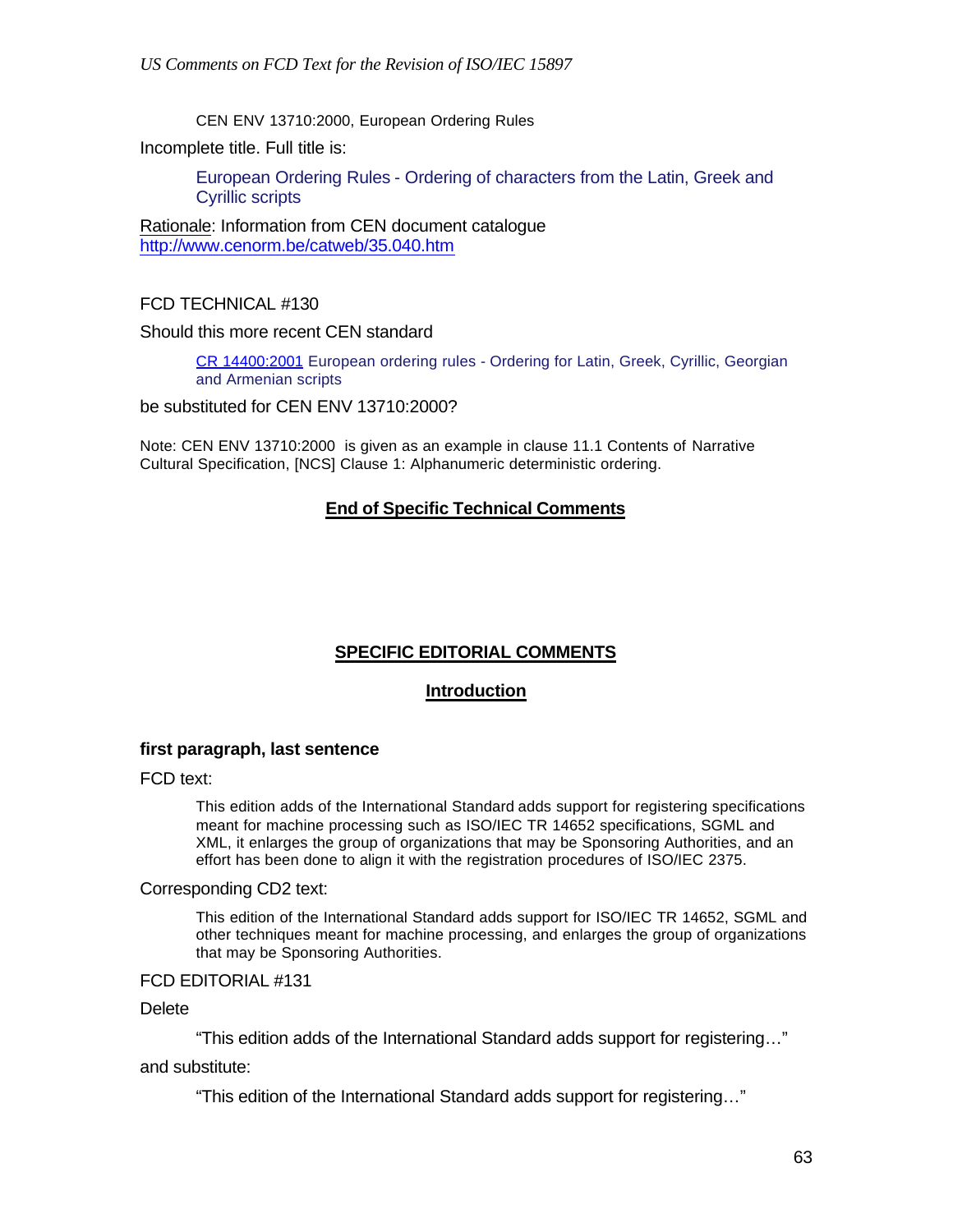Rationale: Grammar

FCD EDITORIAL #132 Change "done" to "made". Rationale: Style.

## FCD EDITORIAL #133

The sentence is now excessively long, and ought to be split in two. The preceding corrections have been applied to the following proposed text.

This edition of the International Standard adds support for registering specifications meant for machine processing, such as ISO/IEC TR 14652 specifications, SGML and XML, and also enlarges the group of organizations that may be Sponsoring Authorities. An effort has been made to align the registration procedures of this standard with those of ISO/IEC 2375.

## **2 Normative references**

## FCD EDITORIAL #134

Insert blank line between entries for ISO 4217 and ISO 8601/

## **3 Terms and definitions**

### FCD EDITORIAL #135 **Critical issue: Must be resolved to the satisfaction of the US to reverse vote**

CD2 EDITORIAL #82

### **Arrangement**

In N 945R, the terms were arranged in alphabetical order. Alphabetical order was not used for the Terms and definitions in CD2. The Editor explained (in e-mail) that this was not done because translations must be identical. When alphabetical order is used, there could be problems with a translation. If the order of the source was retained, some terms might be out of alphabetical order in the translation. On the other hand, if the translated terms were ordered according to the alphabetical order of the language of translation, the order of terms might be different in the source and the translation.

It is difficult to see any order in the current text, except that locale is superior to all other terms.

The specific requirement in the *ISO/IEC Directives, Part 2* is:

4.5 Equivalence of official language versions

The texts in the different official language versions shall be technically equivalent and structurally identical. The use of bilingualism from the initial stage of drafting is of great assistance in the preparation of clear and unambiguous texts.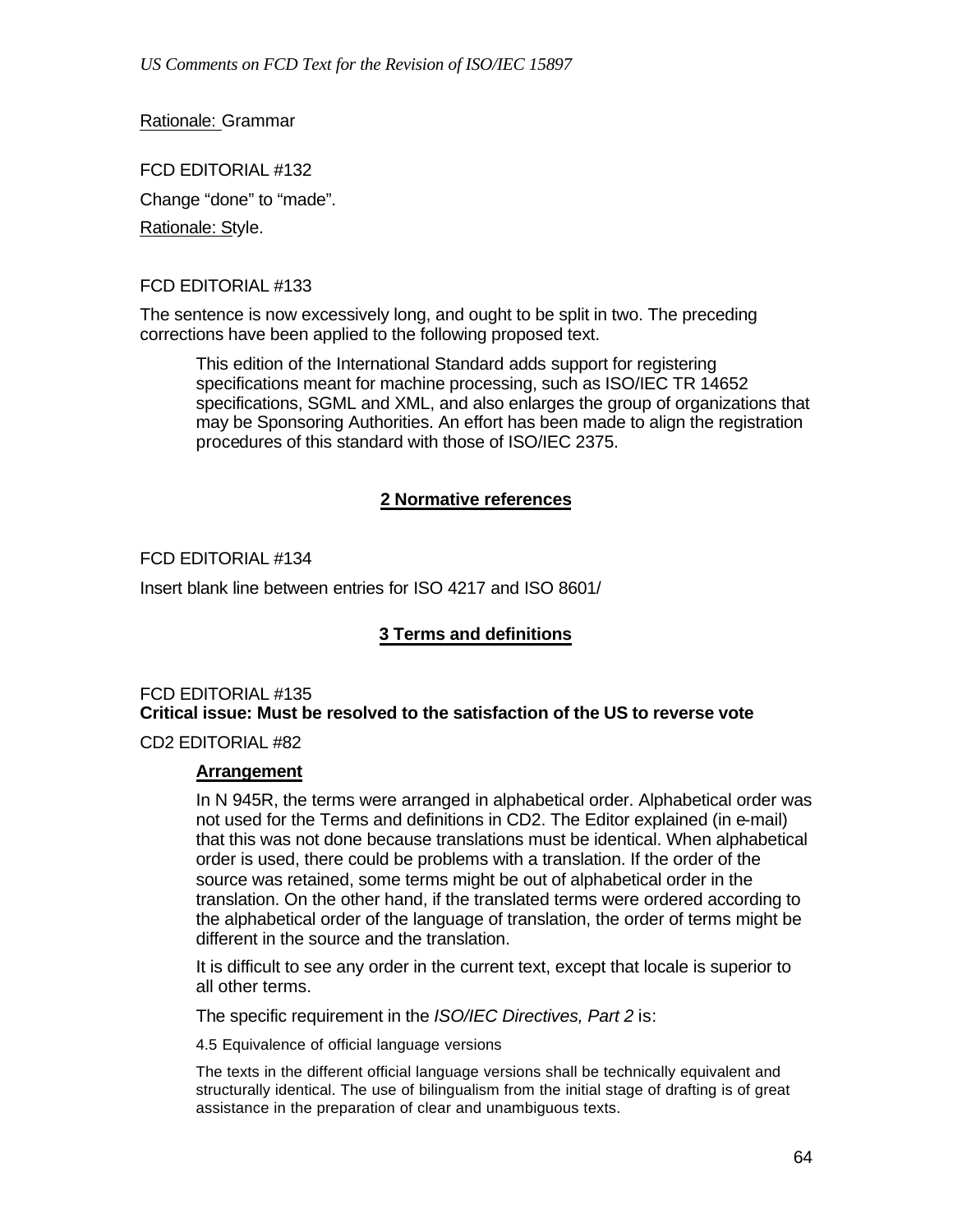There is no stated requirement for the order of the *Terms and definitions* clause in a document. The order of an independent terminology standard "should be preferably classified." (clause 6.2.1). However, this clause continues:

Lists of equivalent terms in different languages may be presented either in systematic order as indicated above (in which case alphabetical indexes shall be given for each of the languages), or in alphabetical order of the terms in the first of the languages used (in which case alphabetical indexes shall be given for each of the other languages).

Note that in Annex E: *Registration Definitions and Guidelines for Procedure Standards* in *Procedures for the technical work of ISO/IEC JTC 1*, the elements in clause E.1 *Definitions* are ordered alphabetically.

This revised standard is being developed in English. In a translation, the number assigned to each term must be retained to meet the "structurally identical" requirement of clause 4.5 of the *ISO/IEC Directives*. Variations from the alphabetic order of the language of translation should be explained in a Note, for example:

NOTE: The order of the terms corresponds to their order in the original English language version of this standard.

Draft note for the French translation:

NOTE: L'ordre des termes correspond à leur ordre dans la version originale d'anglais de cette norme.

Draft note for the Russian translation:

??????????: ??????? ???????? ????????????? ?? ??????? ? ???????????? ?????? ????? ????????? ?? ?????????? ?????.

#### DoC on CD2 EDITORIAL #82

Not accepted. ISO 2382 does it this way.

ISO/IEC 2382 is an independent terminology standard (published in multiple parts) that defines the vocabulary of the field designated variously as *information technology* (parts published since 1990), *information processing systems* (parts published 1986-89), and *data processing* (parts published up to 1985). For such a standard, the *ISO/IEC Directives, Part 2* says that a classified arrangement is preferable (clause C.2.1, first paragraph).

Using ISO/IEC 2382 as a model for this standard's short clause on terms and definitions is totally inappropriate, and potentially confusing to users. Note that in Annex E: *Registration Definitions and Guidelines for Procedure Standards* in *Procedures for the technical work of ISO/IEC JTC 1*, the elements in clause E.1 *Definitions* are ordered alphabetically.

#### FCD EDITORIAL #136

Rationale: *ISO/IEC Directives: Part 2,* clause C.3.3 states that a definition must begin with a lower case letter "except for any capital letters required by the normal written form in running text".

Note: Clauses 3.10 and 3.11 are correct.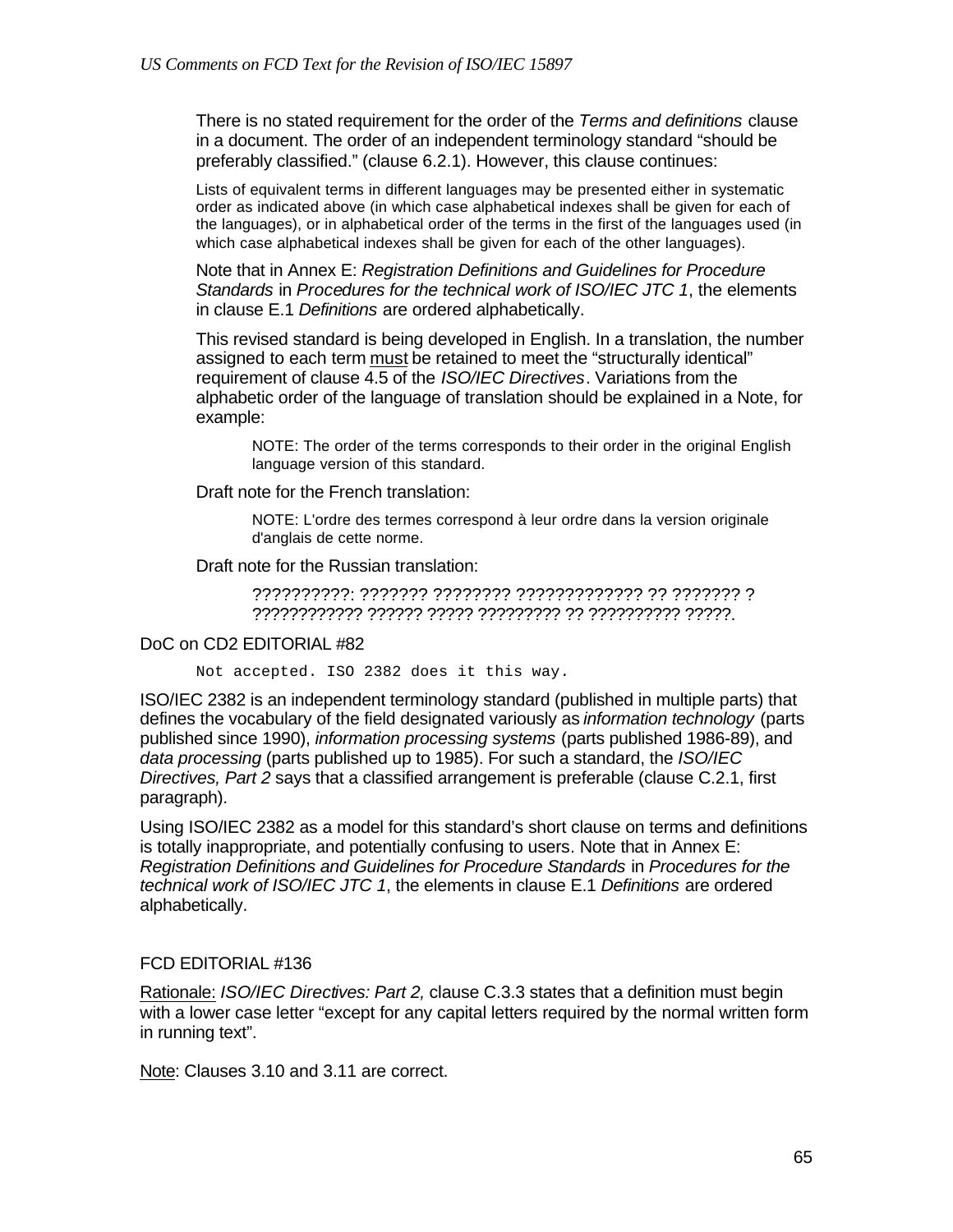## FCD EDITORIAL #137

In all clauses (3.1 to 3.11), delete the trailing full-stop (period).

Rationale: *ISO/IEC Directives: Part 2,* clause C.3.3 states that a definition "shall not be followed by a full-stop".

### **3.7 cultural specification**

FCD EDITORIAL #138

"…such as …XML."

Phrase is partly duplicative with respect to TR 14652.

## **7.1 Identity [of the Sponsoring Authority]**

### FCD EDITORIAL #139

If CEN TC 304 is retained as one of the organizations which may function as a Sponsoring Authority:

- 1. Change designation of second-last item from "b" to "c".
- 2. Change designation of last item from "c" to "d".

### FCD EDITORIAL #140

At the end of the last item, change trailing semi-colon to full-stop (period).

### **7.2 Responsibilities [of the Sponsoring Authority]**

#### FCD EDITORIAL #141

The text which was accepted was further modified by the Editor to reflect the content of a new clause, 8 *Source of Information*, added in response to US comment #27. Item (a) in the FCD now is:

a) to receive applications concerning Cultural Specifications from a Source of Information, such as organizations, firms or experts, operating in the area over which the Sponsoring Authority has jurisdiction.

Delete the comma following "Information" and this text (including the trailing comma):

such as organizations, firms or experts,

and substitute

(see clause 8)

Rationale: This clause now refers to the Source of Information. The Source of Information is defined in clause 8. It is inappropriate to define it here as well.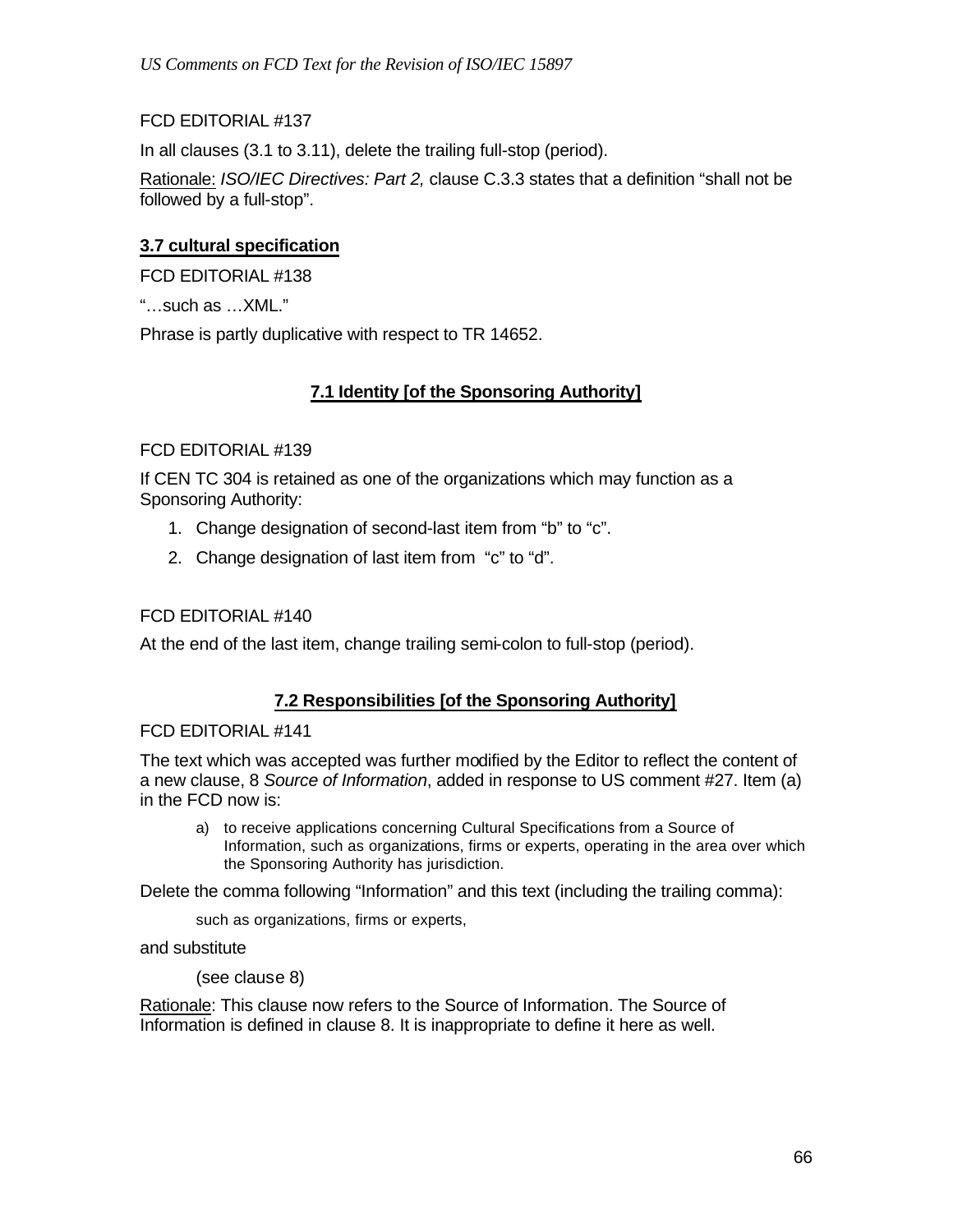## **8.1 Identity [of Source of Information]**

Text: of new clause in FCD:

The Source of Information is an organization or person that has authored the Cultural Specification.

### FCD EDITORIAL #142

#### Change

an organization or person that has authored

to

the organization or individual responsible for

#### Rationale:

- 1. Consistency with the comparable clause, 7 *Owner of Origin*, in ISO/IEC 2375:2003.
- 2. Clarifies that the Source of Information is responsible for the content of the Cultural Specification.

Note: The US considers that "organization or individual" adequately covers the phrase "organizations, firms or experts" proposed for deletion from clause 7.2, item (a).

### **8.2 Responsibilities**

FCD EDITORIAL #143

Line 1: Change "Source of information" to Source of Information".

Rationale: Consistency.

### **Clause 10.2 Relations between registration types**

### FCD EDITORIAL #144

Insert the following text as a second paragraph.

The POSIX Locale shall define all standard categories. Individual categories may be copied from another Locale. See Annex G for examples.

Rationale: Brings together all requirements for a POSIX Locale in one place in the standard.

FCD EDITORIAL #145 Change "hall" to "shall". Rationale: Correction of typo.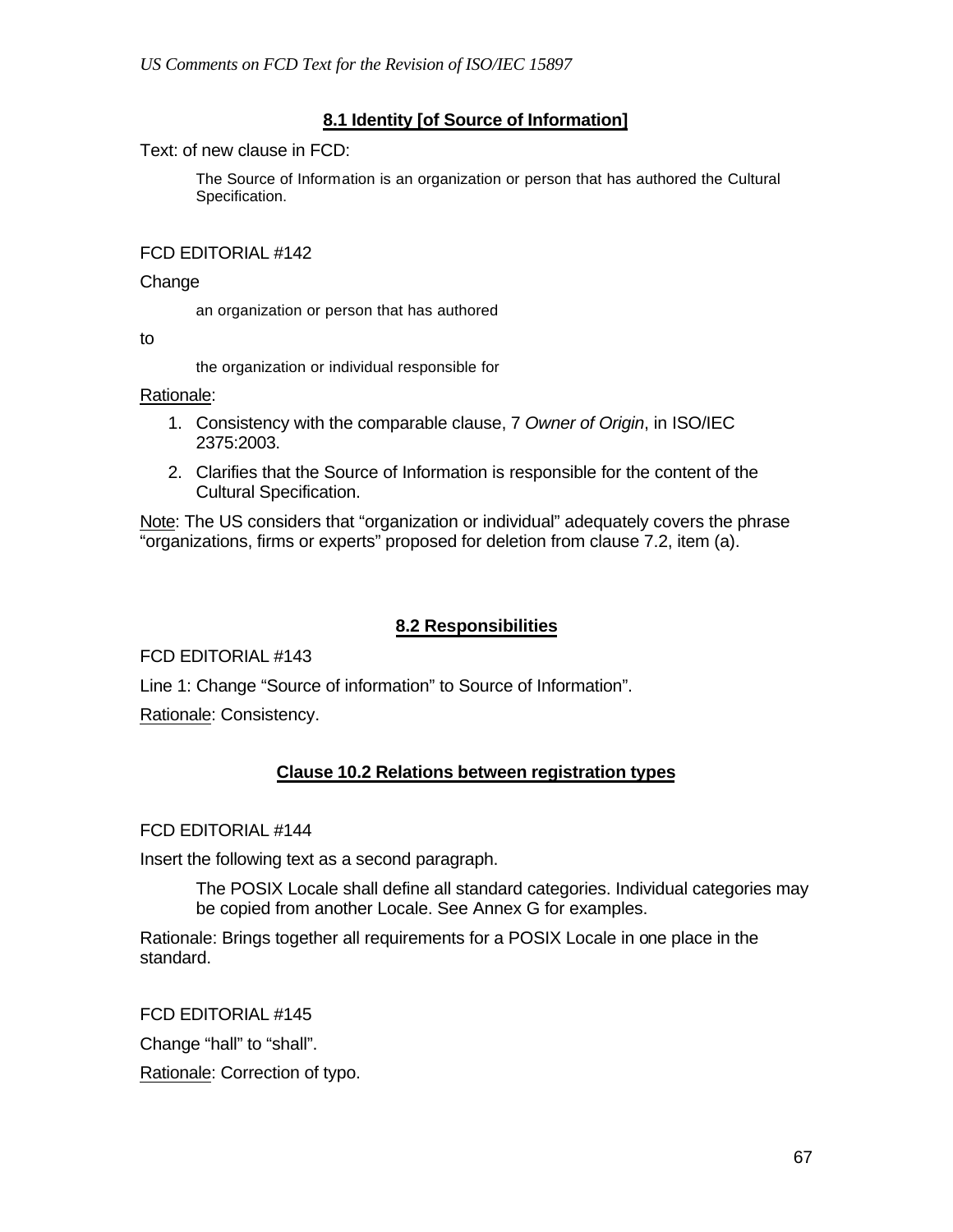## **Clause 10.2.4**

### FCD EDITORIAL #146 **Critical issue: Must be resolved to the satisfaction of the US to reverse vote**

Current text:

The ISO/IEC 15897 Repertoiremap is used as a tool to enable a POSIX Locale or a Narrative Cultural Specification to be independent of coded character sets, and to remove the requirement for POSIX Charmaps when registering a POSIX locale. It need not refer to other Cultural Specifications.

Change the initial "The" to "A"

Rationale: To reflect the rewording of clause 10.2.3.

### **Clause 10.2.5**

FCD EDITORIAL #147

Delete the first sentence:

In the case of a TR 14652 FDCC-set, or other machine-parsable cultural specification, it shall specify in formal syntax some aspects of a Narrative Cultural Specification, and may refer to a corresponding Narrative Cultural Specification.

#### and substitute:

A TR 14652 FDCC-set or other machine-parsable cultural specification shall specify in formal syntax some aspects of a Narrative Cultural Specification, and may refer to a corresponding Narrative Cultural Specification.

Rationale: Stylistic improvements to clarify instruction.

#### FCD EDITORIAL #148

Insert the following text as a second paragraph.

The FDCC-set shall define all standard categories. Individual categories may be copied from another FDCC-set. See Annex G for examples.

Rationale: Brings together all requirements for an FDCC-set in one place in the standard.

#### **Clause 10.2.6**

FCD EDITORIAL #149

In the first sentences, change "In case" to "In the case".

Rationale: Proper English usage, and consistency with rewording requested in FCD TECHNICAL #46 .

### **Clause 11.1 Contents of Narrative Cultural Specification**

FCD EDITORIAL #150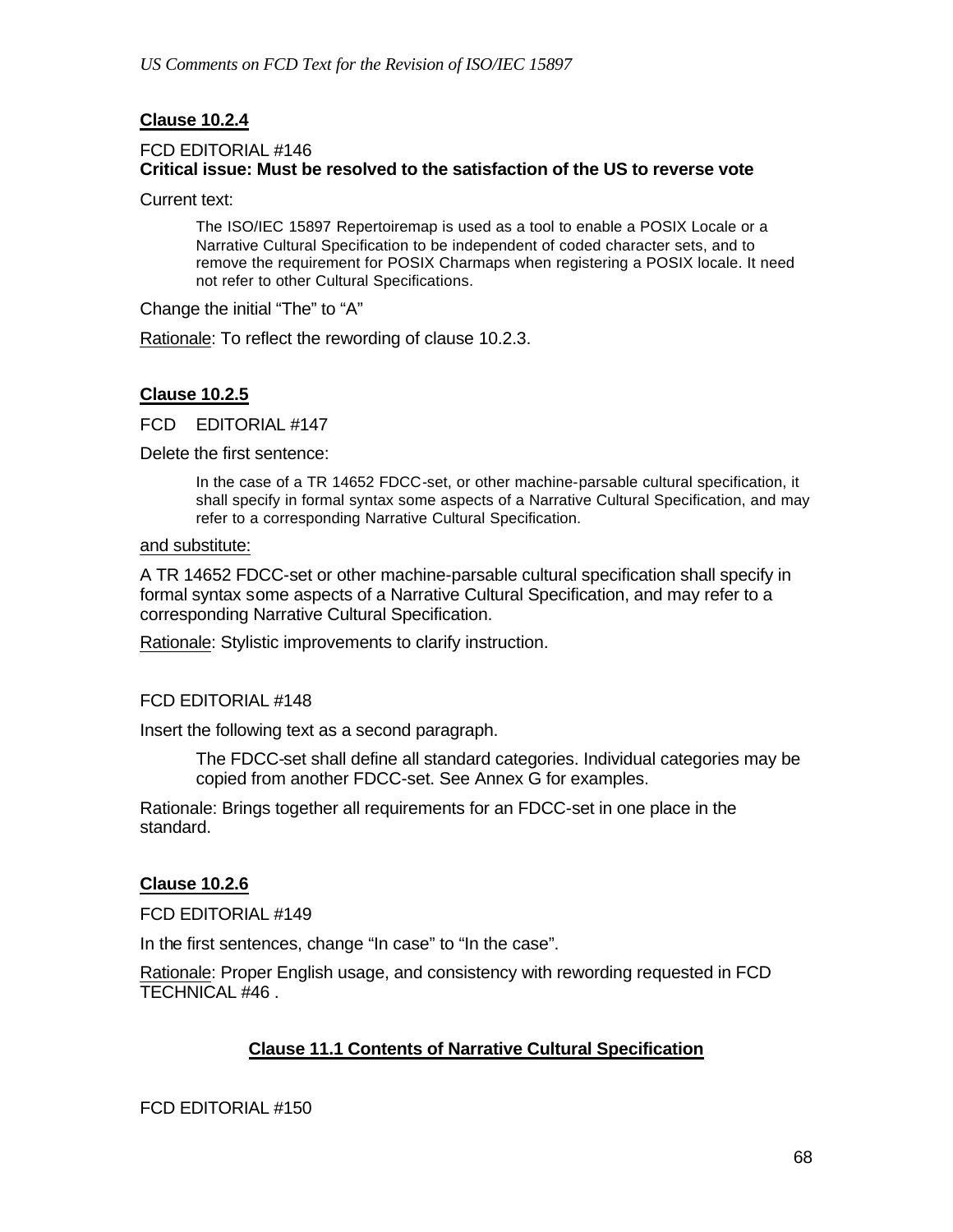Insert "a" between "of" and "Narrative".

## **Clause 3: Numeric formatting**

FCD EDITORIAL #151

Delete "gouping" [*sic*]

Rationale:

- 1. Does not appear in the US text which was accepted in the DoC.
- 2. "Grouping" is redundant and confusing. The word "separator" implies grouping.

### **Clause 20: Numbering, ordinals, and measuring systems**

FCD EDITORIAL #152

CD2 EDITORIAL #127

In the technical comment on Clause 3: Numeric formatting, it was pointed out that information on how numbers are "keyed in" could not be included since Clause 3 is defined as a POSIX category, and "POSIX contains no information about how numbers are "keyed in".

In case information about keying in is needed, the US provides the following replacement text:

This clause includes the description of the measurement system or systems used. (Usually, the measurement system is the ISO SI system.). A description of how numbers are keyed in may be included here. Use of decimal points and thousands separator shall be described in clause 3.

This replacement text also fixes these defects:

- (a) corrects the erroneous plural "decimal points";
- (b) changes "should" to "shall" in the last sentence. Clause 3 is a required data element of a registration (as specified in clause 9.3.2).

DoC on CD2 N1020

Noted. No such text is needed.

While the US considers that its proposed text to be better stylistically than the current text in the FCD, the defects noted in CD2 EDITORIAL #127 have been corrected.

### **Clause 13 Rules for Cultural Specifications**

FCD EDITORIAL #153

Change title of the clause to:

Format of registration documents

Rationale: This clause describes the formats of the various documents that make up a registration for a cultural specification.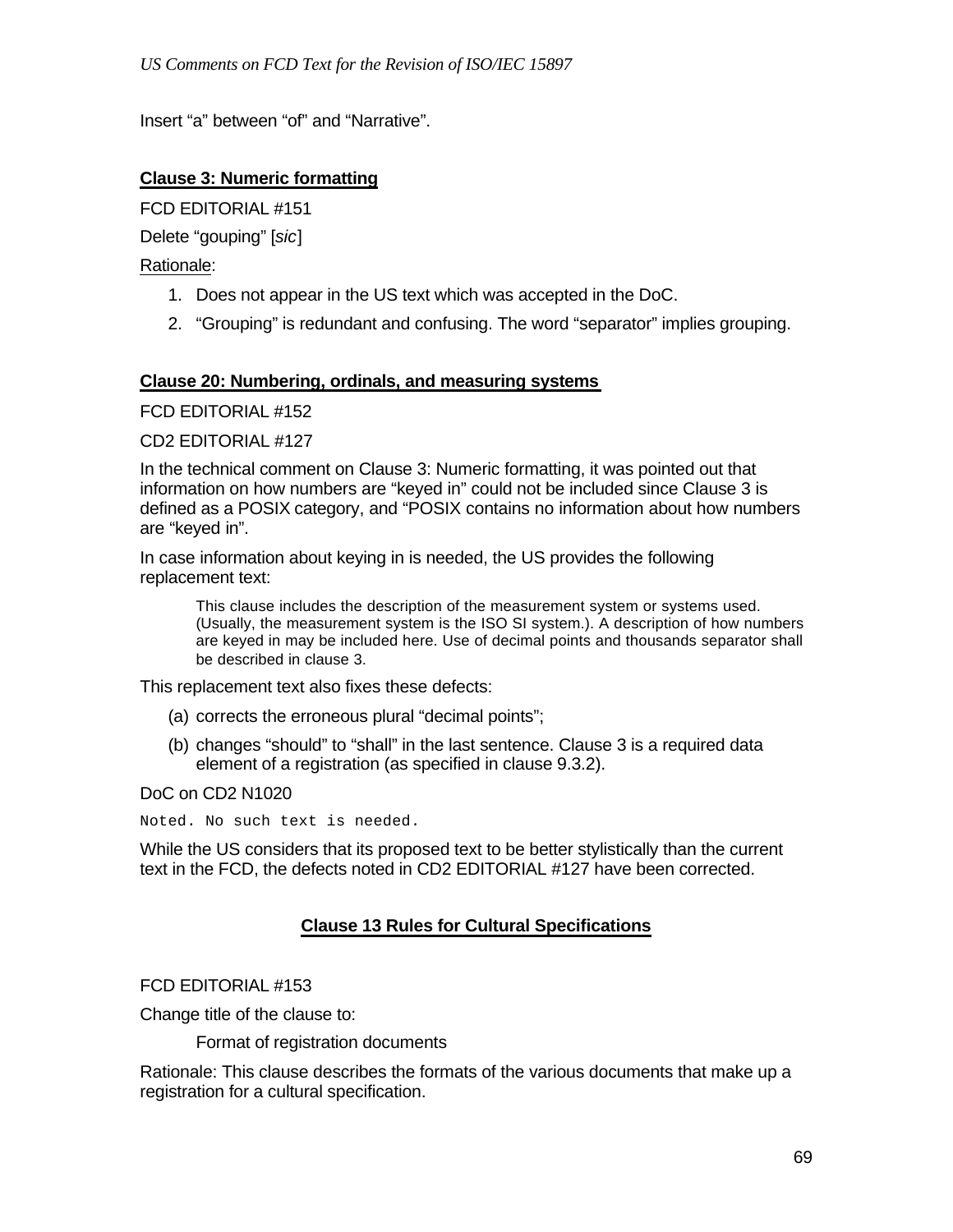# **13.1**

### FCD EDITORIAL #154

US comment CD2 TECHNICAL #33 on clause 9.3.1 was accepted. Corresponding text in FCD reads:

An application for registration of a Cultural Specification shall be submitted as a Text File. A Narrative Cultural Specification may alternatively be submitted on paper, preferably A4, or one of the approved document formats of ISO/IEC JTC 1, as noted in the JTC 1 directives, Annex H.4.

Change "directives" to "Directives".

Rationale: JTC 1 practice (see, for example: clause 7.4.2.3.10 of the *JTC 1 Directives*).

## **Clause 14 Specification of the token identifier**

### **Clause 14, first paragraph**

FCD EDITORIAL #155

The last sentence reads:

The maximum lenght of a token identifier is 200 characters.

"length" is misspelled.

## **15 Initial registration procedures**

### **Clause 15.3**

#### FCD EDITORIAL #156

If the application fails to meet this requirement, the application shall be rejected.

Change "this requirement" to "either of these requirements"

When requested by the RA, the RA-JAC may provide an opinion on whether an application satisfies this requirement.

Change "this requirement" to "these requirements"

Rationale: Required grammatical change if additional item is added.

### FCD EDITORIAL #157

1) Change "RA" to "Registration Authority" (two occurrences).

Rationale: For consistency with "Sponsoring Authority/Authorities" in this paragraph.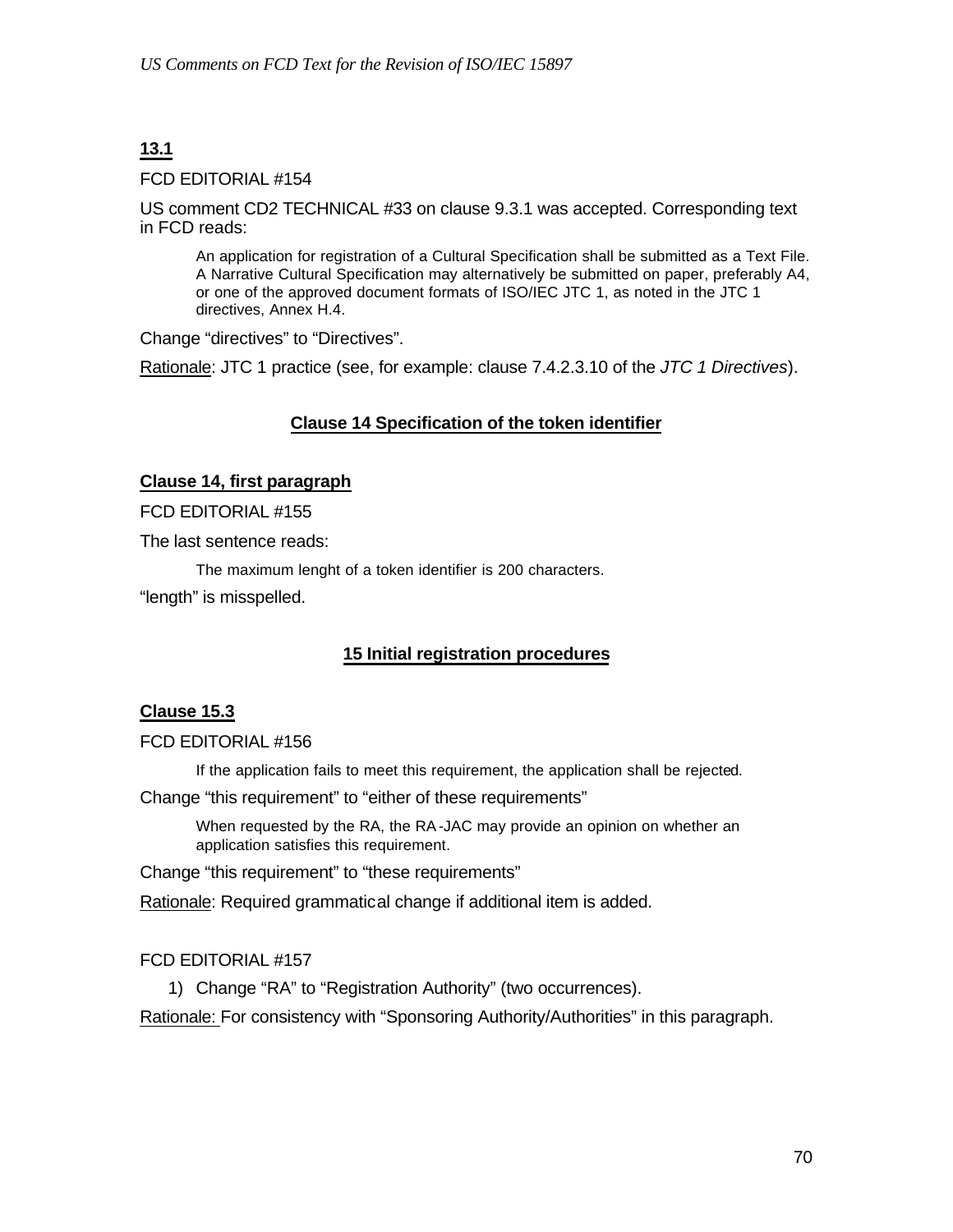**Clause 15.4** FCD EDITORIAL #158 Bullets missing from items in clause 15.4.

## **Clause 15.5**

FCD EDITORIAL #159 Bullets missing from items in clause 15.5.

### **Clause 15.6**

FCD EDITORIAL #160

three-month information and comment period

Delete "three-month" and insert "of 90 days" after "period".

Rationale: Consistency with other periods expressed as number of days.

## **16 Processing of an approved application**

### **Clause 16.1**

FCD EDITORIAL #161 Bullets missing from items in clause 16.1.

### **Clause 16.6**

#### FCD EDITORIAL #162

The Registration Authority shall announce publication of the registration to subcommittee responsible for maintaining this standard. Insert "the" between "to" and "subcommittee".

Note: This omission was in the text supplied by the US,

## **17 Appeal procedures**

### FCD EDITORIAL #163

CD2 EDITORIAL #106

Delete the first line of text:

Appeal against the decision of the Registration Authority can be made as follows:

Rationale: Redundant. The title of the clause says the same thing more succinctly.

### DoC on CD2 EDITORIAL #106:

Not accepted. The text is introductory, and does not harm.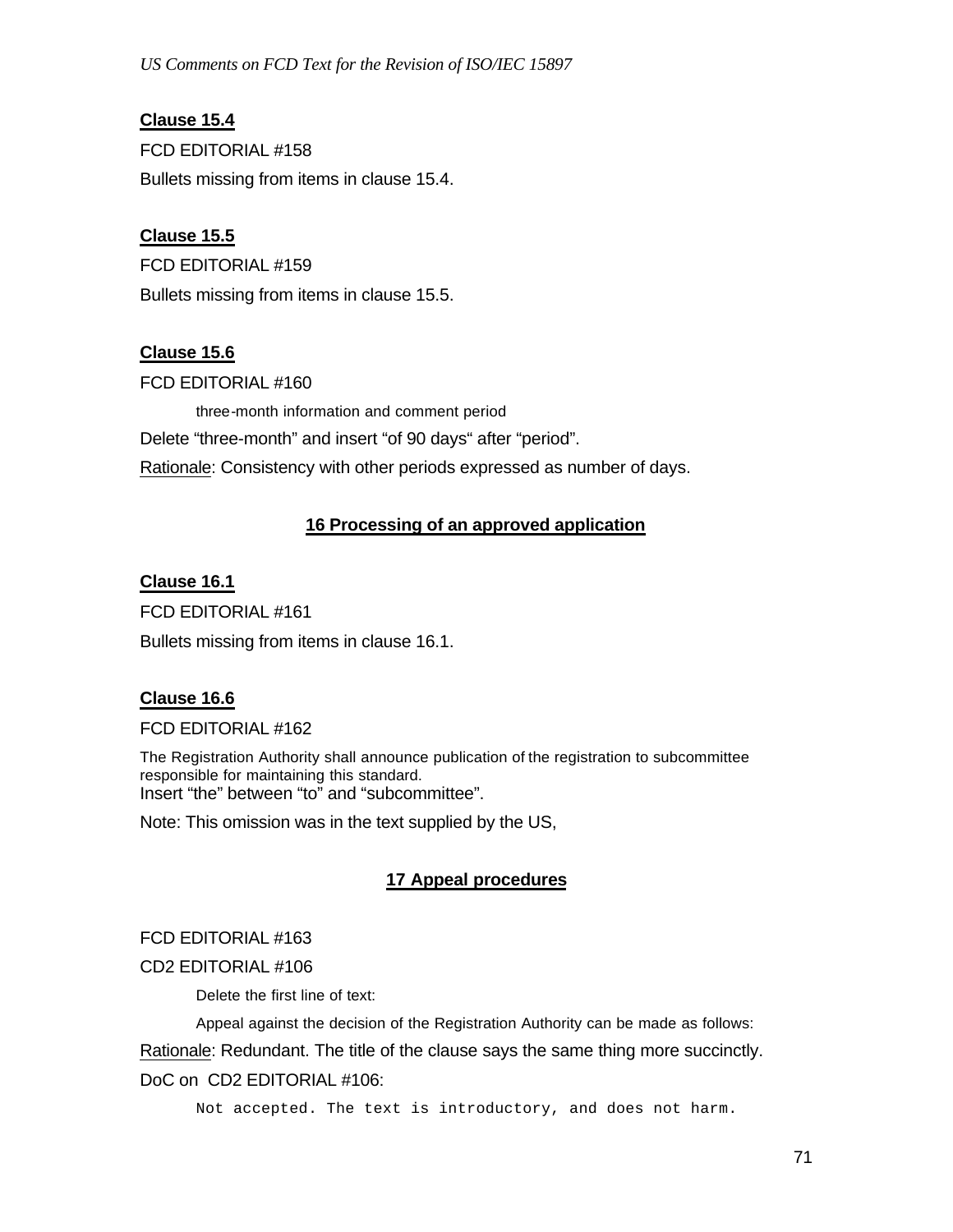Not only is this line redundant, it is a hanging paragraph which. "should be avoided since reference to them is ambiguous." (*ISO/IEC Directives*, Part 2, clause 5.2.4)

### **Clause E.3 Example of "reorder-after"**

FCD EDITORIAL #164

This clause ends with a note:

Note: The characters on the last line are the following, with UCS short identifiers:

Make the following changes:

- 1. Delete "Note:" and substitute "NOTE".
- 2. Indent the note (including the UCS short identifiers).

Rationale: ISO/IEC Directives, Part 2, clause 6.5.1. The last paragraph of this clause states:

In drafts, all lines of a note or example shall be inset from the margin or shall be set in smaller type, so that its extent can be determined.

#### **Annex H Differences from ISO/IEC 15897:1999 and CEN ENV 12005:1996**

#### **H.1 Changes from ISO/IEC 15897:1999, item 3**

#### FCD EDITORIAL #165

FCD text:

3. The text was revised to align with the new ISO/IEC 2375 International Standard, which the original wordings in the CEN ENV 12005 was built from.

#### CD2 EDITORIAL #110

Current text:

3. The text was revised to align with wordings of the new ISO/IEC 2375 International Standard, which the original wordings in the CEN ENV 12005 was build from.

Reword as:

3. The text was revised to align with ISO/IEC 2375.

Rationale:

- (a) Grammar ("wording" is singular; "was built" not "was build")
- (b) Removal of text that applies to the 1999 version of this standard.

#### DoC on CD2 EDITORIAL #110

Accepted in principle, but the history will be retained.

Reword as:

3. The text was revised to align with International Standard ISO/IEC 2375:2003.

#### Rationale:

1. ISO/IEC 2375 now has a publication date.